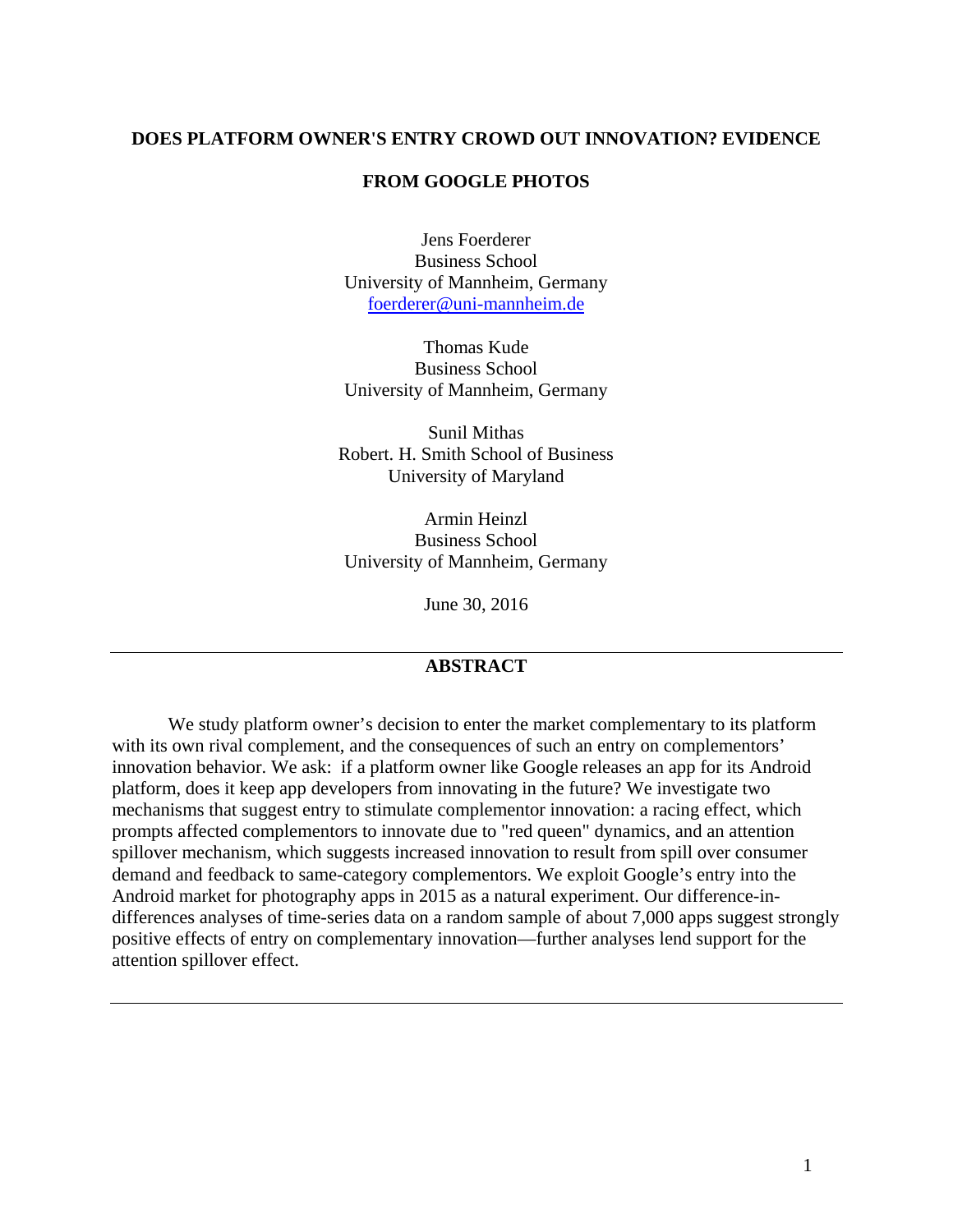# **DOES PLATFORM OWNER'S ENTRY CROWD OUT INNOVATION? EVIDENCE FROM GOOGLE PHOTOS**

## **INTRODUCTION**

In May 2015, Google released *Photos*, an all-purpose app for organizing, editing, and sharing digital photographs, to users of its smartphone platform Android (Google 2015). The various features of Photos were not new: Although it included a novel algorithm that was able to recognize people and objects in photos, a plethora of photo management apps had been available before (Mossberg 2015; NY Times 2015). From a theoretical perspective, however, the release of Photos is interesting because Google, in its role as the platform owner, entered the market space of app developers with an own product that competed with many of the apps complementors had contributed to the platform in the past.

In this paper, we exploit Google's release of Photos as a quasi-experiment. The purpose of this paper is to shed light on the consequences of platform owner's entry in complementary markets on complementary innovation. Entry into complementary markets, as in the case of Photos, is a popular yet not well-understood phenomenon. The landmark Microsoft antitrust trial sparked considerable interest of organizations, researchers, and policy makers regarding the behavior of platform owners toward their complementary markets (e.g., Gilbert and Katz 2001; Shapiro and Varian 1999). In the trial, the US government asserted that Microsoft's entry in the market for Internet browsers, among other actions subject to the trial, was anticompetitive and to the detriment of complementors and consumers (Gilbert and Katz 2001). Whereas the claims against Microsoft remained difficult to untangle from legal and economic perspectives (Gilbert and Katz 2001), entry remains a common practice in the portfolio of platform owners, including Facebook (Li and Agarwal forthcoming), Intel (Gawer and Henderson 2007), and SAP (Iansiti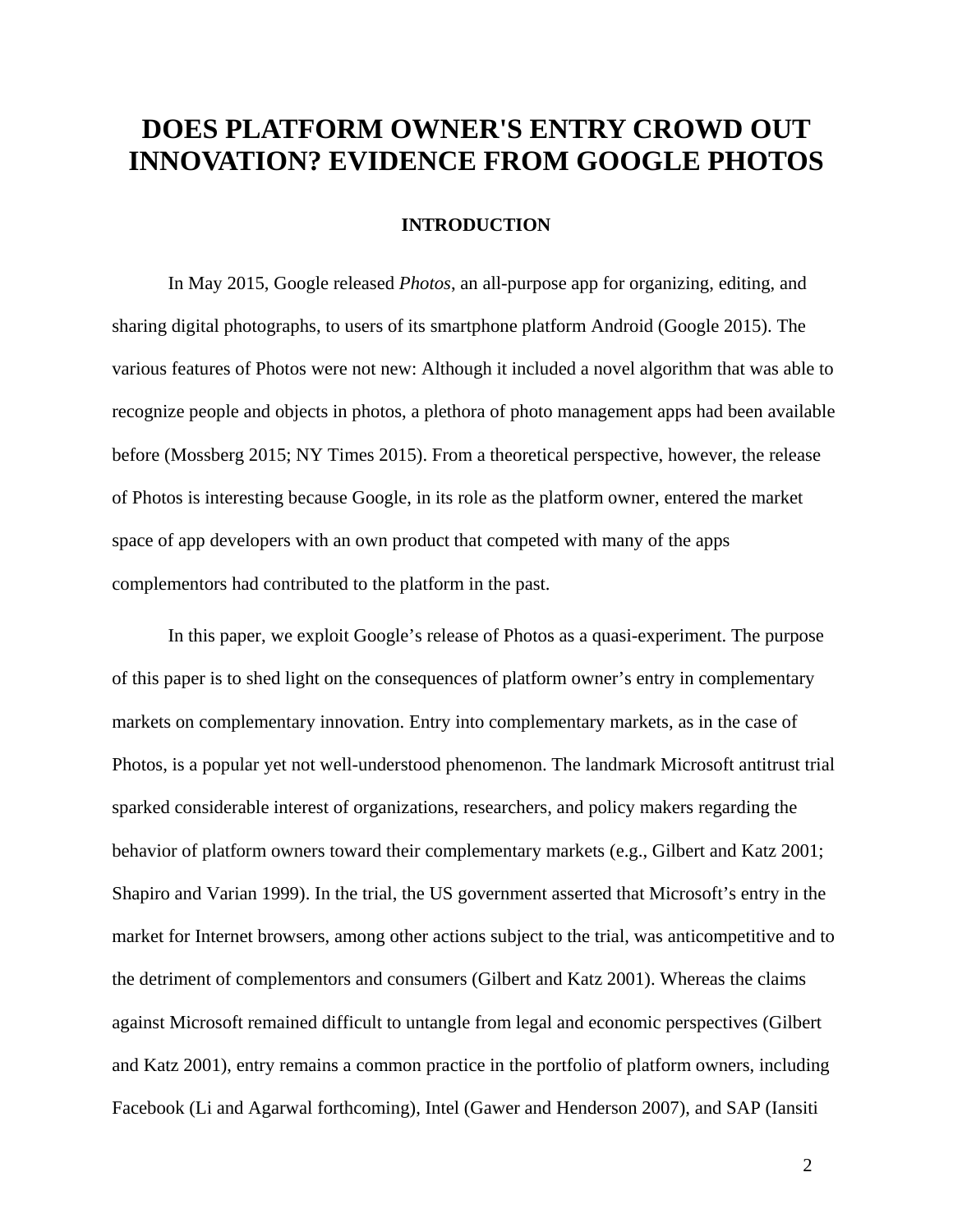and Lakhani 2009). Similarly, entry has not disappeared from regulators' awareness as the antitrust investigation against Google (Reuters 2016), for example, indicate.

Researchers have framed the decision to enter complementary markets as a trade-off in platform governance. Platform owners have strong incentives to enter (Farrell and Katz 2000), and may benefit from appropriating complementors' rents (Huang et al. 2013), increasing customer experience through integration (Eisenmann et al. 2011; Li and Agarwal forthcoming), and retaining control over platform evolution (Eaton et al. 2015; Gawer and Henderson 2007). Despite these incentives, entry may hurt complementors' revenues as they compete with the platform owner. Ultimately, complementors may hesitate contributing to the platform in the future. Thus, analyzing the consequences of entry for complementor innovations can help platform owners and policy makers determine the overall impact of this strategy.

Existing research on platform markets suggests different effects of entry on complementor innovations. The economics literature suggests that by entering complementary markets, platform owners appropriate complementors' rents and eventually reduce complementors' incentives to innovate (Choi and Stefanadis 2001; Farrell and Katz 2000). Oftentimes, platform owners are larger and possess more resources than complementors, which enables platform owners to squeeze complementors' rents (Farrell and Katz 2000). As a reaction to expropriation by the platform owner, complementors may invest available resources in mechanisms to protect their innovations or eventually affiliate with competing platforms (Ceccagnoli et al. 2012; Huang et al. 2013). Thus, entry may curb complementor innovation.

Whereas prior economics literature predicts entry to curb complementor innovation, management and marketing literature suggests that market entry may as well stimulate complementor innovation. First, studies on competitive dynamics suggest that entry may trigger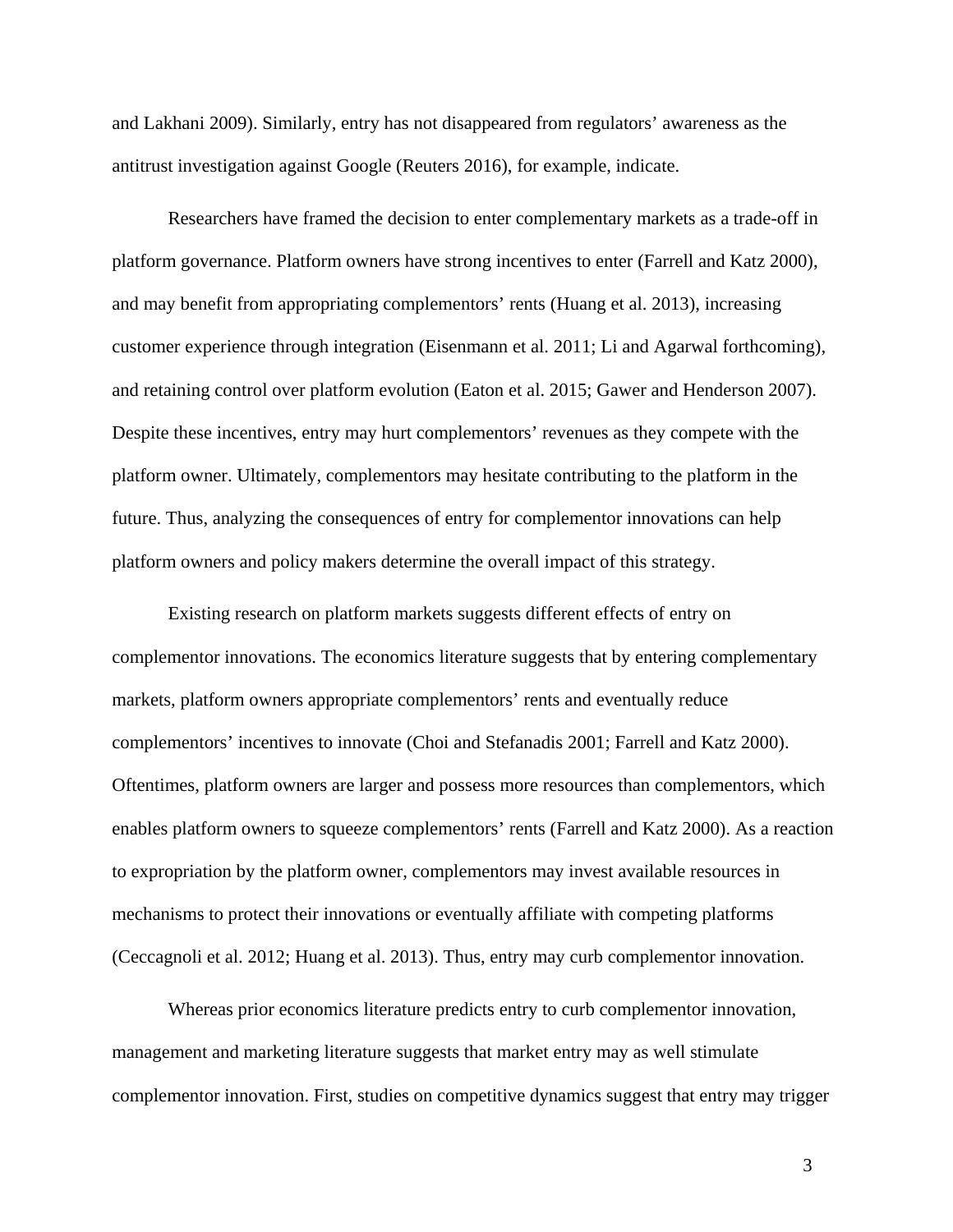a *racing effect*. According to this effect, entry puts complementors under direct competitive pressure, urging them to innovate in order to not lag behind (Barnett and Hansen 1996; Barnett and Pontikes 2008). Second, studies on consumer research suggest an alternative explanation, an *attention spillover effect*. According to this effect, entry stimulates innovation by attracting consumers to the focal market category and providing same-category complementors with new demand and feedback to innovate (Li and Agarwal forthcoming; Liu et al. 2014; Sahni forthcoming).

Despite these theoretical disagreements about the effects of entry on complementor innovation, there has been little empirical research on this phenomenon. Most literature on entry is descriptive and aims at providing insights into managerial practices of platform owners (Gawer and Cusumano 2002; Gawer and Henderson 2007). Models of platform owners' behavior toward complementors largely focus on pricing strategies (Choi and Stefanadis 2001; Farrell and Katz 2000; Parker and Van Alstyne 2005). Some studies investigated the consequences for platform owners when complementors fear appropriability (Ceccagnoli et al. 2012; Huang et al. 2013). Yet, these studies do not give insights into the impact of entry on existing complementors' innovation. Finally, none of these studies explains the mechanisms that affect complementors' innovation.

Our identification strategy is a quasi-experiment (Shadish et al. 2002), where we exploit Google's introduction of Photos. Our research design treats entry as an exogenous shock to complementors' innovation behavior, and helps us to isolate the effects of entry and to compare innovation outcomes to a control group not affected by entry. We avoid selection bias by using monthly time-series panel data on a random sample of apps, which we observe three months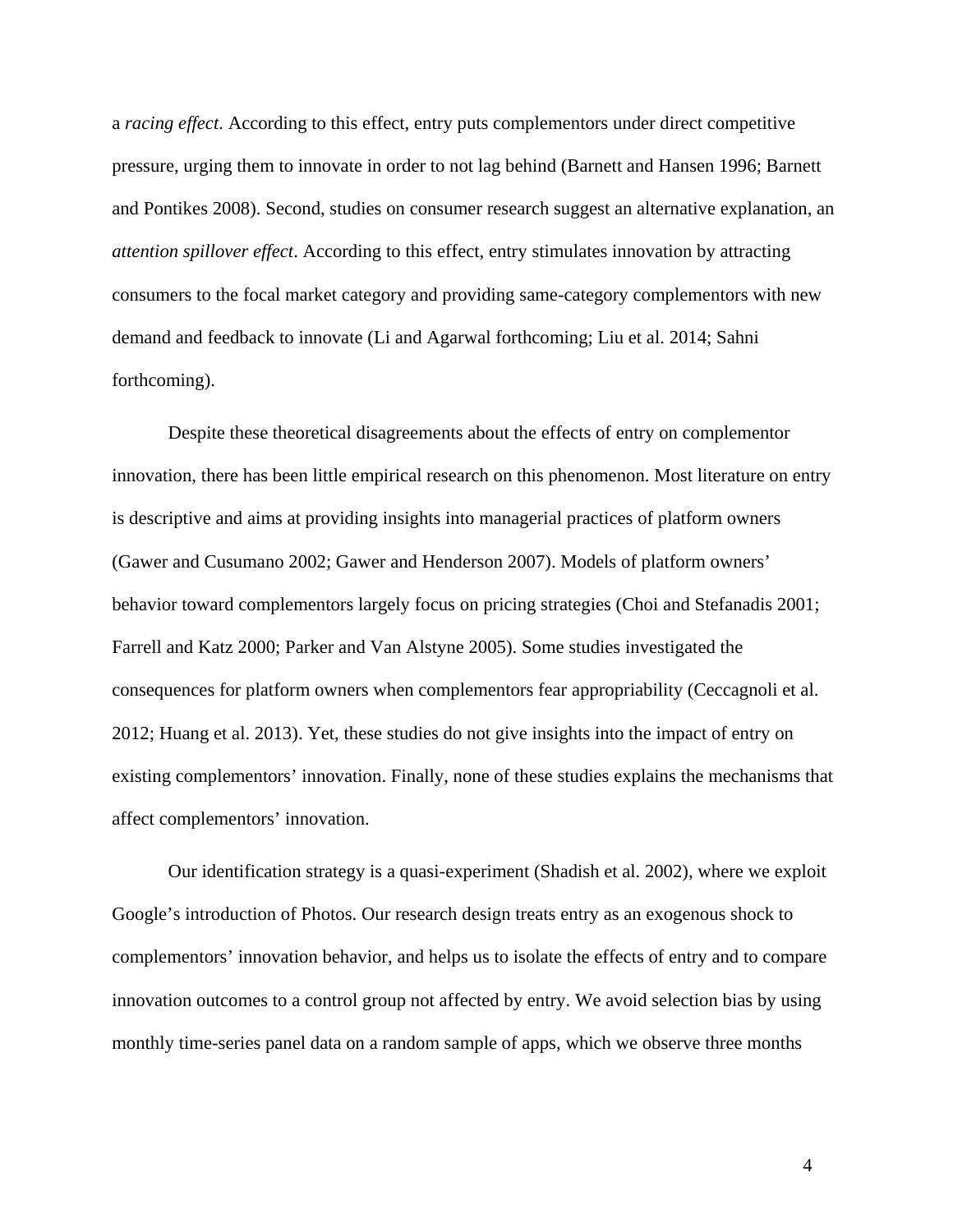prior and after the release of Photos, and estimate the impact of entry on innovation using difference-in-differences (DID) analyses (Bertrand et al. 2004; Imbens 2004).

We model complementors' innovation as their decision to release a major update for their app, in terms of adding new features, functionalities or content. Updates constitute a growing portion of the innovation occurring in software industries. For example, the carmaker Tesla frequently rolls out "over-the-air" updates for its Model X cars, most recently introducing a feature that enables users to park their cars without having to be inside it. Apple, for example, annually stages publicized events, announcing new hardware products but also new updates for its iPhone and Mac operating software. We identify major updates by text-analyzing the release notes published by complementors.

Our difference-in-differences analyses of time-series data on a random sample of about 7,000 apps suggest strong and positive effects of entry on complementary innovation. Further analyses of rival explanations for this surprising finding suggest an "attention spillover" effect: Platform owner's entry increases consumer demand and feedback, which provides complementors with new ideas and opportunities to innovate.

#### **BACKGROUND**

#### **Platform Owner's Entry and Complementary Innovation**

Within the broader question of organizing the commercialization and development of products (Teece 1986), platforms have gained significant popularity among scholars and practitioners (El Sawy et al. 2015; Evans et al. 2006; Gawer and Cusumano 2002; Ghazawneh and Henfridsson 2013; Parker et al. 2016; Rochet and Tirole 2003). Platform owners' activities go beyond designing, developing, and distributing predefined products, but include the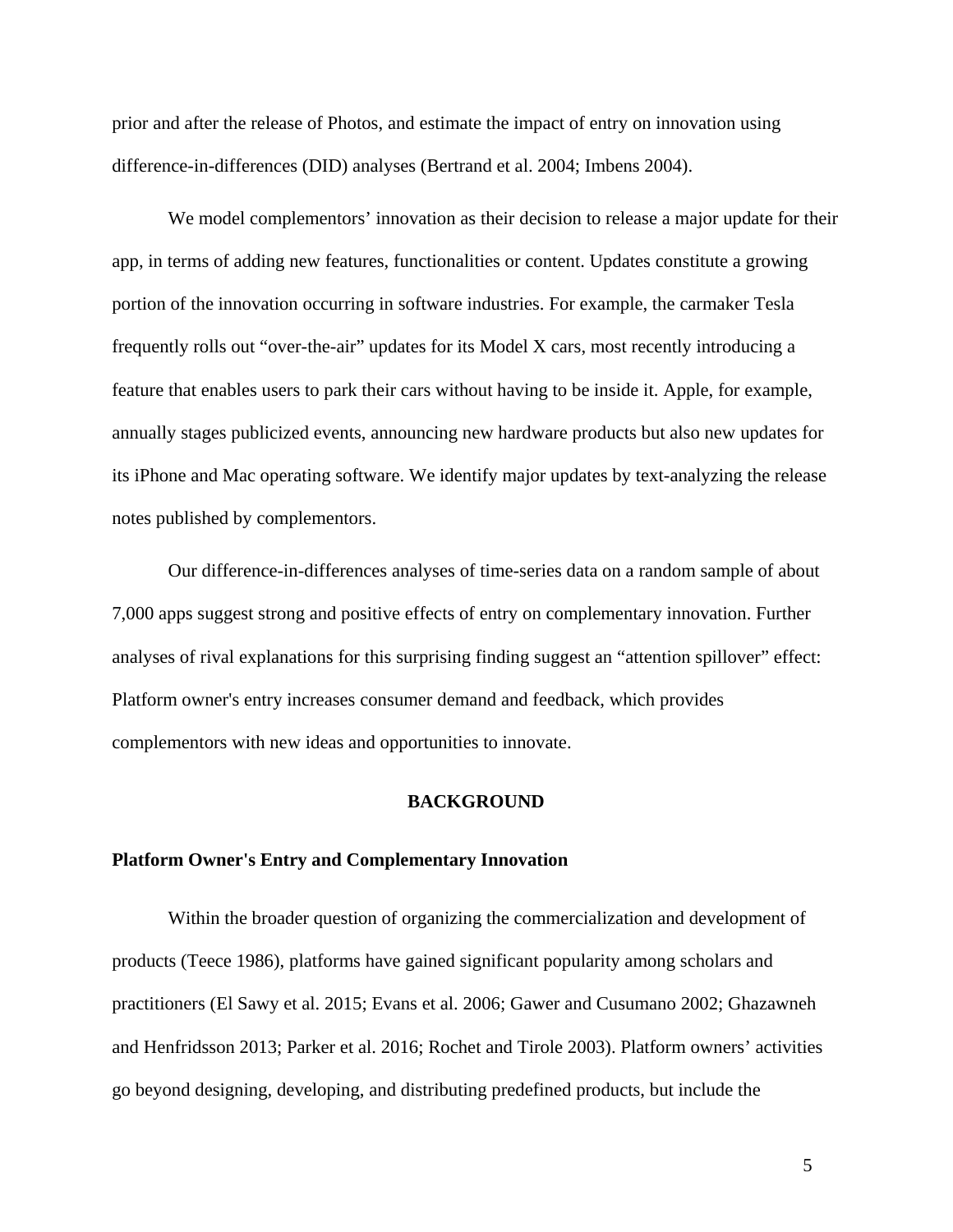purposeful orchestration of an ecosystem of complementary innovation (Boudreau 2010, 2012; Cennamo and Santalo 2013). Prior research has mostly relied on analytical models to study the interactions between platform owners and complementors, largely based on pricing mechanisms (Farrell and Katz 2000; Hagiu and Spulber 2013; Rochet and Tirole 2003). These models regard the relationship between platform owners and complementors as that between an incumbent monopolist and actual or potential competitors. In these papers, entry—in terms of tying, firstparty content, vertical integration or "squeezing"—is a means to extract rents from complementors. However, these studies have little to say about how entry alters complementary innovation. Models of entry that account for complementor innovation suggest entry to reduce or destroy complementors' incentives to innovate, given various assumptions of complete information and complementor behavior (Choi and Stefanadis 2001; Farrell and Katz 2000; Miller 2008). To the best of our knowledge, our paper is the first to evaluate the impacts of entry on complementary innovation empirically. Among related work, some studies investigated the influence of entry on platform adoption by prospective complementors (Ceccagnoli et al. 2012; Huang et al. 2013). The findings of Huang et al. (2013) illustrate platform owner's inability to commit not to squeezing complementors and show that complementors respond to these appropriability concerns by safeguarding returns from their innovations through patents, copyrights, and downstream capabilities. Gawer and Henderson (2007) use a deductive, qualitative approach to explore Intel's engagements in complementary markets. They offer insights into Intel's motivation to enter, outlining how Intel balanced its own strong incentives to enter against the risk of discouraging complementors' innovations. Ghazawneh and Henfridsson (2013) propose a theoretical model that focuses on resourcing and securing as two drivers behind boundary resources design and use and how they interact in third-party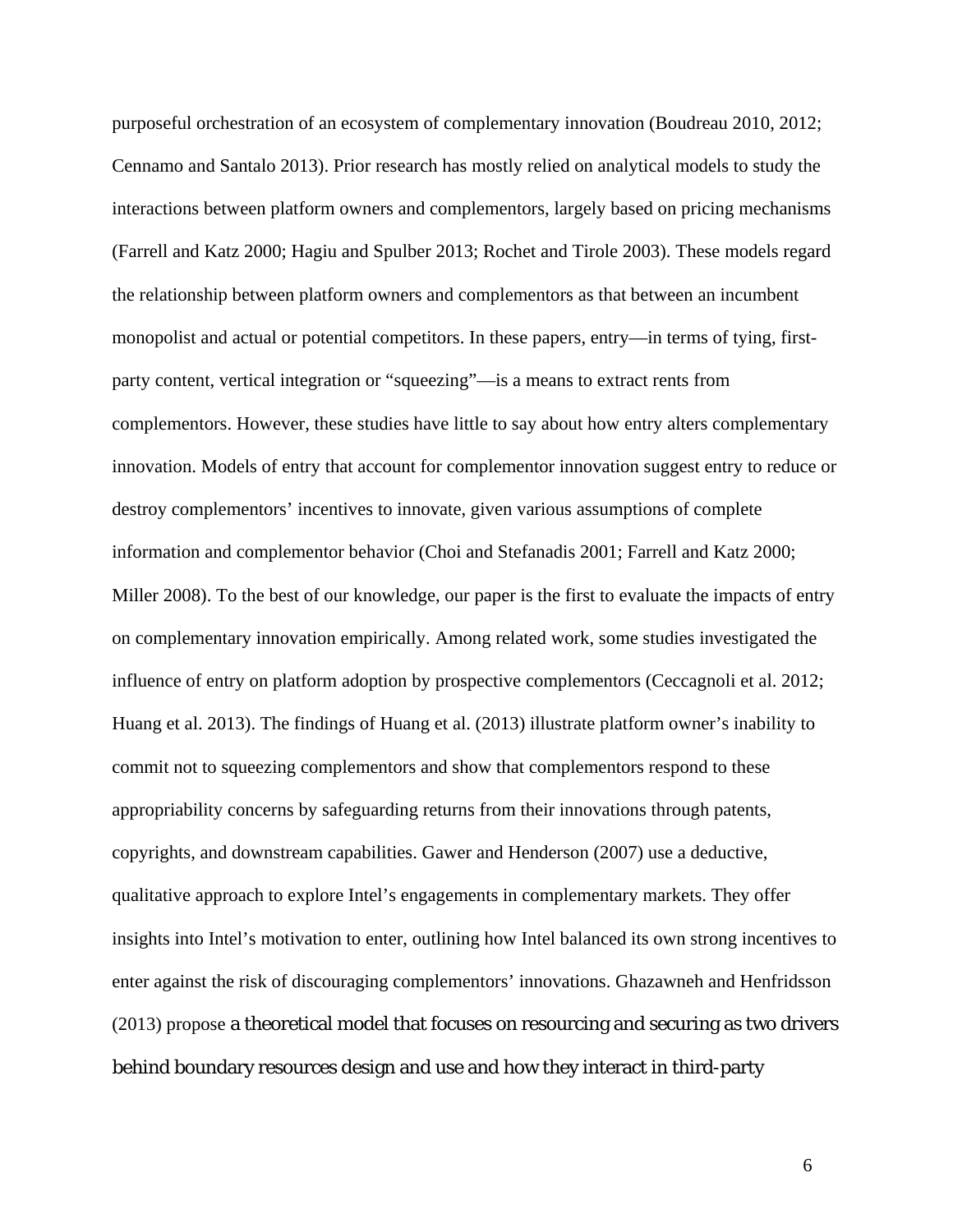development in Apple's iPhone platform. These studies point to the challenges in platform governance for innovation (Benbya and Van Alstyne 2011; Parker et al. 2016).

Close to our study is Li and Agarwal's (forthcoming) study of Facebook's acquisition of Instagram, an existing, popular complement for sharing photos. Li and Agarwal (forthcoming) find Facebook's acquisition to increase the consumer demand not only for Instagram but also for other photography-sharing complements. Whereas Li and Agarwal (forthcoming) study consumer reactions to entry, we are the first to study how entry affects complementary innovation in a setting where we can control particularly well for endogeneity issues  $<sup>1</sup>$  $<sup>1</sup>$  $<sup>1</sup>$ .</sup>

# **Mechanisms to Explain the Effect of Entry on Complementors' Innovation: Racing and Attention Spillover**

Whereas the wider economics literature suggests entry to curb complementor innovation (Choi and Stefanadis 2001; Farrell and Katz 2000; Huang et al. 2013), the management and marketing literatures suggest two mechanisms that support the alternative hypothesis, namely that entry may indeed stimulate complementor innovation. We refer to these mechanisms as racing and attention spillover and discuss them in turn.

First, the racing mechanism suggests that increased innovation is a competitive response to entry (Barnett and Hansen 1996; Barnett and Pontikes 2008; Chen and Miller 2012). The rationale behind this argument stems from work on evolutionary competition (Barnett and

 $\overline{a}$ 

<span id="page-6-0"></span> $1$  Our review of prior literature suggests that platform owners' activities cause complex reactions by complementors and consumers, and that these reactions are subject to uncertainty and incomplete information (Eaton et al. 2015; Gawer and Henderson 2007; Wareham et al. 2014). Our conclusions derive from looking at both consumer and complementor reactions to entry.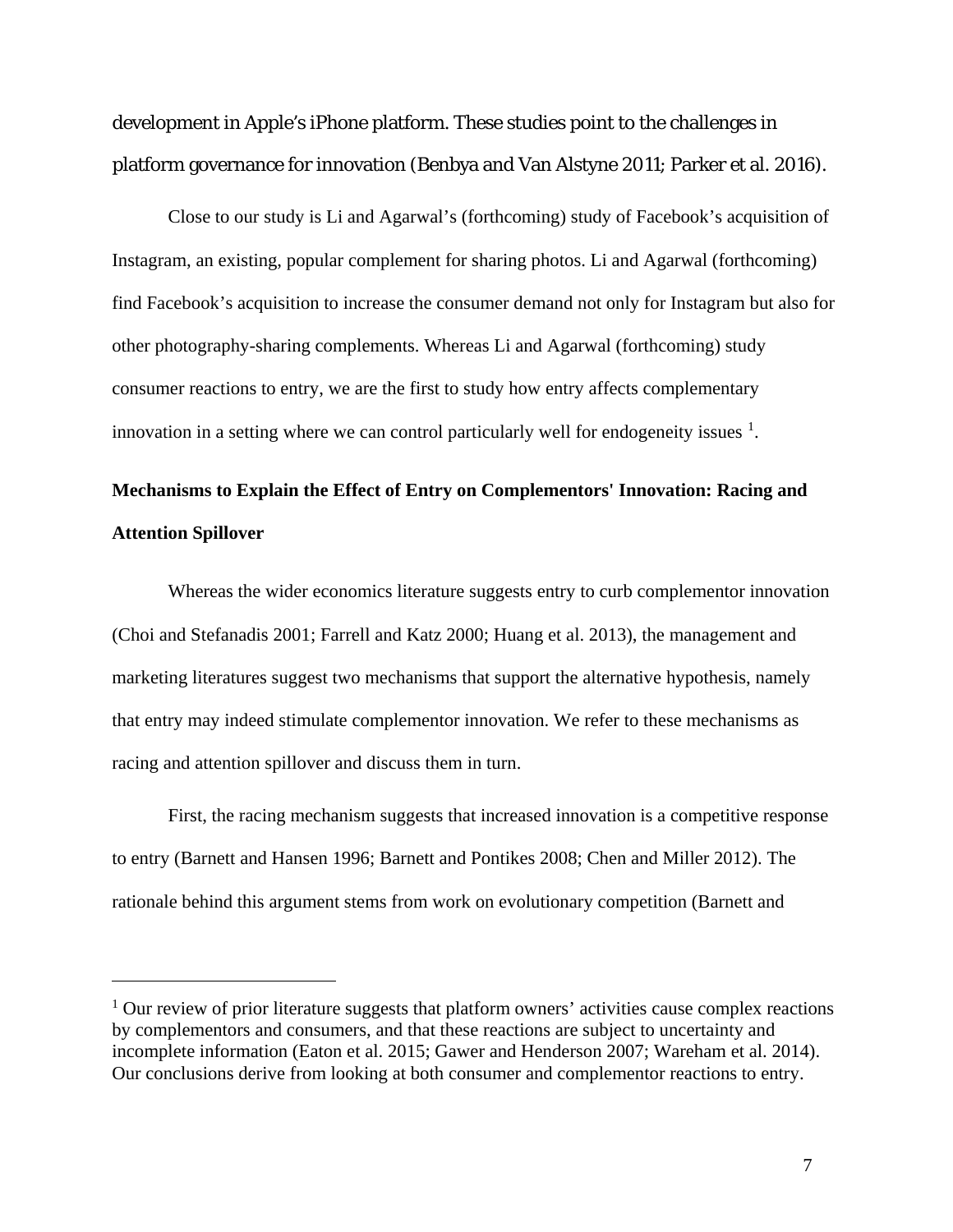Hansen 1996). It suggests performance differences among firms to be a function of a competitive arms race to secure profit margins (Chen and Miller 2012). Accordingly, increases in focal firms' innovation may be a response to other firms' competitive actions (Barnett and Hansen 1996; Barnett and Pontikes 2008). In the extreme scenario, competitors' achievements provide a continuously moving target for the focal firm, establishing "Red Queen" dynamics, in terms of the focal firm having to "run" just to stay in place (Barnett and Hansen 1996). The only way rival firms in such competitive races can maintain their performance relative to others is to increase their efforts (Barnett and Pontikes 2008). Thus, entry may increase complementor innovation by stimulating competition. In addition, if entry stimulates innovation by inducing racing behavior among complementors, platform owners may benefit from stimulating competition among complementors in general.

Second, an alternative attention spillover mechanism suggests that increased innovation may be the result of increased customer attention and feedback following the platform owner's market entry. Prior work on consumer attention has investigated attention spillover in the context of firms' marketing instruments, including decisions on pricing, promotions, and product introductions (Wansink 1994). Although such activities intuitively increase attention for a focal product and reduce consumers attention for competing products, more recent evidence indicates that marketing activities can have positive spillover effects on same-category products. Liu et al. (2014) show a positive spillover effect of advertising on same-category products in the refrigerated yogurt market. Sahni (forthcoming) observes a restaurant's advertising to cause positive spillover on similar competing restaurants. These studies attribute the positive spillover to consumers' awareness about the category.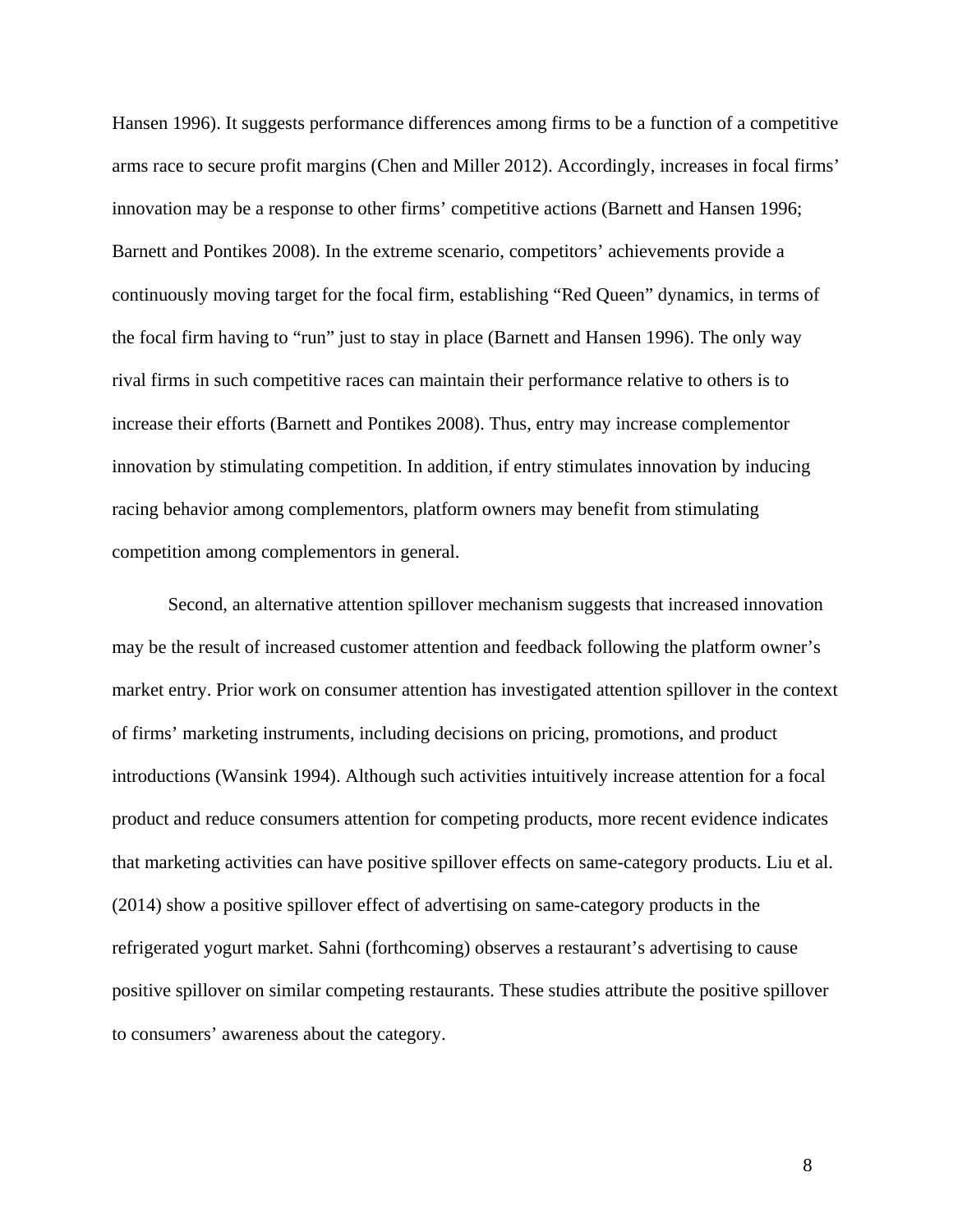Increases in consumers' awareness about a category may affect complementors' innovation behavior due to increased attention from customers and greater availability of customer feedback. Because of the increased attention about a category, complementors may decide to channel innovative efforts and resources toward this category. Li and Agarwal (forthcoming) observe, for example, that Facebook's integration of Instagram, a popular photography app, substantially increased customer demand for the entire category of photography apps. In addition, increase in consumers' awareness also means that complementors are equipped with resources that facilitate innovation. Specifically, attention spillover leads to a stream of customer feedback for complementors. Consumer feedback enables innovation by opening up new opportunities from which complementors can draw to innovate (e.g., Brown and Eisenhardt 1995; Leonard-Barton 1995; March 1991). We empirically assess the explanatory power of the above two mechanisms in how entry affects complementors' innovation behavior.

#### **DATA AND METHOD**

#### **Empirical context: Google Android and the release of "Photos"**

We investigate the consequences of Google's 2015 entry into one of the categories in its "Android" platform. Google released Android in 2008 and subsequently opened the platform to third-party software applications ("apps"). Apps address various interests and functionalities, such as communicating with friends, playing games, or taking photos. Although a consortium of firms holds Android, Google exerts particular influence over Android by operating the largest marketplace for apps, Google Play. In Google Play, consumers can browse apps, obtain detailed information—including textual descriptions, prices, and reviews—and acquire the app (Salz 2014). At the time of our study, Google Play comprised more than 1.7 million apps provided by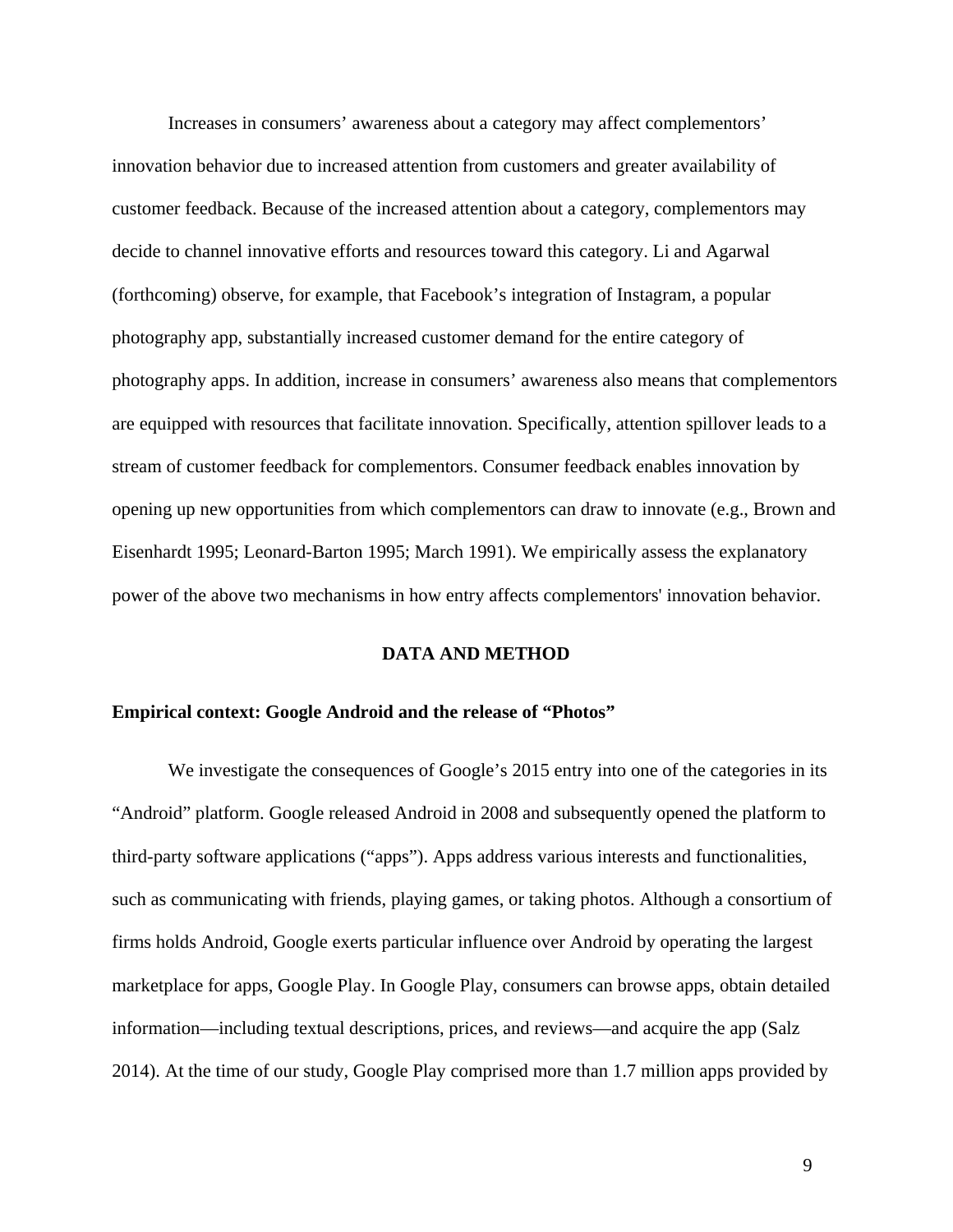more than 150,000 independent third parties (AppAnnie 2015), available on four of every five smartphones shipped (The Wall Street Journal 2015).

On May 28th, 2015, Google published Photos in Google Play. Photos marked Google's market entry into its own ecosystem, in particular for complements addressing photography<sup>[2](#page-9-0)</sup>. Google described Photos as an all-purpose app for organizing, editing, and sharing digital photographs. Photos addressed many of the needs of the "pic or it didn't happen" trend among smartphone users: First, the app promoted to decrease users' efforts in organizing pictures. It automatically grouped images by the individuals, landmarks, and objects shown in the images (The Wall Street Journal 2015). Second, the app comprised functionality to manipulate pictures, create animations, stories, and collages (Mossberg 2015). Finally, Photos gave users free, unlimited storage for pictures and videos (Levy 2015).

Google did not publicly announce Photos upfront. Photos received significant media attention. Not only the technology press covered the release of Photos but also major outlets picked up the news, including The Wall Street Journal, The New York Times, and The Washington Post. Technology writer Walt Mossberg (2015) described Photos as being "best of breed", highlighting its superiority compared to leading rival products. The New York Times (2015) featured Photos as "simple", "clean", and "impressive". In sum, Photos was perceived as a product that should be taken seriously by same-category complementors (Mossberg 2015).

 $\overline{a}$ 

<span id="page-9-0"></span><sup>&</sup>lt;sup>2</sup> This event provides a relatively unique setting: Google had largely refrained from entry in the past. Google offered several apps for their own services, including email, Internet search or calendar, in Google Play but these services had existed as stand-alone services before Android. By contrast, Google's platform competitor Apple had entered complementary markets several times, e.g. in the cases of iBooks (2010), Find My Frinds (2010), and Garage Band (2011). Whereas it is likely that Apple complementors considered entry before developing an app, it seems unlikely to make this assumption in our context.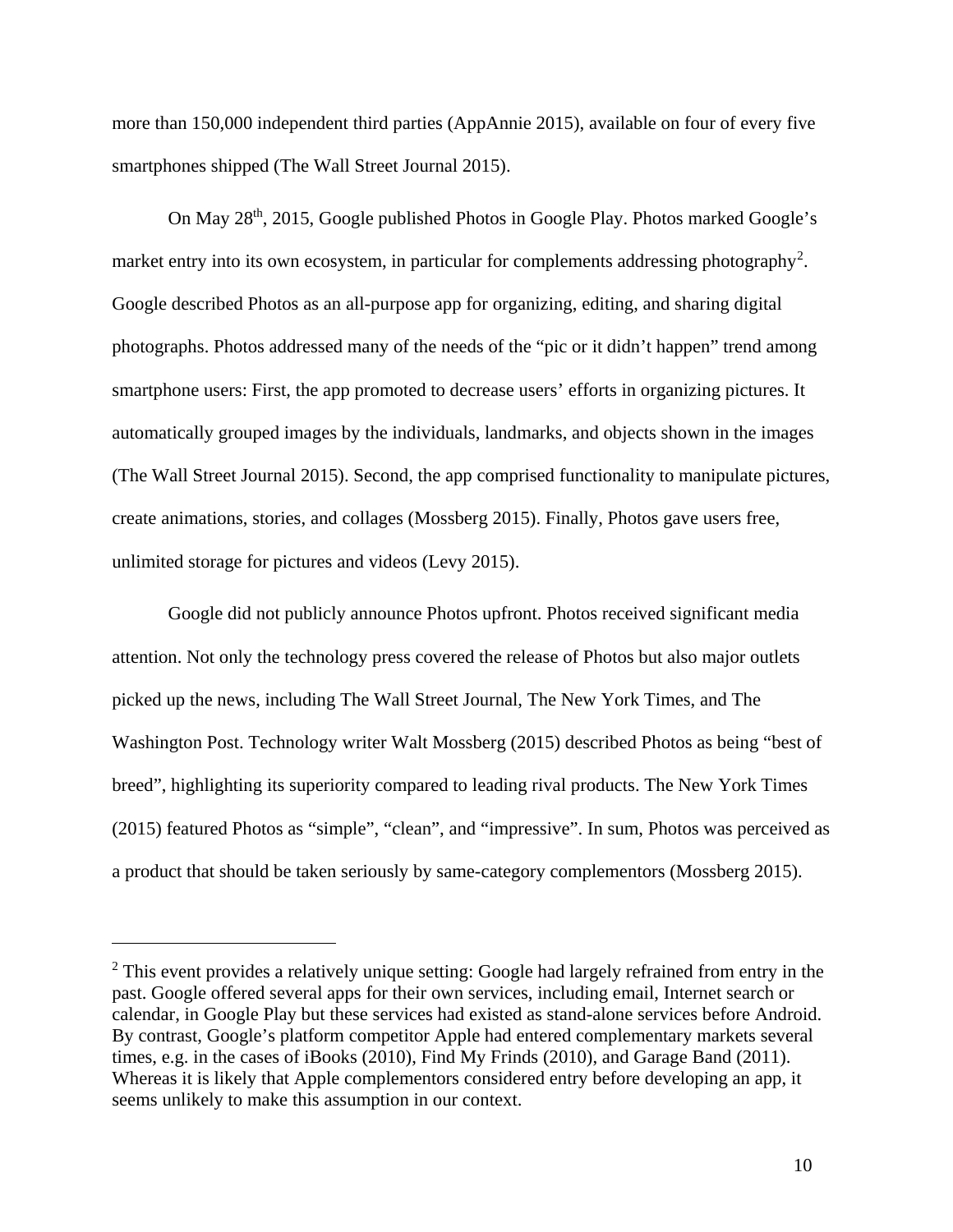Five months after its introduction, Photos was reported to have reached 100 million monthly users (Google 2015).

#### **Research Design**

We exploit Google's introduction of Photos by constructing a quasi-experimental design (Shadish et al. 2002). We compare innovation outcomes of complementors affected by entry with the innovation outcomes of complementors not affected by entry, both before and after the release of Photos. Our identification strategy uses the exogeneity of the event to complementors in order to assess the consequences of entry on complementor innovation.

Measuring innovation is complex and useful proxies are often context-specific. We model innovation as complementors' decision to release a major update for their app, in terms of introducing new content, new functionality, or new features to the app. One reason why we use updates as a proxy for innovation is that updates constitute a significant portion of the innovation in app markets, and the software industry in general. Software is technologically flexible, meaning that producers can redefine and shape software products after their market release. Whereas most prior work has investigated updates from a perspective of maintaining software (Kemerer and Slaughter 1999; MacCormack et al. 2001), we argue that updates can be highly innovative. To illustrate the significance of updates, consider the carmaker Tesla, which frequently rolls out "over-the-air" updates for its Model X cars. One update, for example, introduced autonomous parking, a feature that enables customers to park their car without having to be inside it. Another example is Apple, which annually stages publicized events, announcing updates for its iPhone and Mac operating system.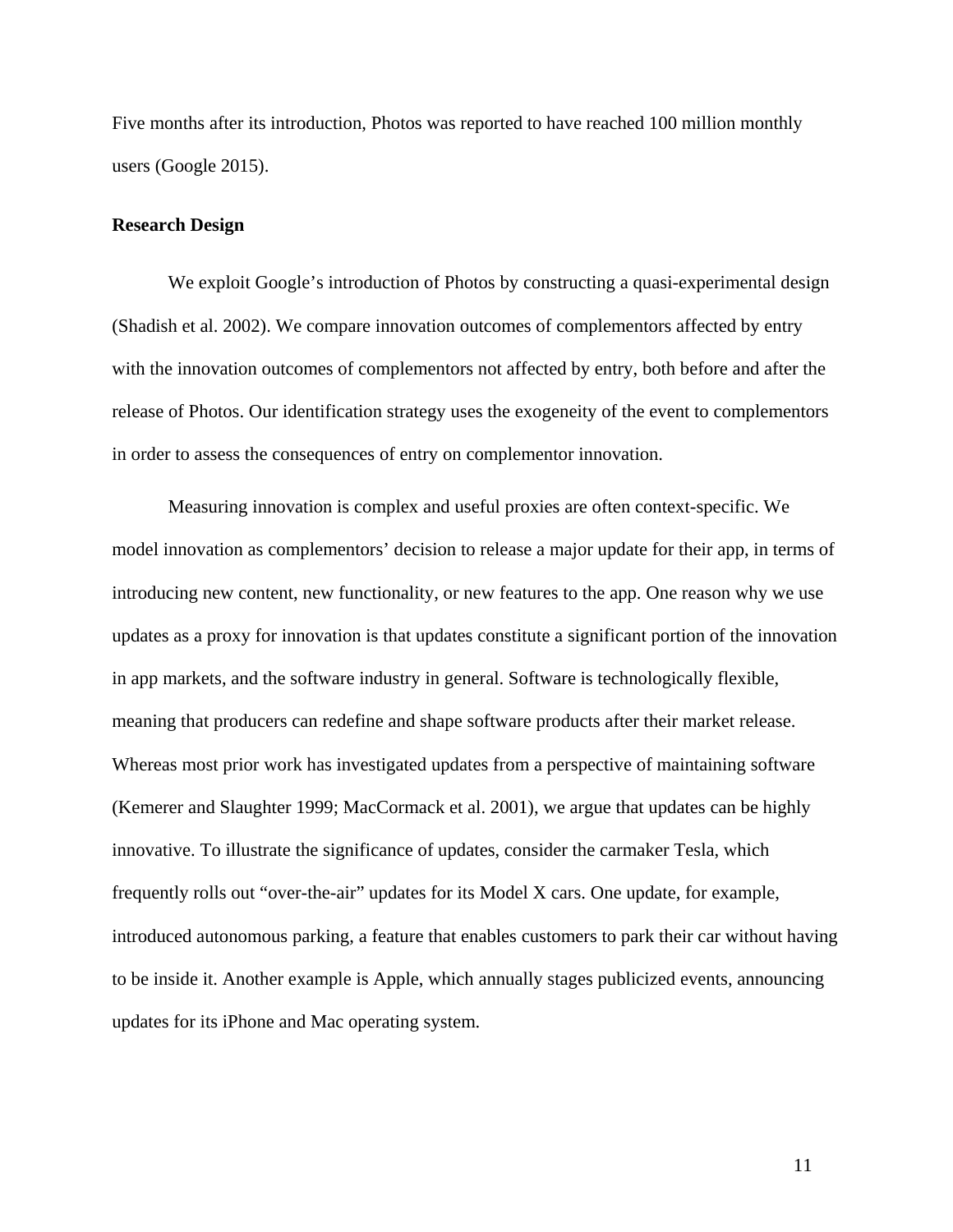We chose updates as a proxy for innovation because updates allow isolating the decision to innovate more thoroughly. First, with updates as a dependent variable we can use app-level controls for potential heterogeneity that may influence the innovation decision. Second, unlike other measures of innovation (e.g., new app releases), updates allow inferring racing and attention spillover effects more directly. For example, we can observe app-level feedback of consumers and isolate how this feedback influences the likelihood of complementors to innovate. Prior work has not extensively adopted updates in their work. Exceptions include Boudreau (2012), who used a count of application updates to measure innovative behavior in the application marketplace for Palm devices, and Tiwana (2015), who used the frequency of updates to infer the speed of evolution of browser add-ons.

## **Sample**

We collected data directly from Google Play. A big advantage of our dataset is that we are able to analyze app-level time-series data on a random sample of apps in Google Play, which helps to improve generalizability, account for time-invariant heterogeneity, and avoid potential selection bias that can arise by using data to apps listed in top rankings or by using a crosssectional design. We began by compiling an initial database of all apps in Google Play between July and November 2014, and subsequently kept our database up-to-date by mirroring new app releases to Google Play. We selected a random sample of 100,000 apps from our database, for which we tracked app-specific information, including an app's average rating by customers, the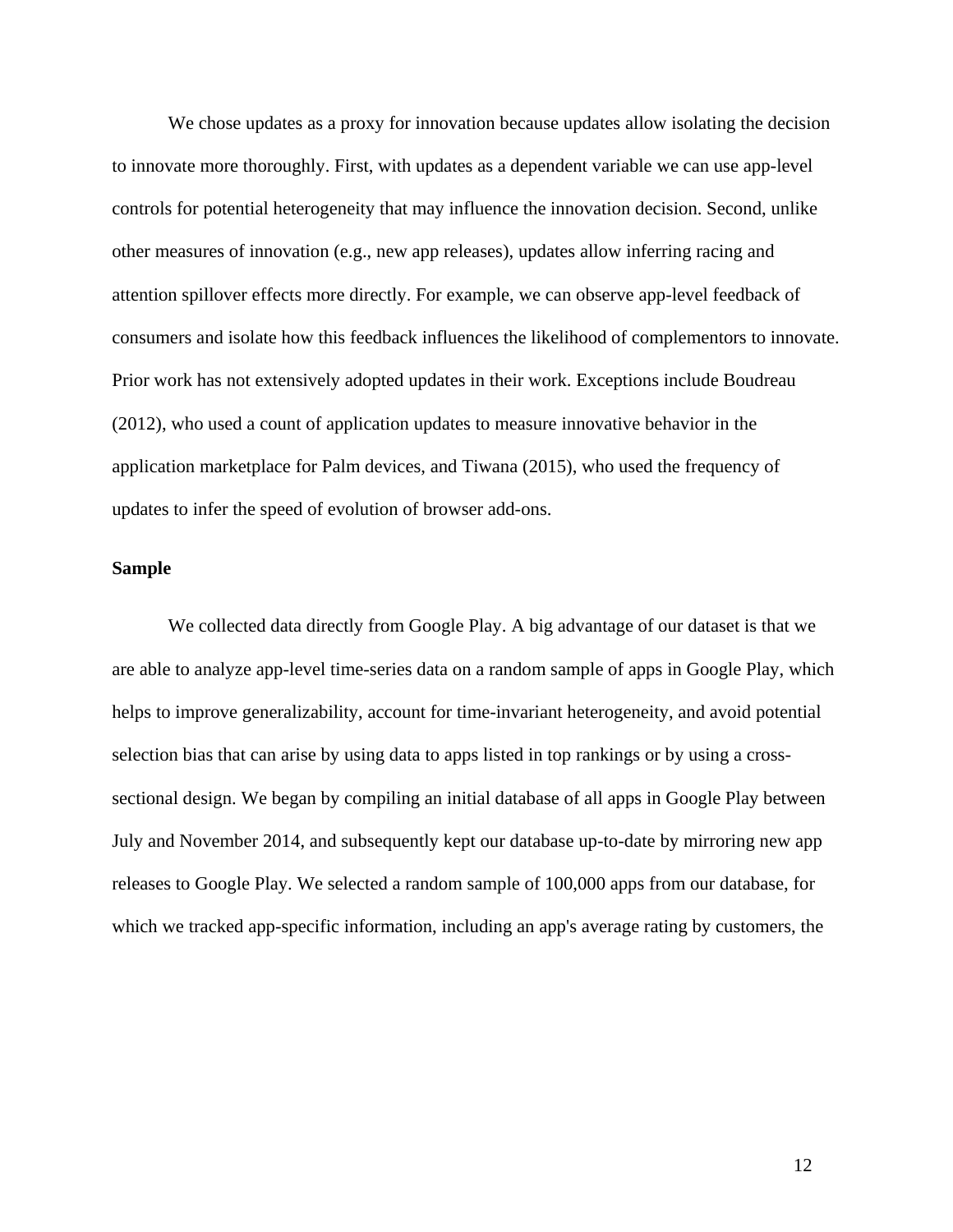number of reviews, updates, and prices over time<sup>[3](#page-12-0)[4](#page-12-1)</sup>. In other words, we have panel data on a random sample of apps from Google Play. We compared descriptives of our sample of Google Play apps with population characteristics published by a major analytics firm. We did not observe significant differences, which increases confidence in the reliability of our data.

## **Difference-in-Differences Design and Control Group Construction**

We employed a difference-in-difference (DID) framework for our empirical tests, comparing innovation among apps affected by entry (treatment) with a sample of apps not affected by entry (control), both before and after entry. To identify treatment and control apps we use the categorization system in Google Play. Categories group apps by their functional purpose. Categories are particularly suited for studying the effects of entry because they isolate complements that (1) share similar functionality and (2) compete for the same consumer attention. Regarding first, categories group apps of similar functionality. For example, "communications" labels apps that connect people, such as instant messaging and video conferencing, whereas "photography" is a label for apps that assist in capturing, editing, managing, storing, or sharing photos (Salz 2014). Regarding second, via categories, consumers blend in and out rival apps that serve a similar purpose (Ghose and Han 2011; Salz 2014), such as photography apps. Empirically, the use of categories to isolate the effects of entry helps

 $\overline{a}$ 

<span id="page-12-0"></span><sup>&</sup>lt;sup>3</sup> We filtered data as follows: Besides apps, Google Play lists content, including television shows, music, games, and books. Unobserved heterogeneity may arise from comparing functional apps with content. In order to ensure comparability, we excluded apps labeled as "books  $\&$ references", "comics", "education", "libraries & demos", "news & magazines", "wallpaper", "widgets", and "games".

<span id="page-12-1"></span><sup>&</sup>lt;sup>4</sup> We observe apps on a monthly base. In our context, complementors release one major update every two months, on average, which is similar to analyses in the business press (Business Insider 2015).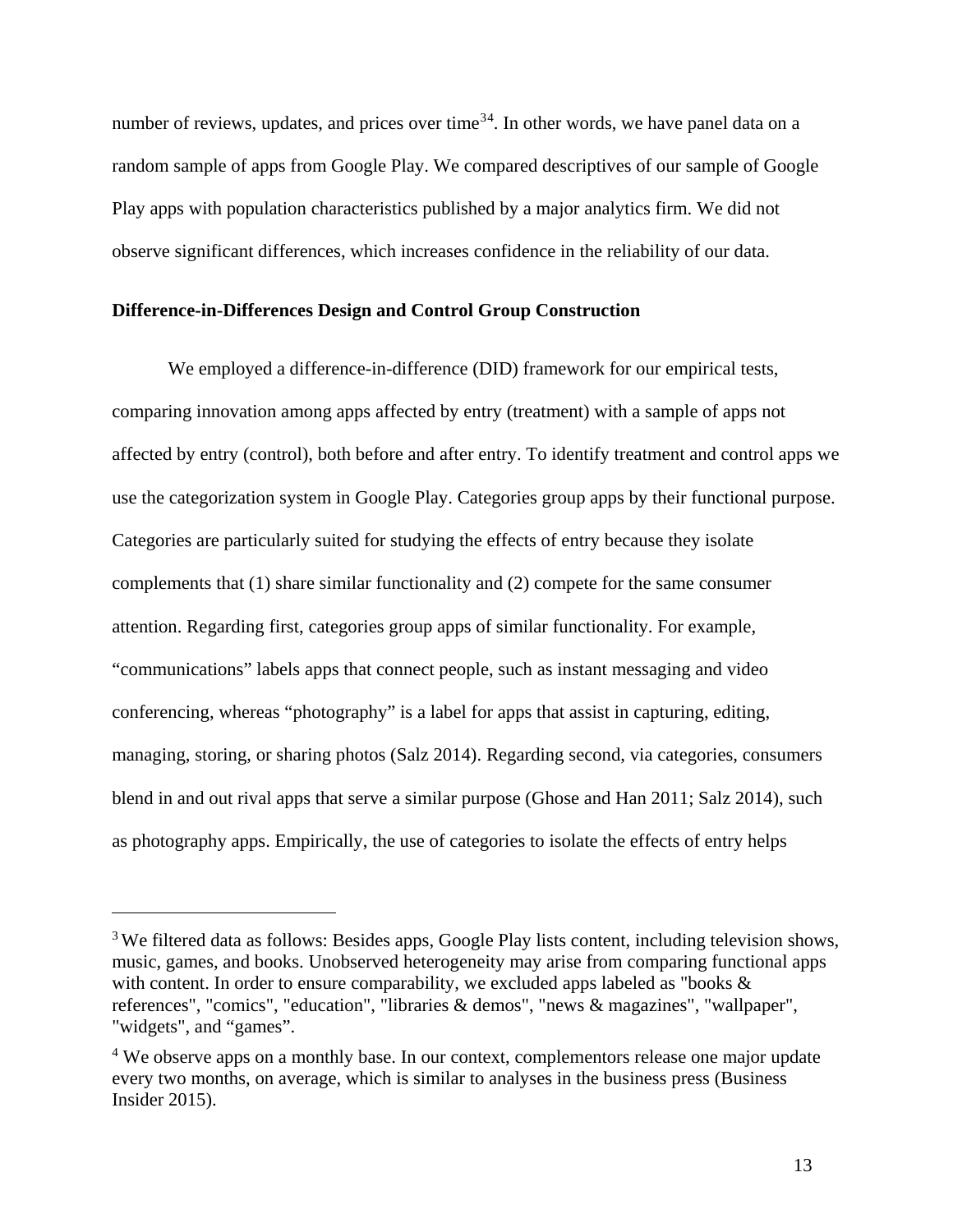reducing heterogeneity among apps: user preferences, development costs, and prices of apps in the same category are likely to be correlated (Ghose and Han 2011).

Google published Photos in the category "photography", thus we define apps in the category "photography" as the treatment group. The selection of an appropriate control group is largely a theoretical question and depends on the context of the study. We define apps in the category "entertainment" as the control group. We selected entertainment apps because they have a comparably narrow functional purpose yet are unlikely to overlap with photography apps. Empirically, control and treatment groups must show similar observational characteristics in the pre-entry period (Angrist and Pischke 2009). Entertainment and photography apps show highly similar observational characteristics prior to entry, in particular regarding complementors' decision to innovate as well as app ratings, reviews, and prices. By focusing on two categories, we believe we have substantially minimized the unobserved heterogeneity among the hundreds of thousands of apps in Google Play. We address potential concerns regarding our choice of the control group when assessing the robustness of our results.

Econometrically, our regressions follow the DID approach by comparing changes in complementors' decision to update their apps over time between apps that are affected by entry and apps that are not affected by entry (Angrist and Pischke 2009; Bertrand et al. 2004). To allow enough time for estimating pre-entry differences, we define a three-month period—March 1, 2015 to May 27, 2015—as the pre-entry period. Correspondingly, we define the period from June 1, 201[5](#page-13-0) to September 1, 2015 as the post-entry period<sup>5</sup>. Our final sample includes  $1,266$ 

 $\overline{a}$ 

<span id="page-13-0"></span><sup>5</sup> Our choice of the pre-entry and post-entry periods is informed by prior work (Li and Agarwal forthcoming), but also the result of trading-off variance and standard errors. Longer periods may increase variance but may blur complementors' reactions to entry. While still leading to significant estimates, shorter periods substantially introduce noise in our data.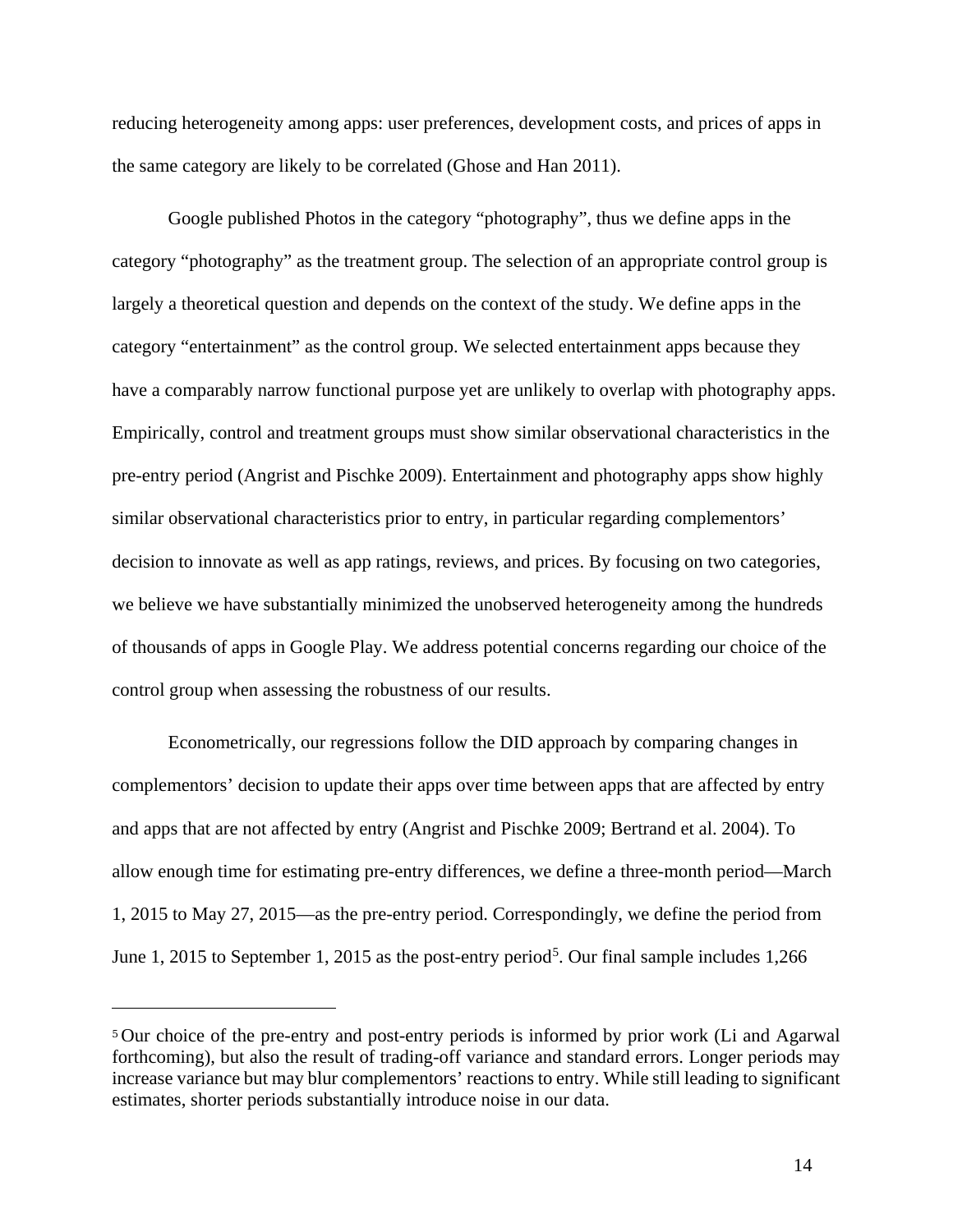treatment apps and 5,700 control apps, which we observed over a six-month period, resulting in a total sample of 41,796 app-month observations. Figure 1 plots the timeline of our study.



#### **Figure 1: Timeline of the empirical study.**

#### **Dependent Variable**

Our dependent variable is *MAJOR UPDATE*, which we constructed by text-analyzing the release notes complementors publish along with updates of their apps. We use text analysis because we want to identify updates that introduce new features, and exclude non-innovative updates, including bug fixes and efficiency improvements. Prior work relies on release numbers (e.g., 2.0, 2.1) to distinguish minor from major updates (e.g., Boudreau 2012; Tiwana 2015). Although it is an informal convention that integer increases in release numbers indicate major updates (Kemerer and Slaughter 1999), this standard is not enforced in many contexts and subject to certain ambiguity.

Following Kemerer and Slaughter (1999)'s arguments, we used release notes to gain richer insights into complementors' innovation. Release notes textually describe key aspects of an update. They provide detailed insights into the extent and novelty of changes made (Kemerer and Slaughter 1999). Release notes are visible to users of Google Play. They are displayed below the product description in a section entitled "What's new", making them an important aspect of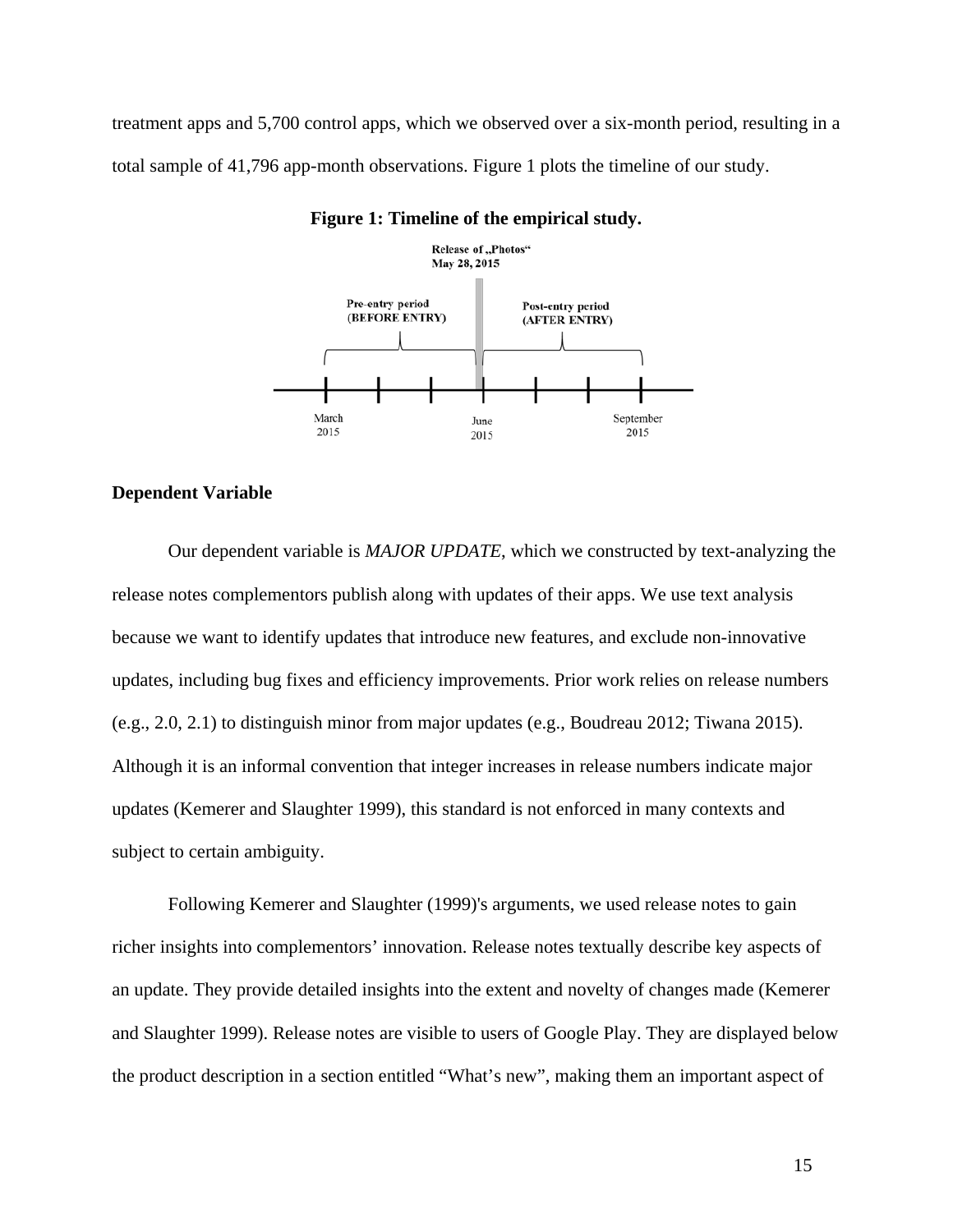communication between complementors and consumers. Release notes are limited to 500 characters, which demands complementors to be precise in their description of changes (Salz 2014) and making release notes an accurate document for our analyses (see Table A1 for exemplary release notes).

Our approach to text analysis follows prior work that has used word lists (i.e., dictionaries) to objectively draw inferences from text (Bao and Datta 2014; Hoberg and Phillips 2010). Dictionaries use keywords or phrases to classify documents into categories or measure the extent to which documents belong to a particular category (Bao and Datta 2014). We constructed a dictionary for major updates by selecting a random subsample of 100 release notes from our sample and coded them into minor and major updates based on working definitions agreed upon by the authors. Subsequently, in an iterative procedure, we identified key words used in release notes of major updates. The final dictionary includes, among others, the words "feature", "new", "major", and is available from the authors upon request. We then automated the dictionaryscoring using the Natural Language Toolkit in Python 2.7.

We implemented an algorithm that first removed filler words, punctuation, and stop words from the release notes. Lemmatization resulted in a list of unique words for each release note. We then scored the filtered release notes against our constructed dictionary, yielding a measure of "word hits". Table A1 shows exemplary release notes and their classification. Finally, we included the dichotomous variable *MAJOR UPDATE* into our model, which we coded as 1 for apps that were updated with new features in a given month.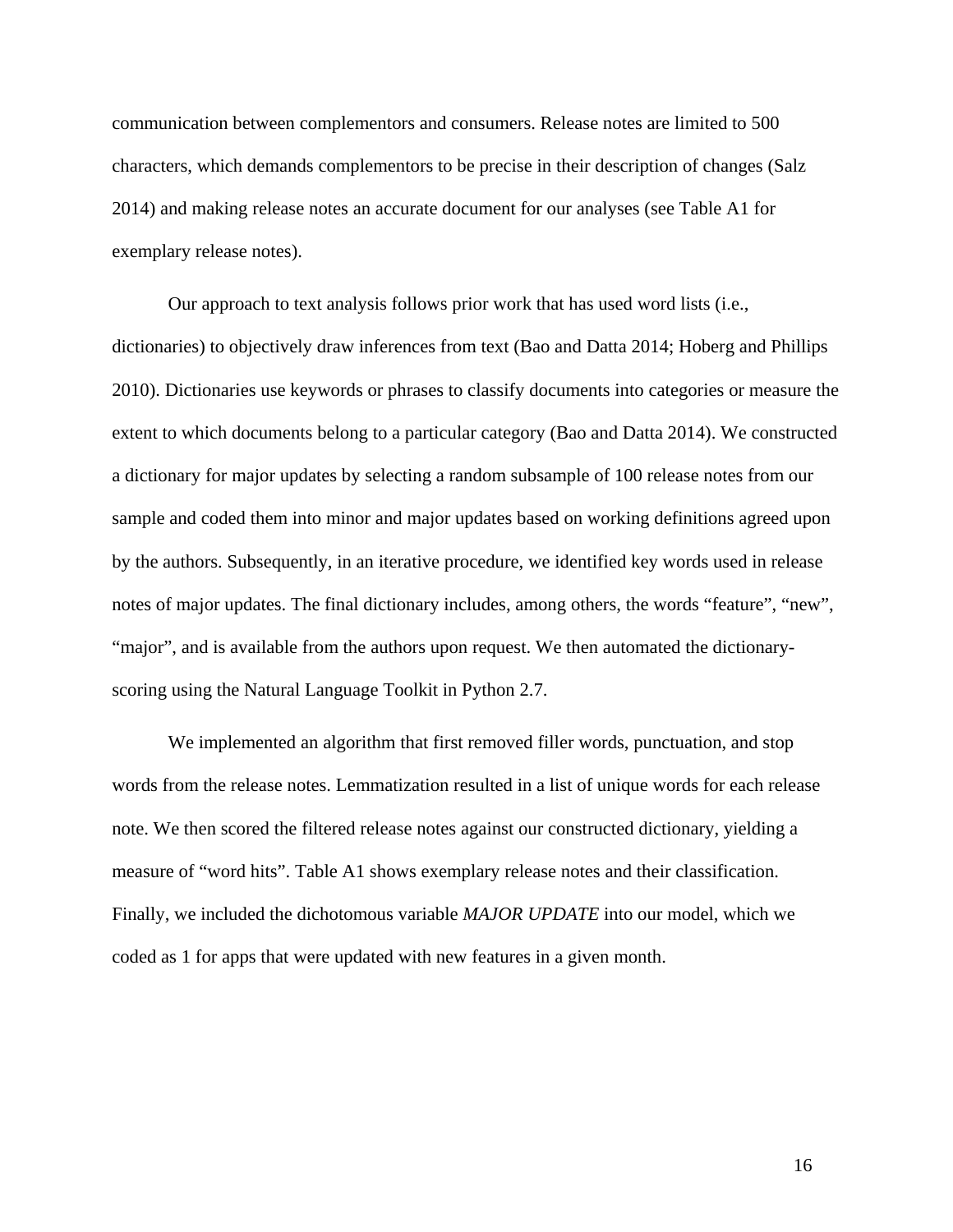## **Independent Variables**

**Focal predictors (***PHOTOS* **and** *AFTER ENTRY***).** The central predictor in our model is the dichotomous indicator *PHOTOS*, which is 1 if the focal app is affected by Google's release of Photos. DID analyses require a second indicator for distinguishing the periods before and after the event that is studied. Thus, we include the dichotomous indicator *AFTER ENTRY* in our models, which is 1 for the periods after the release of Photos. The DID estimator is then given by interacting *PHOTOS* with *AFTER ENTRY*.

**Racing and difference in rating.** The competitive dynamics literature explains innovation-enhancing effects by a competitive reaction of complementors caused by declines in their performance. If racing effects explain increased innovation by complementors, we should observe that apps experience a decline in consumer valuation after entry and, in addition, that declining consumer valuations increase the likelihood of updates. The app rating system on Google Play offers a unique opportunity to effectively capture different extents of consumer devaluation. To investigate potential racing effects, we created a measure *AVERAGE RATING* for each app in the sample, which captures consumers' mean rating of an app on a scale from 1 to 5 "stars", where 1 star represents a low rating and 5 stars represent a high rating. Apps with a high rating are perceived to fulfill user expectations, have an agreeable and engaging interface, and are well-suited to users' needs (Salz 2014). Decreases in app ratings are recognized as an important decision variable for complementors (Ghose and Han 2011; Tiwana 2015; Yin et al. 2014), thus allowing us to infer devaluations following entry. Thus, we added a variable *DIFFERENCE IN RATING*, which is the difference in the rating of an app in the post-entry months compared with the pre-entry months. According to the racing mechanism, the larger the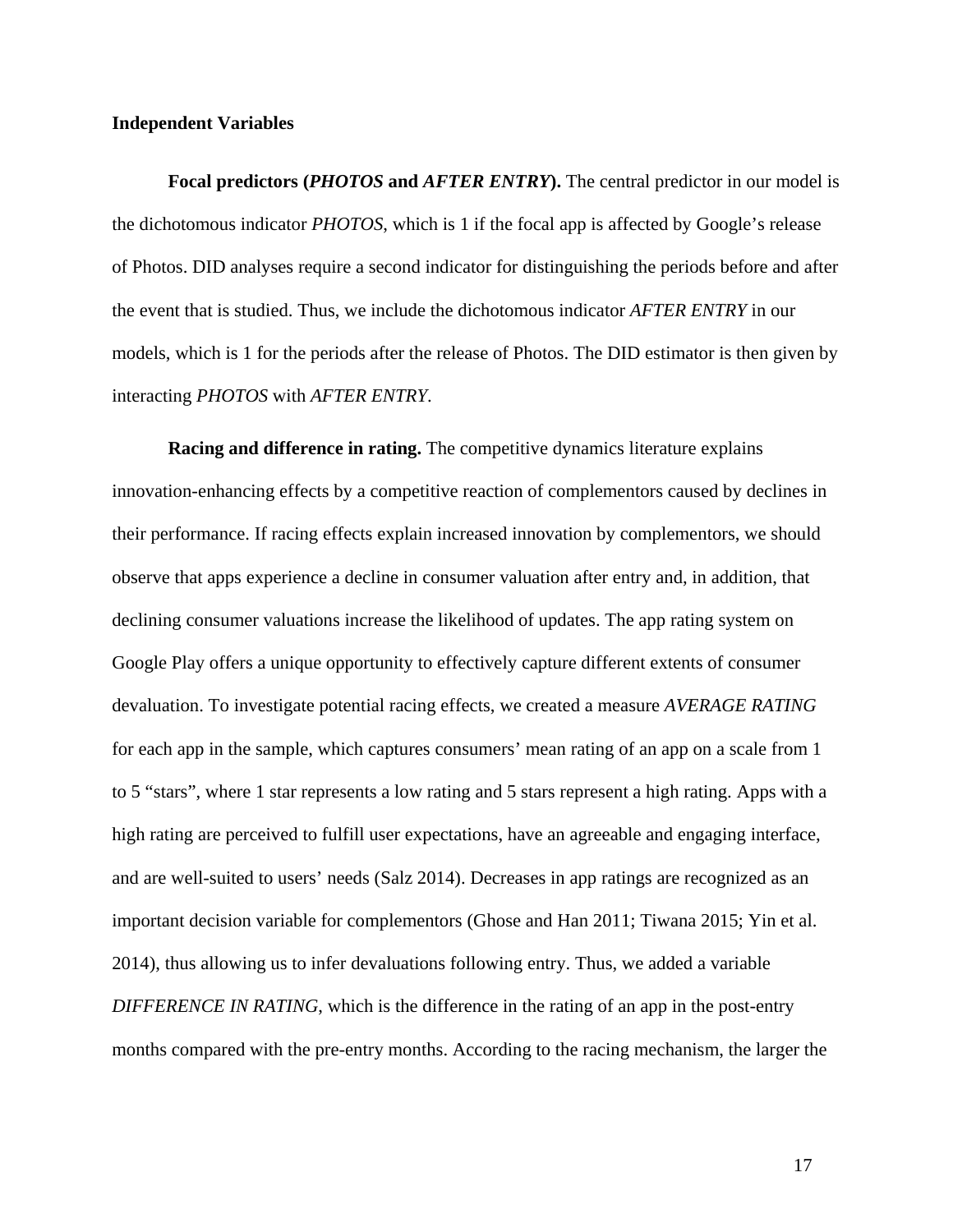*DIFFERENCE IN RATING* following entry, the more likely it is that complementors will respond by increasing their efforts into innovation.

**Attention spillover and difference in reviews.** We assessed attention spillover effects using the number of consumer reviews for a focal app. On the one hand, the number of reviews is seen as a valid proxy for the popularity of an app in a certain category (Yin et al. 2014) which will likely incentivize complementors to put more effort into innovating a particular app. On the other hand, reviews are valuable for complementors because they represent feedback from consumers of their app. Reviews provide complementors with evaluations of multiple attributes of their app and help complementors understand consumer needs (Salz 2014; Yin et al. 2014). We included the continuous variable *NUMBER OF REVIEWS* in our model, which is a count of the reviews for an app. We power-transformed *NUMBER OF REVIEWS* to account for its skewed distribution. To assess the attention spillover effect, we constructed the continuous variable *DIFFERENCE IN REVIEWS*, which is the difference in the number of reviews an app received in the post-entry period compared to the pre-entry period. According to the attention spillover effect, we should observe that complementors are more likely to increase their efforts into innovation when their apps show a higher *DIFFERENCE IN REVIEWS*.

**Controls.** We estimate our models with app-level fixed effects and time (i.e. month) fixed effects. In addition, we control for time variant changes in app prices. Table 1 reports summary statistics and correlations.

| <b>Variable</b>                        | <b>Mean</b> | S.D. | Min. | Max. |           |           | $\bullet$   |  |
|----------------------------------------|-------------|------|------|------|-----------|-----------|-------------|--|
| 1. Major update                        | .0183       | .134 |      |      |           |           |             |  |
| 2. Number of reviews<br>(in thousands) | 1.68        | 13.7 | .011 | 818  | $.068***$ |           |             |  |
| Average rating                         | 3.61        | .423 | 1.2  | 4.4  | $.039***$ | $.060***$ |             |  |
| 4. Price                               | . 14        |      |      | 42.6 | $-.003$   | $-.014*$  | $-0.051***$ |  |

**Table 1: Summary Statistics and Correlations**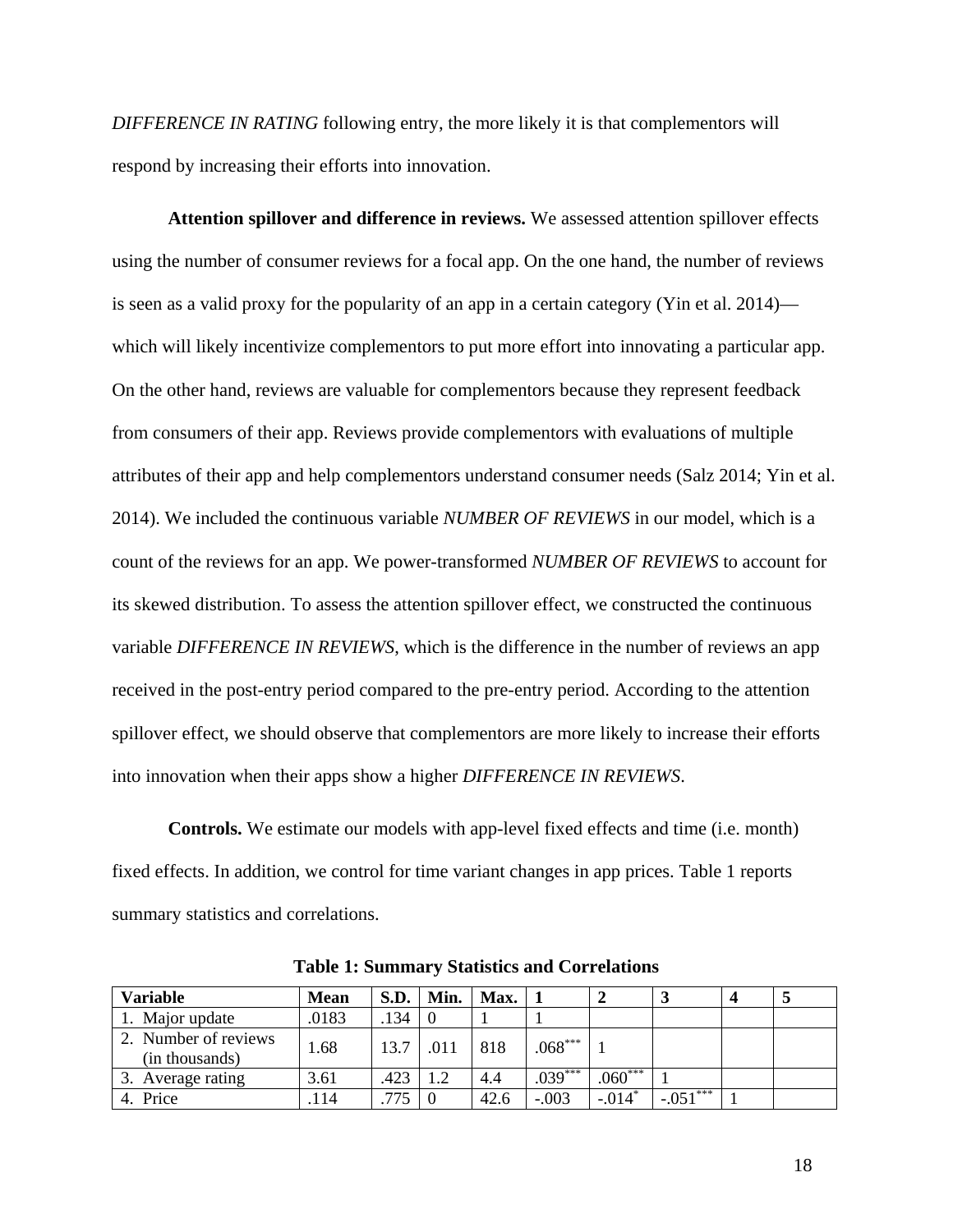| 5. Difference in rating                     |      |      | $-1.07$ |     | $.018***$ | $.026***$ | $.338***$ | $-.005$ |           |
|---------------------------------------------|------|------|---------|-----|-----------|-----------|-----------|---------|-----------|
| 6. Difference in                            | .246 | 3.24 |         | 243 | $.079***$ | $825***$  | $.054***$ | $-.010$ | $.035***$ |
| reviews                                     |      |      |         |     |           |           |           |         |           |
| * $p < .05$ , ** $p < .01$ , *** $p < .001$ |      |      |         |     |           |           |           |         |           |

**Model**

To estimate our main variable of interest, *MAJOR UPDATE*, we use the following specification.

MAJOR UPDAT $E_{i,t} = \beta_0 + \beta_1$ PHOTOS<sub>i</sub> × AFTER ENTRY<sub>t</sub> + V<sub>i</sub>+ T<sub>t</sub>+p<sub>it</sub>+ $\epsilon_{i,t}$ 

where *MAJOR UPDATE<sub>i,t</sub>* is measured in month t for app i, *PHOTOS<sub>i</sub>* is an indicator variable for whether app i is in the treatment group,  $AFTER$  *ENTRY<sub>t</sub>* equals 1 if the current month is after the release of Photos,  $V_i$  are app fixed effects,  $T_t$  are time fixed effects, and  $p_{it}$  is app price. The DID coefficient of interest is  $\beta_1$ , which can be interpreted as the relative change of the treatment group compared to the control group, caused by the treatment. We cluster heteroskedasticity-robust standard errors at app level to adjust for the panel structure of the data. We also estimate continuous variables to assess the impacts of entry on price, reviews, and ratings. In these cases, the model specification is similar and follows the same notations as introduced before.

## **RESULTS**

#### **Effects of Entry on Innovation**

To shed light on our core subject of investigation, whether entry crowds out complementor innovation, we investigate the change in the likelihood of update between treatment and control apps after the release of Photos. In Table 2, we show our estimations, specified as a linear probability model (LPM) in Model 1 and as a logit model in Model 2. In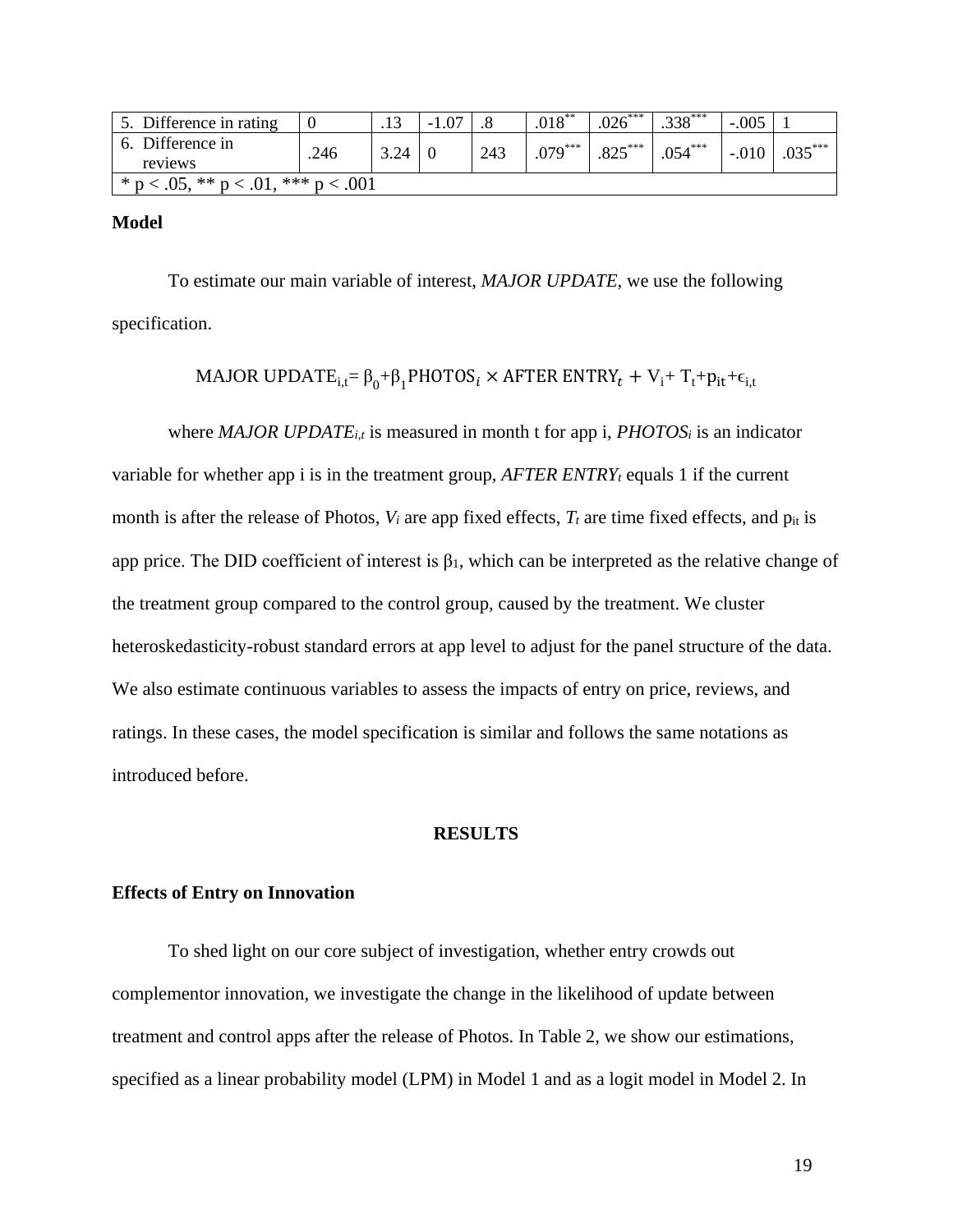Model 1 we observe a statistically significant positive coefficient of Photos x After entry, which indicates that the probability of a major update increases by 9.6% after entry in the treatment apps compared to that for the control apps. The increase in the likelihood to update confirms the hypothesis that Google's entry influenced complementors' innovation efforts.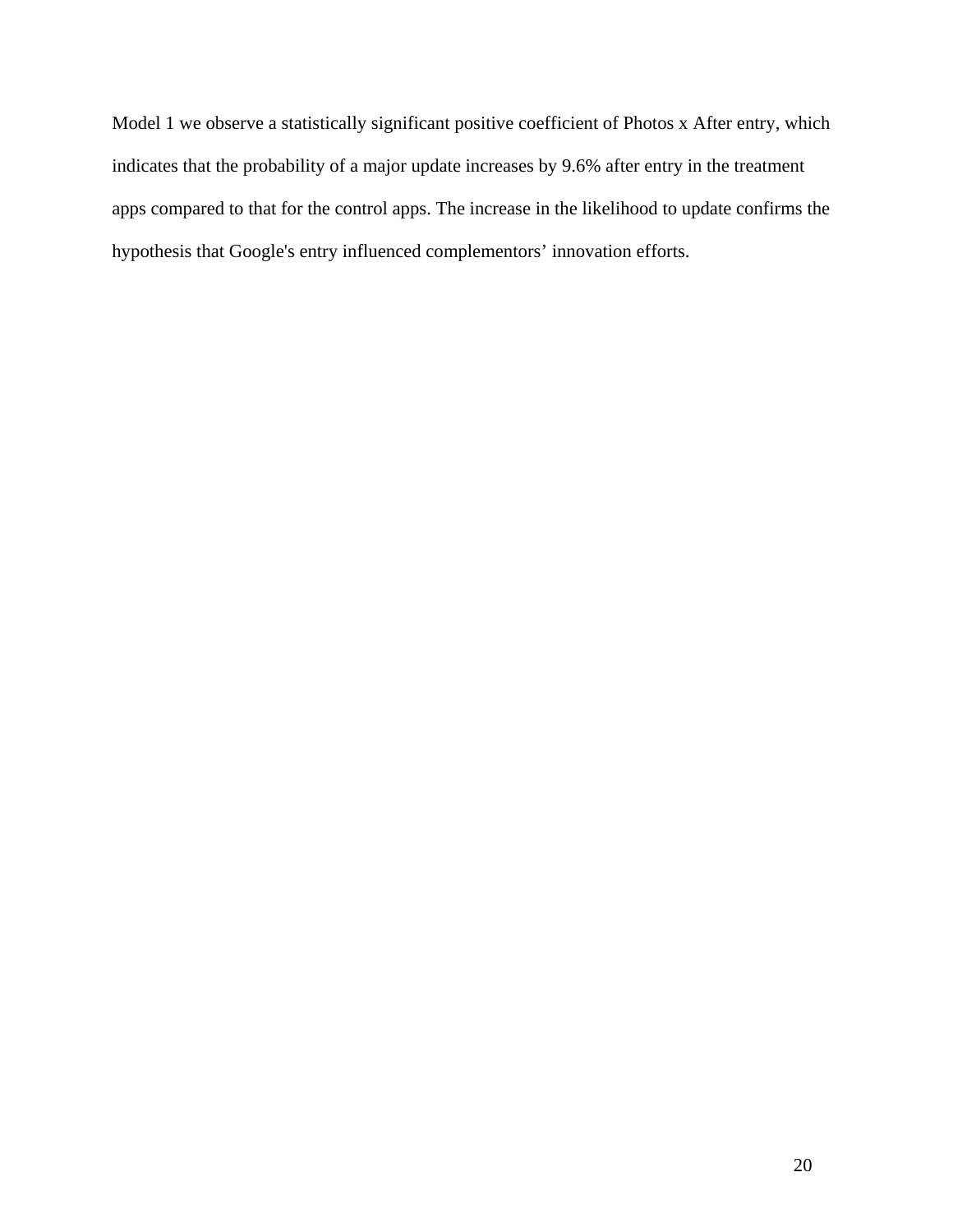|                                             |                         | <b>Major</b> update                                                                              |
|---------------------------------------------|-------------------------|--------------------------------------------------------------------------------------------------|
|                                             | <b>Model 1</b>          | <b>Model 2</b>                                                                                   |
| Specification                               | <b>LPM</b>              | Logit                                                                                            |
| <b>Predictors</b>                           |                         |                                                                                                  |
| Photos                                      |                         | .017                                                                                             |
|                                             |                         | (.171)                                                                                           |
| Photos x After entry                        | $.096***$               | $1.772***$                                                                                       |
|                                             | (.009)                  | (.182)                                                                                           |
| <b>Controls</b>                             |                         |                                                                                                  |
| App fixed effects                           | Yes                     | No                                                                                               |
| Time fixed effects                          | Yes                     | Yes                                                                                              |
| Constant                                    | $.005^{\overline{***}}$ | $-5.125***$                                                                                      |
|                                             | (.001)                  | (.090)                                                                                           |
| Adj. / Pseudo R-squared                     | .20                     | .107                                                                                             |
| N                                           | 41,616                  | 41,616                                                                                           |
| * $p < .05$ , ** $p < .01$ , *** $p < .001$ |                         |                                                                                                  |
|                                             |                         | Note: Heteroskedasticity-robust, clustered standard errors are in parentheses. N is given in app |

months.

**Table 2: Regression Models of the Consequences of Entry on Major Update**

This finding is—as Model 2 in Table 2 shows—robust to a logit formulation, and consistent with the findings of Angrist and Pischke (2009) that there is typically little qualitative difference between the LPM and logit specifications. We focus on the LPM because it enables us to estimate a model using extensive app-level fixed effects, whereas estimating logit models using a large number of fixed effects is usually not efficient. Likely because our covariates are mostly, the predicted probabilities all lie between zero and one. Therefore, the potential bias of the LPM if predicted values lie outside of the range of zero and one (Horrace and Oaxaca 2006) is not an issue in our estimation.

We plot the marginal predicted probability of a major update in Figure 2. The vertical marks Google's release of Photos. First, we observe that both treatment and control apps are on nearly identical time trends before entry, which provides further evidence for the assumption of parallel pre-period trends in DID models. Second, we observe that the marginal predicted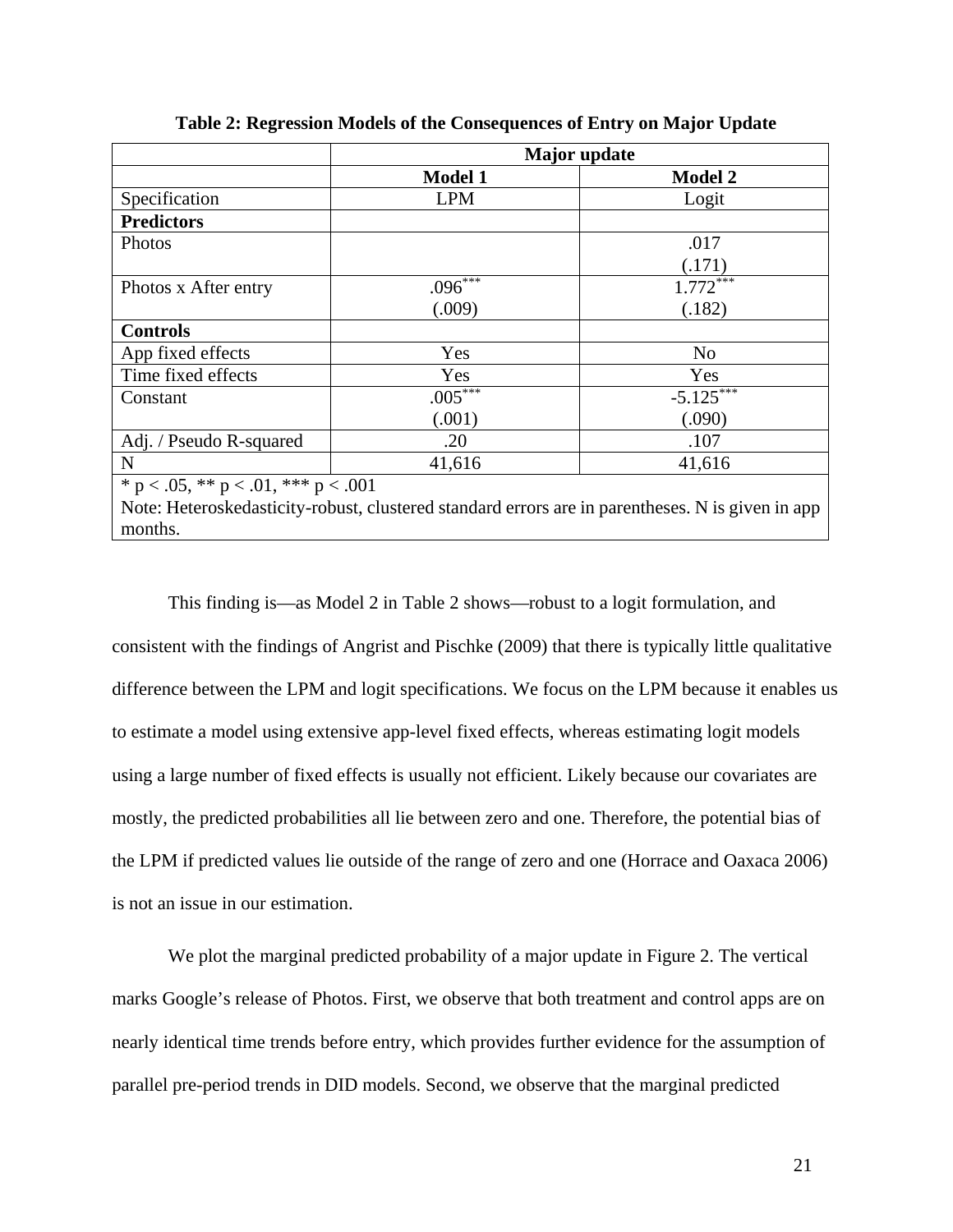probability of update for treatment apps significantly increases after entry, whereas the time trend continues for control apps. Taken together, we find a significant shift in complementors' decision to innovate after entry: It is more likely that complementors release major updates for their apps following entry.

## **Analyses of Mechanisms**

If entry does not crowd out innovation, which theoretical mechanisms underlie the positive effect of entry on complementors' innovation behavior? We motivated racing and attention spillover effects as two potential explanations. Econometrically, racing and attention spillover represent mediation effects. To estimate racing and attention spillover we follow the procedure of Baron and Kenny (1986). We first estimate the effects of entry on *AVERAGE RATING* and *NUMBER OF REVIEWS*.

**Figure 2: Marginal Predicted Probability of a Major Update for Treatment and Control Apps over Time.**

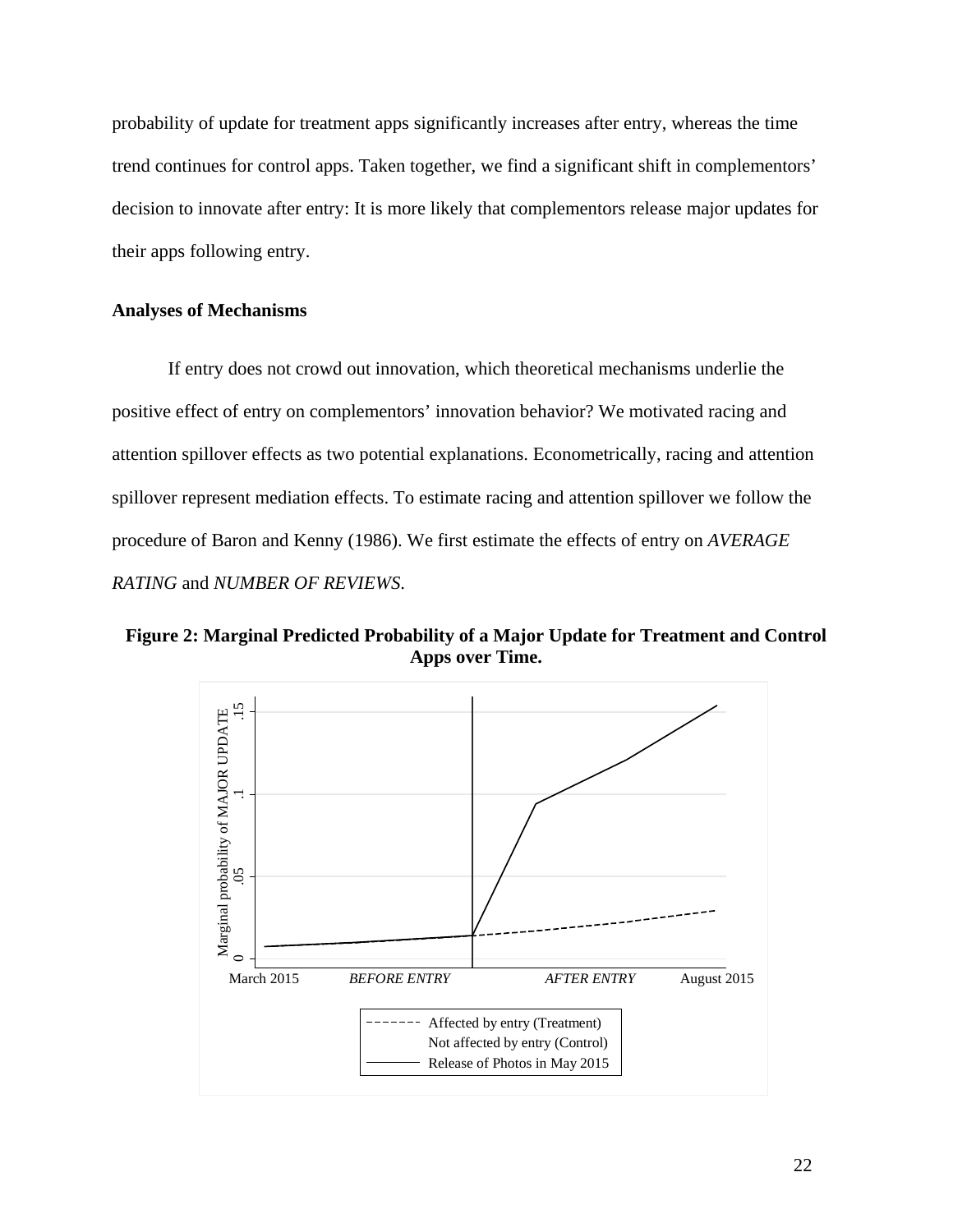Table 3 shows the DID estimations. In Model 3, we observe that apps affected by entry do, on average, not differ in their ratings. Model 3 thus indicates that, on average, no racing effects are triggered by entry. In Model 4, the statistically significant positive DID coefficient indicates that apps affected by entry receive more reviews by customers compared to their control counterparts. This finding lends support to our hypothesis that entry significantly increases consumer attention to same-category apps and provides evidence for the first step in assessing the mediating effects of *NUMBER OF REVIEWS*.

|                                             | <b>Average rating</b>                                                                  | <b>Number of reviews</b> |
|---------------------------------------------|----------------------------------------------------------------------------------------|--------------------------|
|                                             | <b>Model 3</b>                                                                         | <b>Model 4</b>           |
| <b>Predictor</b>                            |                                                                                        |                          |
| Photos x After                              | .006                                                                                   | $.015^{\overline{***}}$  |
| entry                                       | (.003)                                                                                 | (.002)                   |
| <b>Controls</b>                             |                                                                                        |                          |
| App fixed effects                           | Yes                                                                                    | Yes                      |
| Time fixed effects                          | Yes                                                                                    | Yes                      |
| Constant                                    | $3.615***$                                                                             | $.673***$                |
|                                             | (.001)                                                                                 | (.000)                   |
| Specification                               | Linear                                                                                 | Linear                   |
| Adj. R-squared                              | .949                                                                                   | .99                      |
| $\mathbf N$                                 | 41,616                                                                                 | 41,616                   |
| * $p < .05$ , ** $p < .01$ , *** $p < .001$ |                                                                                        |                          |
|                                             | Note: OLS coefficients presented. Heteroskedasticity-robust, clustered standard errors |                          |
|                                             | are in parentheses. N is given in app months.                                          |                          |

**Table 3: Effect of Google's Entry on the Number of Reviews, Price, and Rating of Apps**

Although we find no support for the racing effect as a mediator in the first stage, we proceed with the mediation analysis to further test the effects of *DIFFERENCE IN RATING* after entry. We first turn toward investigating a potential racing effect. Table 4 shows the results. As *DIFFERENCE IN RATING* is naturally only observed in the post-entry period, we follow prior work (Kovács and Sharkey 2014) and split the sample along the AFTER ENTRY variable into a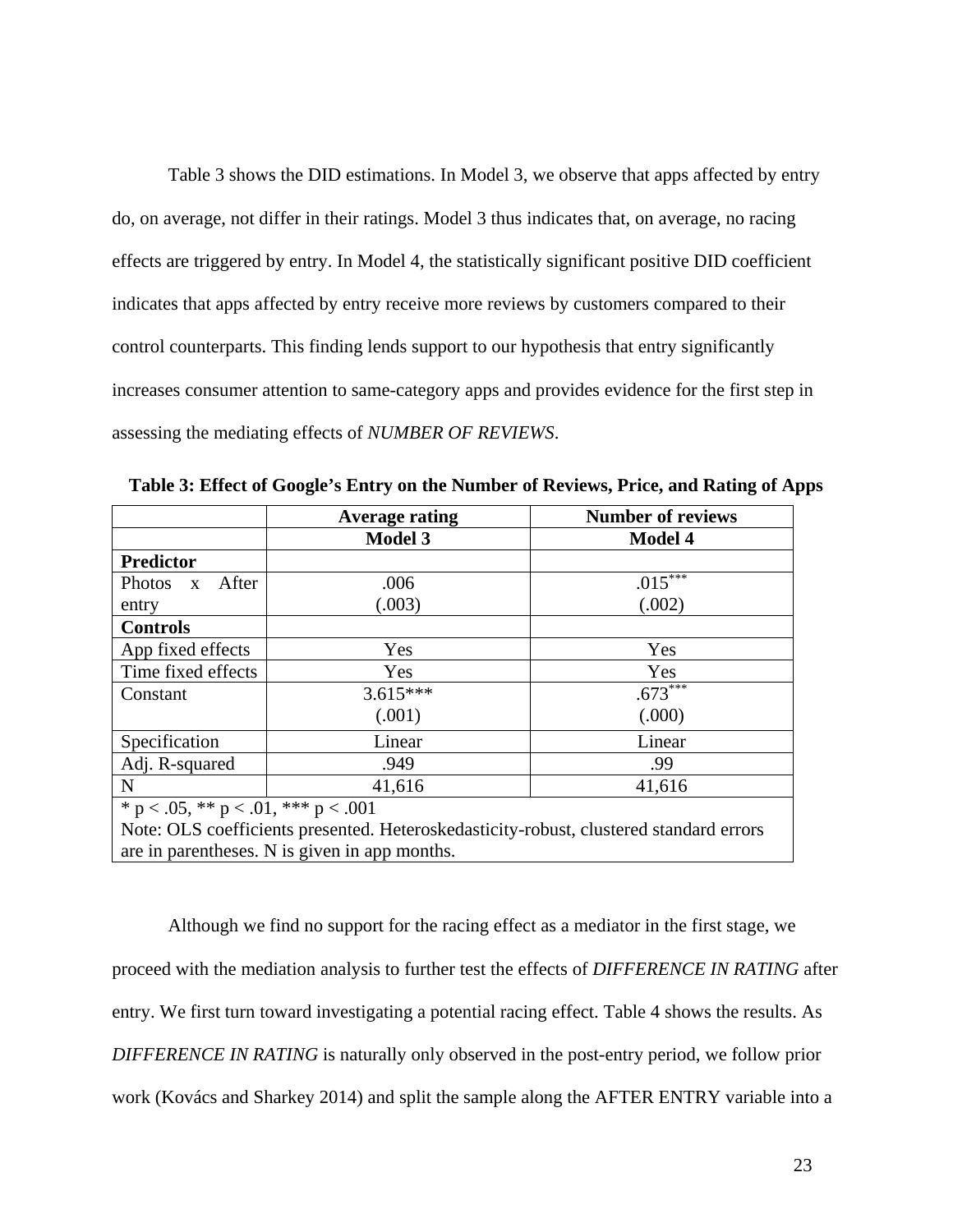pre-entry (Model 5) and post-entry (Model 6) estimation. Because app fixed effects would now perfectly predict the DID estimator, we introduce complementor fixed effects to account for unobservable time-invariant heterogeneity<sup>[6](#page-23-0)</sup>. As Model 6 demonstrates, before entry, apps in control and treatment groups show a similar likelihood of update, thereby increasing our confidence in the choice of our control group. Model 6 gives then the baseline. If the racing effect exists, then we should observe that, by introducing *DIFFERENCE IN RATING* as a covariate in our model, the coefficient of *PHOTOS* should loose in significance and effect, and *DIFFERENCE IN RATING* should be significant. In other words, if the racing effect exists, *DIFFERENCE IN RATING* would mediate the effect of *PHOTOS*. In Model 7, the insignificant coefficient of *DIFFERENCE IN RATING* indicates that apps suffering I n ratings are not more likely to be updated, neither does this effect explain the treatment effect. Thus, there is no indication that racing is more likely for apps affected by entry compared to apps not affected by entry.

Next, we turn toward the attention spillover effect, which suggests entry to increase complementor innovation via the spillover of customer attention and feedback, which implies better access to new ideas and opportunities. As we have explored earlier, we find that entry increases both the likelihood of *MAJOR UPDATE* and the *NUMBER OF REVIEWS*, which supports the first two steps of Baron and Kenny (1986). If the attention spillover effect exists, then we should observe that, when introducing *DIFFERENCE IN REVIEWS* as a covariate in our

 $\overline{a}$ 

<span id="page-23-0"></span> $6$  As our intent is to show the existence of different mechanisms that explain our main finding, we are less concerned with the magnitude of the effect due to a lack of app fixed effects. However, the effects and standard errors of our baseline estimation using complementor fixed effects are similar to our specifications using app fixed effects.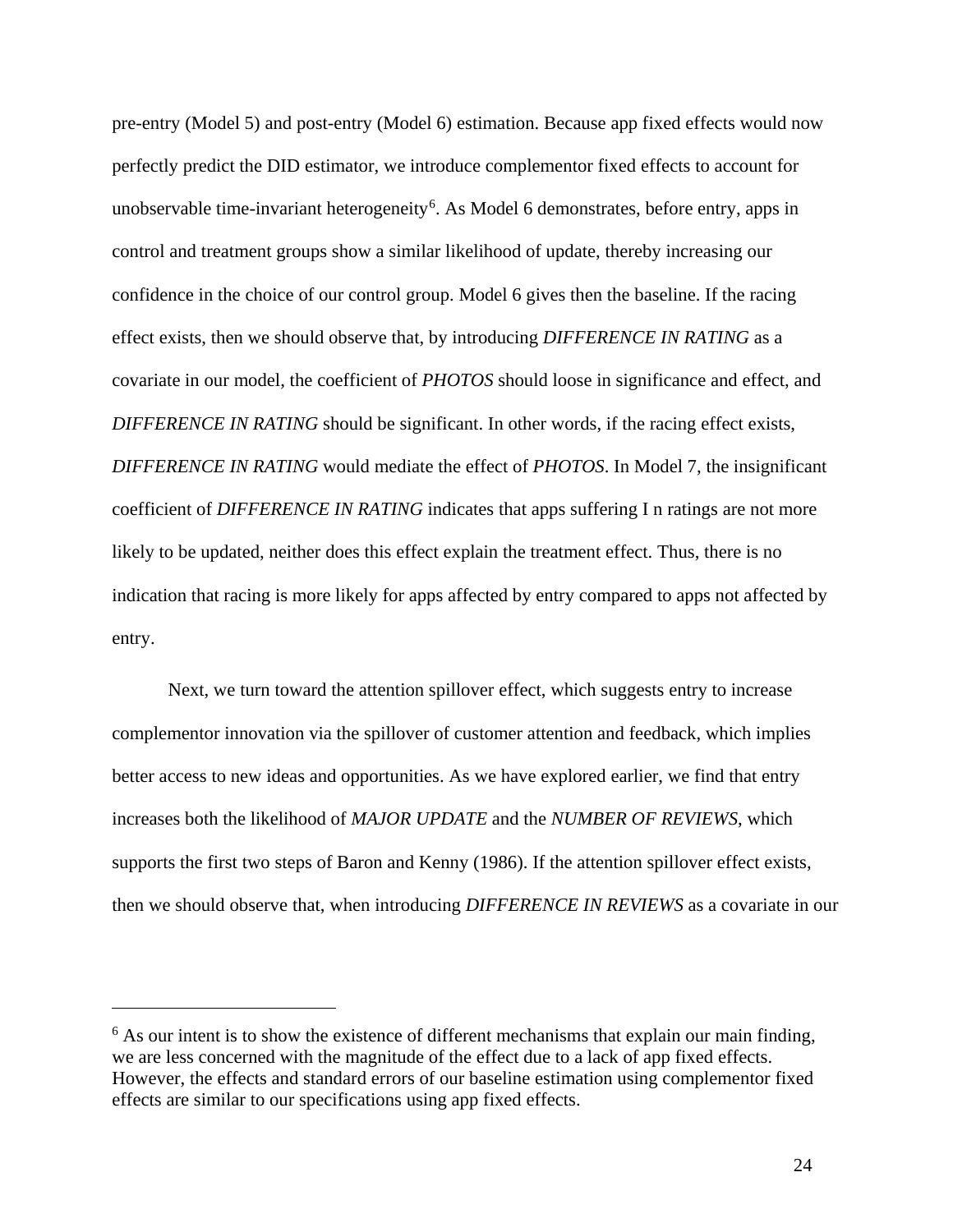model, the coefficient of *PHOTOS* should loose in significance and effect, and *DIFFERENCE* 

*IN REVIEWS* should be significant.

|                                             |                     | <b>Major</b> update |                    |
|---------------------------------------------|---------------------|---------------------|--------------------|
|                                             | <b>Model 5</b>      | Model 6             | <b>Model 7</b>     |
|                                             | <b>Before entry</b> | <b>After entry</b>  | <b>After entry</b> |
| <b>Predictors</b>                           |                     |                     |                    |
| Photos                                      | .008                | $.071***$           | $.071***$          |
|                                             | (.007)              | (.027)              | (.027)             |
| Difference in rating                        |                     |                     | .007               |
|                                             |                     |                     | (.014)             |
| <b>Controls</b>                             |                     |                     |                    |
| Complementor fixed effects                  | Yes                 | Yes                 | Yes                |
| Time fixed effects                          | Yes                 | Yes                 | Yes                |
| Constant                                    | $.004*$             | $.028***$           | $.028***$          |
|                                             | (.002)              | (.005)              | (.005)             |
| Specification                               | <b>LPM</b>          | <b>LPM</b>          | <b>LPM</b>         |
| Adj. R-squared                              | .04                 | .32                 | .32                |
| $\mathbf N$                                 | 20,898              | 20,718              | 20,718             |
| * $p < .05$ , ** $p < .01$ , *** $p < .001$ |                     |                     |                    |

**Table 4: Racing Effect: Mediation Analyses of Difference in Rating on Major Update**

Note: Heteroskedasticity-robust, clustered standard errors are in parentheses. N is given in app months.

We show the results in Table 5. Models 8 and 9 show the split along the entry variable.

Model 10 includes *DIFFERENCE IN REVIEWS* to the specification. We observe a significant positive effect of the coefficient of *DIFFERENCE IN REVIEWS*. Thus, *DIFFERENCE IN REVIEWS* positively affects the probability of *MAJOR UPDATE*. Moreover, we observe that the coefficient of *PHOTOS* loses in magnitude and statistical significance. The mediation effect was significant when assessed with the Sobel test  $(p<.001)$ , Aroian test  $(p<.001)$ , and Goodman test (p<.001) tests. The presence of the direct effect of *PHOTOS* suggests partial mediation. Thus, the positive effect of consumer feedback on the likelihood of *MAJOR UPDATE*, combined with the finding that entry increases consumer feedback, results in the partial mediation of the effect of entry on the likelihood of *MAJOR UPDATE*.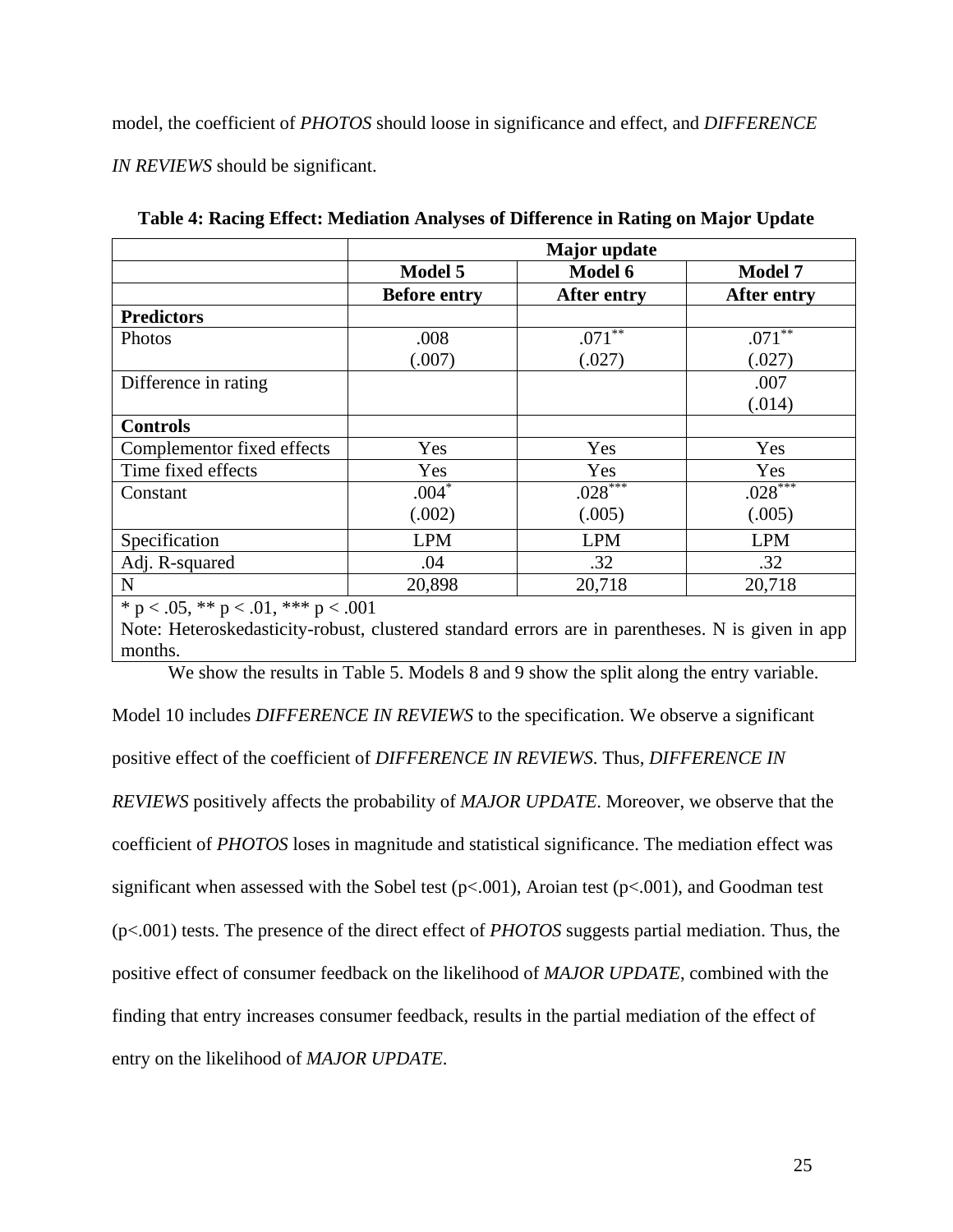|                                                                                                  |                     | <b>Major</b> update  |                    |
|--------------------------------------------------------------------------------------------------|---------------------|----------------------|--------------------|
|                                                                                                  | <b>Model 8</b>      | <b>Model 9</b>       | <b>Model 10</b>    |
|                                                                                                  | <b>Before entry</b> | <b>After entry</b>   | <b>After entry</b> |
| <b>Predictors</b>                                                                                |                     |                      |                    |
|                                                                                                  | .008                | $.071$ <sup>**</sup> | $.045*$            |
| <b>Photos</b>                                                                                    | (.007)              | (.027)               | (.017)             |
|                                                                                                  |                     |                      | $.552***$          |
| Difference in reviews                                                                            |                     |                      | (.043)             |
| <b>Controls</b>                                                                                  |                     |                      |                    |
| Complementor fixed                                                                               | Yes                 | Yes                  | Yes                |
| effects                                                                                          |                     |                      |                    |
| Time fixed effects                                                                               | Yes                 | Yes                  | Yes                |
|                                                                                                  | $.004*$             | $.028***$            | $.056***$          |
| Constant                                                                                         | (.002)              | (.005)               | (.004)             |
| Specification                                                                                    | <b>LPM</b>          | <b>LPM</b>           | <b>LPM</b>         |
| Adj. R-squared                                                                                   | .04                 | .32                  | .41                |
| N                                                                                                | 20,898              | 20,718               | 20,718             |
| * $p < .05$ , ** $p < .01$ , *** $p < .001$                                                      |                     |                      |                    |
| Note: Heteroskedasticity-robust, clustered standard errors are in parentheses. N is given in app |                     |                      |                    |
| months.                                                                                          |                     |                      |                    |

# **Table 5: Attention Spillover Effect: Mediation Analyses of Increase in Reviews on Major Update**

## **ROBUSTNESS**

We conducted four main robustness checks: (1) We use new app releases as an alternative measure of innovation, (2) we compare pre-entry heterogeneity in treatment and control groups, (3) we conduct a falsification test, and (4) we construct a continuous treatment measure using the approach of Hoberg and Phillips (2010). In the following we report robustness checks (1) and (2), the remaining ones are listed in the Appendix.

# **Alternative measure of innovation**

Whereas our main results have been stable across different specifications, consistently pointing to the finding that entry did not crowd out innovation, several alternative explanations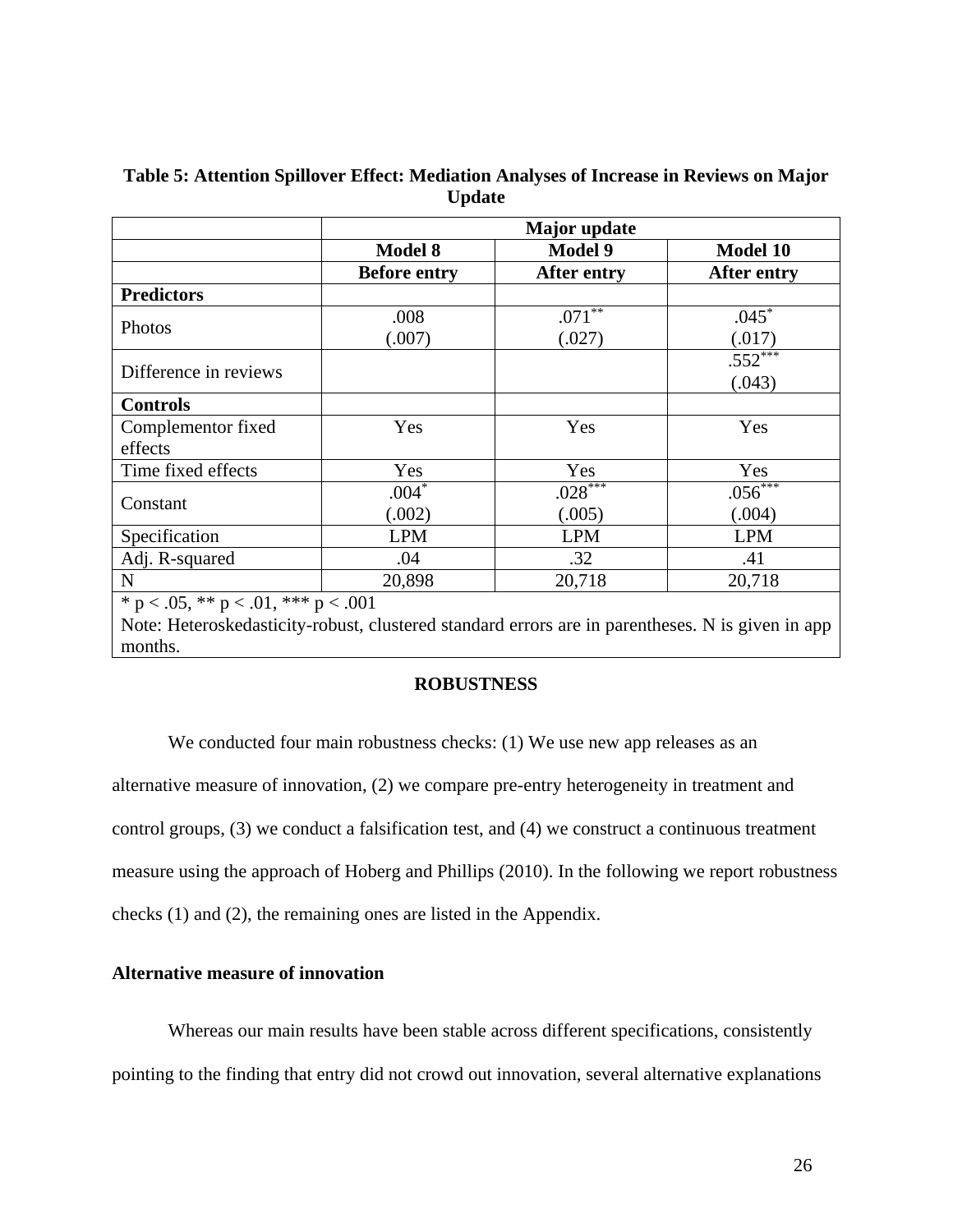exist. Concern may exist regarding our measure of innovation, i.e., app updates. To strengthen our findings, we used new app releases as an alternative measure of innovation. New product releases are a measure that is widely used in prior work to assess the innovation outcome of firms. Although our data on new app releases do not allow inferring racing or attention spillover effects, observing that entry leads to a significant increase in new app releases compared to the treatment category would further increase confidence in our findings.

We constructed an additional dataset to examine new app releases before and after Google's market entry. For each category, Google maintains a ranked list of 500 paid and free apps respectively that were either newly released or updated within the last 30 days. Although Google does not specify further conditions for membership in the ranking, analyzing fluctuations in the lists allows drawing inferences on the number of new apps released to the photography category compared to other categories. We collected monthly snapshots of the ranking for each category in Google Play over the pre-entry and post-entry periods. We then calculated the ratio of apps that were included in a ranking compared to the preceding month. We plot the mean new entrant ratios in Figure 2, which compares the ratios for the photography category with all other categories in Google Play before and after entry. We observe a substantial increase in entrants in the photography category compared to all other categories. When estimating the results using OLS regressions and category-fixed effects, we observe a positive and significant DID estimator, which we do not list specifically for the sake of brevity. The results support the validity of our major finding that complementors increase their innovation efforts in the market space affected by entry.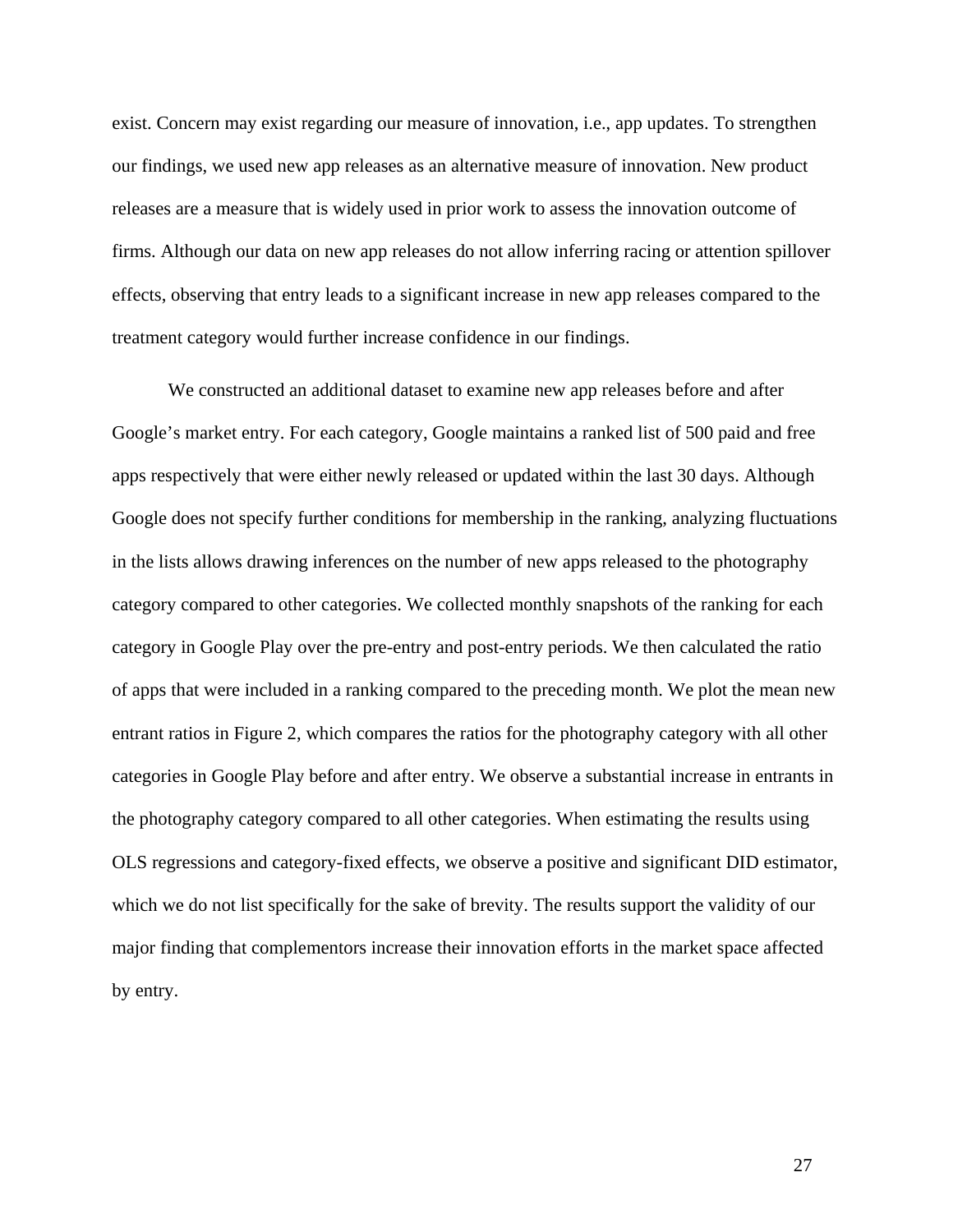



#### **Pre-entry heterogeneity in treatment and control groups**

The critical assumption underlying a DID approach is that sorting into the matched or treatment group is based on pre-entry covariates and that residual variation between the groups is random (Bertrand et al. 2004; Shadish et al. 2002). In other words, we assume that, but for their exposure to the treatment, the treated sample would behave like the control set, and vice versa. To investigate potential differences in pre-entry observational characteristics, we run a set of regression models predicting major update, price, ratings, and reviews in the pre-entry period. We observe in Table 6 that prior to entry, treatment and control apps show similar characteristics: They have the same likelihood of major update, have the same average price, receive a similar amount of reviews, and have the same average rating.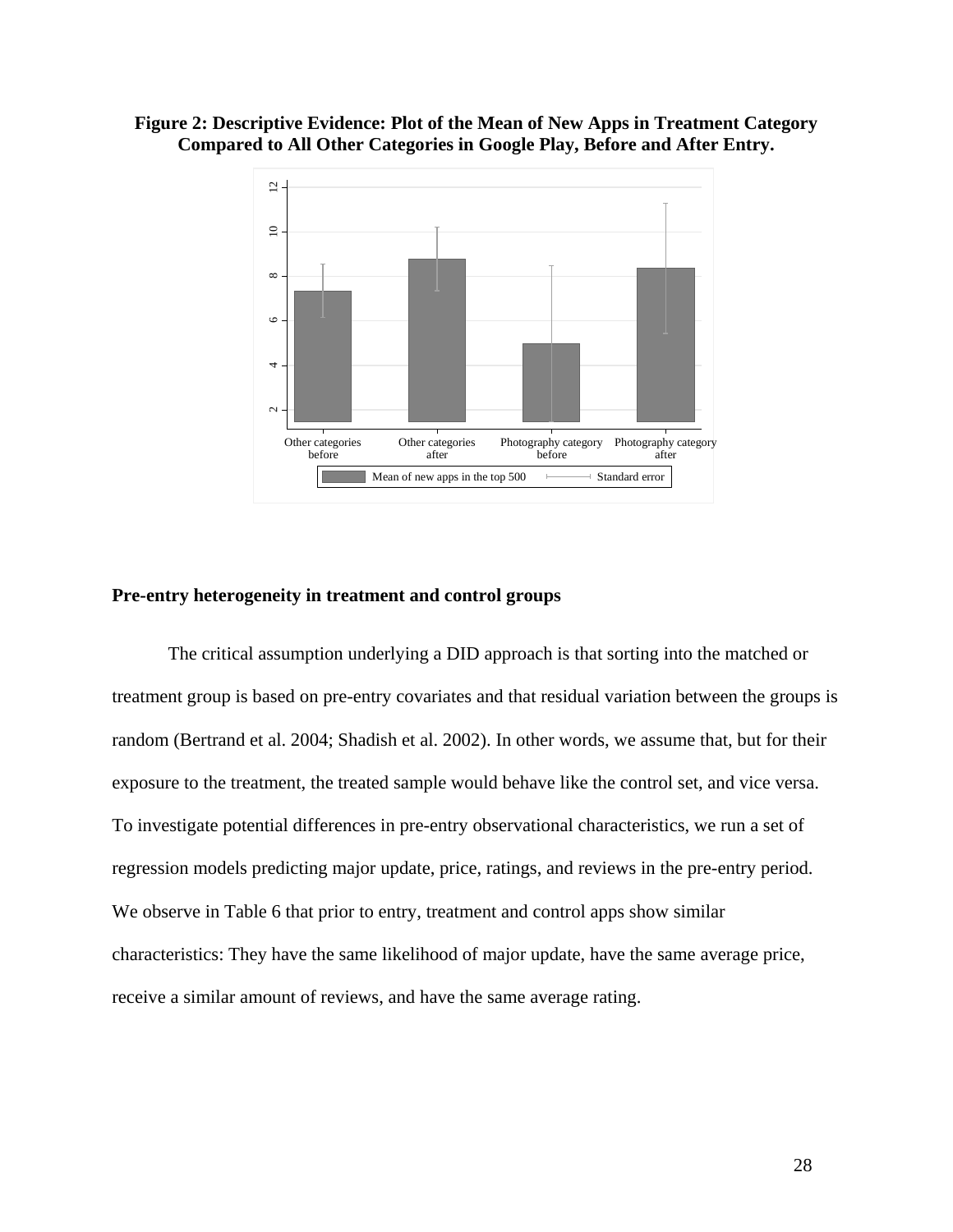|                                                                                                                                         | <b>Major</b><br>update | <b>Price</b>        | Number of<br>reviews | Average<br>rating   |  |
|-----------------------------------------------------------------------------------------------------------------------------------------|------------------------|---------------------|----------------------|---------------------|--|
|                                                                                                                                         | <b>Model 11</b>        | <b>Model 12</b>     | <b>Model 13</b>      | <b>Model 14</b>     |  |
|                                                                                                                                         | <b>Before entry</b>    | <b>Before entry</b> | <b>Before entry</b>  | <b>Before entry</b> |  |
| <b>Predictor</b>                                                                                                                        |                        |                     |                      |                     |  |
| Photos                                                                                                                                  | .008                   | .009                | .069                 | .029                |  |
|                                                                                                                                         | (.007)                 | (.017)              | (.058)               | (.034)              |  |
| <b>Controls</b>                                                                                                                         |                        |                     |                      |                     |  |
| Complementor<br>fixed                                                                                                                   | Yes                    | Yes                 | Yes                  | Yes                 |  |
| effects                                                                                                                                 |                        |                     |                      |                     |  |
| Time fixed effects                                                                                                                      | Yes                    | Yes                 | Yes                  | Yes                 |  |
| Constant                                                                                                                                | $.004*$                | $.113***$           | $.681***$            | $3.612***$          |  |
|                                                                                                                                         | (.002)                 | (.004)              | (.011)               | (.007)              |  |
| Specification                                                                                                                           | <b>LPM</b>             | Linear              | Linear               | Linear              |  |
| Adj. R-squared                                                                                                                          | .04                    | .90                 | .78                  | .72                 |  |
| $\mathbf N$                                                                                                                             | 20,898                 | 20,898              | 20,898               | 20,898              |  |
| $p < .05,$ ** $p < .01,$ *** $p < .001$<br>Note: Heteroskedasticity-robust, clustered standard errors are in parentheses. N is given in |                        |                     |                      |                     |  |

**Table 6: Robustness: Pre-Entry Observational Differences in Treatment and Control Groups**

app months.

Despite observational equivalence, it is still possible that there is unobserved heterogeneity in the time trends between treated and untreated apps that our previous analyses did not reveal. Although we have safeguarded our estimations by including time fixed effects, there is the possibility that treatment and control apps were on different pre-treatment time trends. To assess differences in pre-entry time trends, we follow the procedure proposed by Bertrand et al. (2004) and estimate models were we interact a continuous time indicator (time trend) with the treatment indicator *PHOTOS* for the pre-entry periods. Table 7 shows estimations of pre-entry time trends regarding major update, reviews, price, and rating.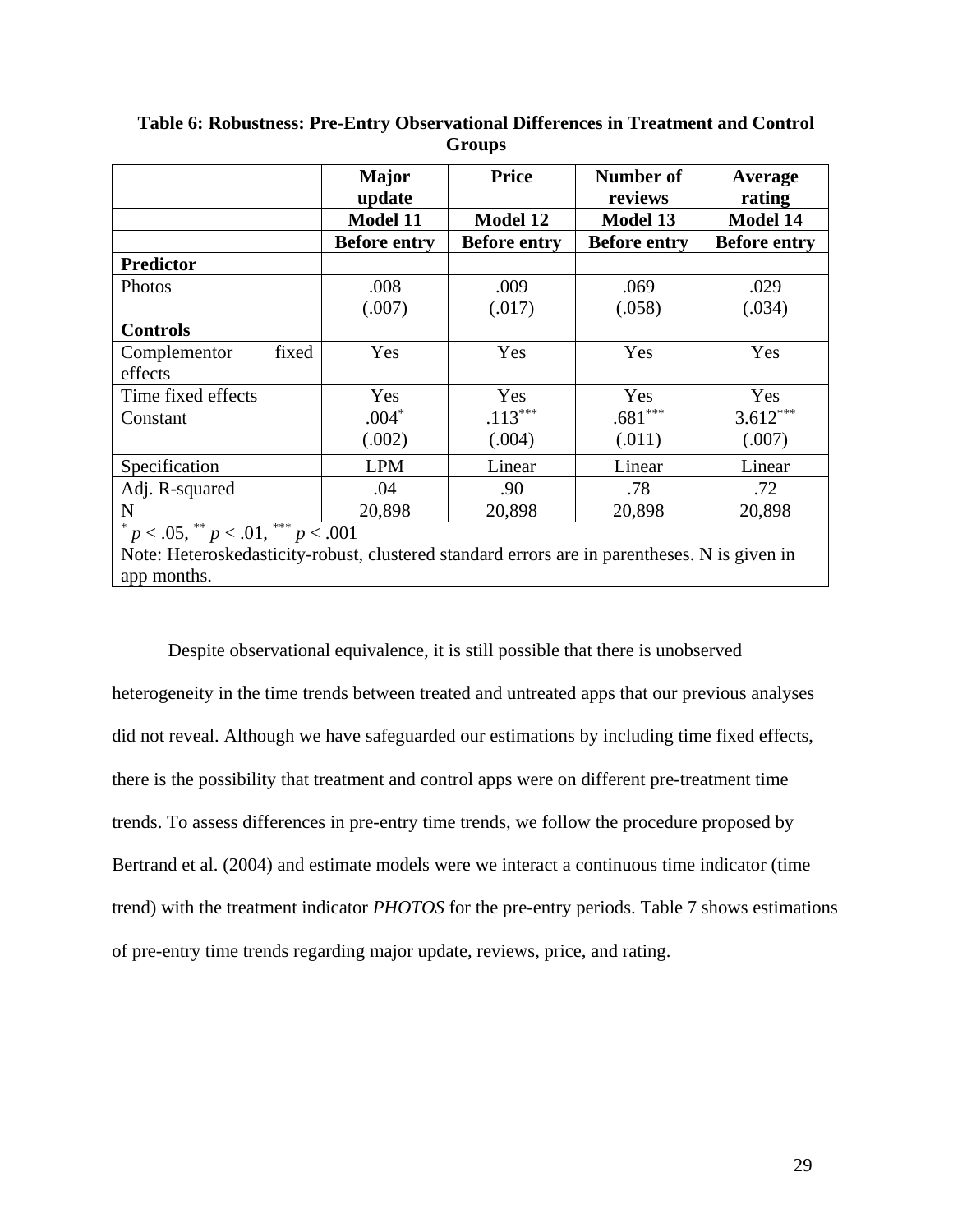|                                                                                     | <b>Major</b><br>update | <b>Price</b>        | Number of<br>reviews | Average<br>rating   |  |  |
|-------------------------------------------------------------------------------------|------------------------|---------------------|----------------------|---------------------|--|--|
|                                                                                     | Model 15               | <b>Model 16</b>     | <b>Model 17</b>      | <b>Model 18</b>     |  |  |
|                                                                                     | <b>Before entry</b>    | <b>Before entry</b> | <b>Before entry</b>  | <b>Before entry</b> |  |  |
| <b>Predictors</b>                                                                   |                        |                     |                      |                     |  |  |
| Photos                                                                              | .001                   | .008                | .350                 | .024                |  |  |
|                                                                                     | (.008)                 | (.018)              | (.200)               | (.034)              |  |  |
| Time trend                                                                          | $.006***$              | $-.001$             | $.073***$            | $-.007$ ***         |  |  |
|                                                                                     | (.001)                 | (.001)              | (.001)               | (.001)              |  |  |
| Photos x Time                                                                       | .003                   | .001                | $-.005$              | .003                |  |  |
| trend                                                                               | (.003)                 | (.002)              | (.003)               | (.002)              |  |  |
| <b>Controls</b>                                                                     |                        |                     |                      |                     |  |  |
| Complementor                                                                        | Yes                    | Yes                 | Yes                  | Yes                 |  |  |
| fixed effects                                                                       |                        |                     |                      |                     |  |  |
| Specification                                                                       | <b>LPM</b>             | Linear              | Linear               | Linear              |  |  |
| $\mathbf N$                                                                         | 20,898                 | 20,898              | 20,898               | 20,898              |  |  |
| $p < .05,$ ** $p < .01,$ *** $p < .001$                                             |                        |                     |                      |                     |  |  |
| Note: Heteroskedasticity-robust, clustered standard errors are in parentheses. N is |                        |                     |                      |                     |  |  |
| given in app months.                                                                |                        |                     |                      |                     |  |  |

**Table 7: Robustness: Treatment-Control Time Trends Before Entry**

The estimates suggest that there is a time trend in the outcomes used, but this trend is identical for apps affected by treatment and control apps. The estimated coefficient of *PHOTOS* is not statistically different from zero, further supporting our choice of the control group. To the extent that this analysis allows addressing differences in time trends, the results reinforce the claim that our extant fixed effects strategy has effectively controlled for ex ante heterogeneity in the groups. Figure 3 depicts these trends.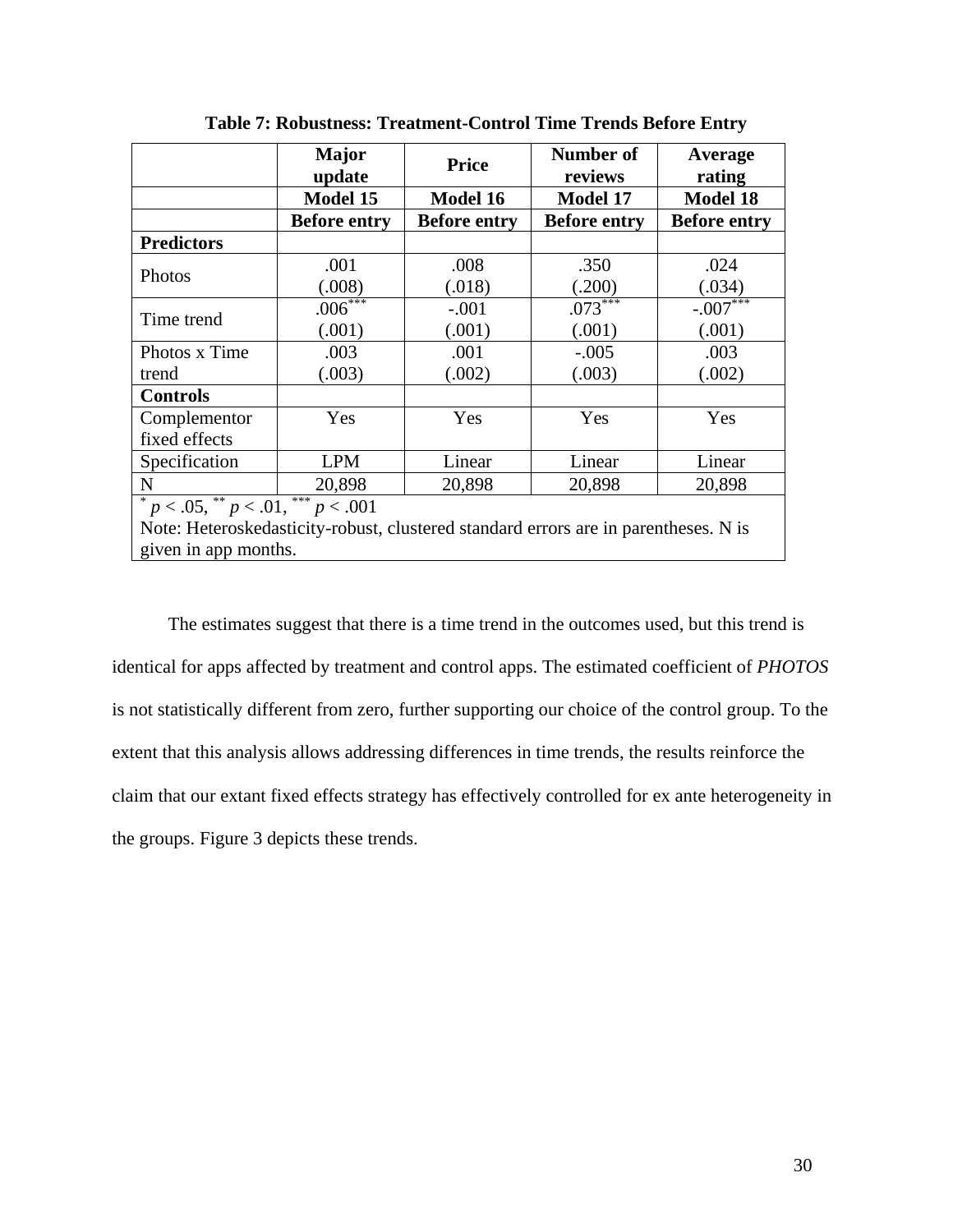

**Figure 3: Price (top left), Rating (top right), and Reviews (bottom) over time.**

#### **DISCUSSION**

We investigated the impact of firms' decision to enter markets complementary to their platform. In particular, we sought to understand the consequences of entry for complementary innovation. Although complementary innovation is a key outcome for platform managers and policy makers, studies that address this outcome are scarce. To document robust empirical evidence, we analyzed 7,000 randomly selected apps of Google Play over a timeframe of six months in a quasi-experimental design. Such as setup is novel in the literature on two-sided markets and technology platforms, which has largely relied on analytical modeling (e.g., Choi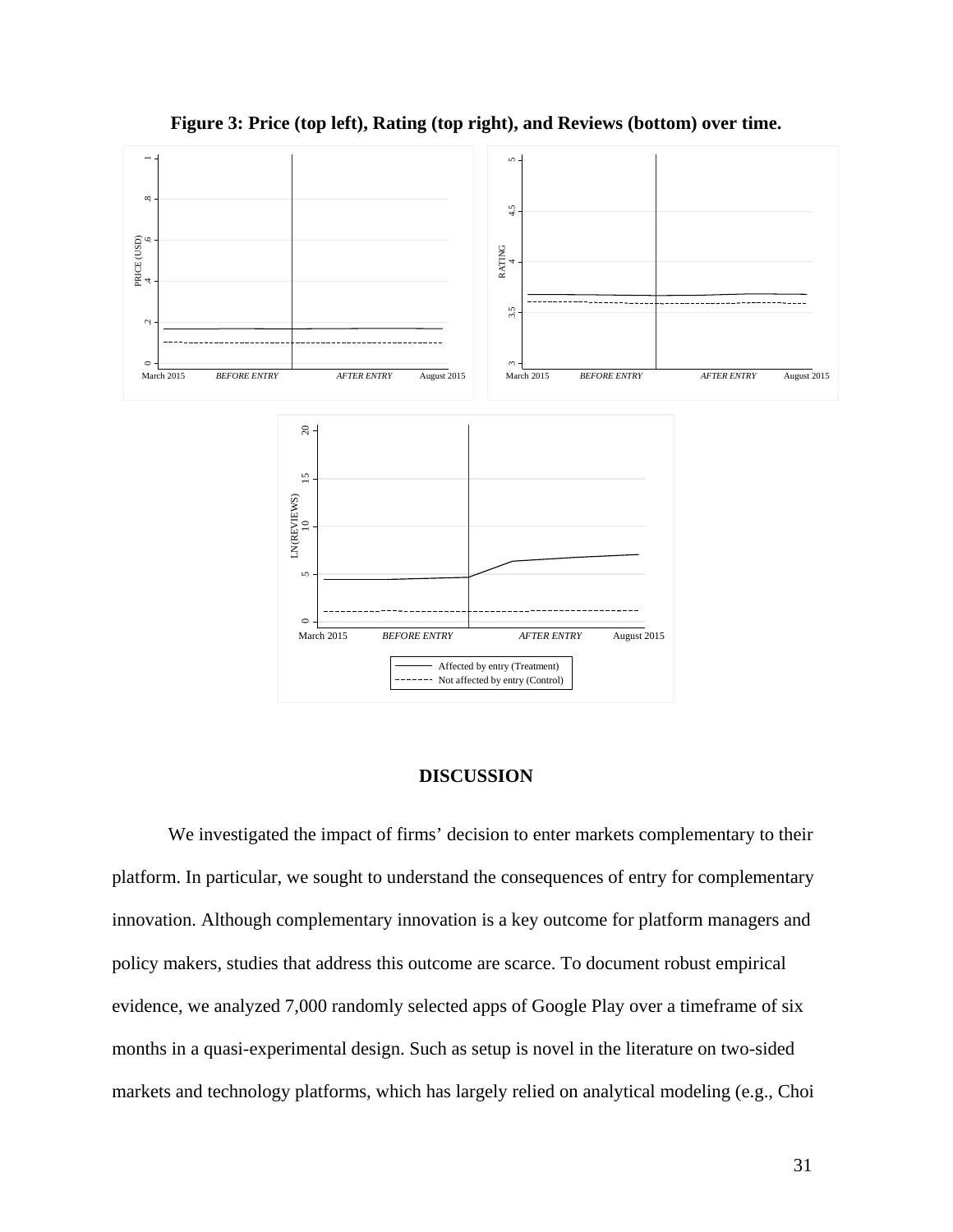and Stefanadis 2001; Farrell and Katz 2000; Rochet and Tirole 2003) or deductive, qualitative approaches (Eaton et al. 2015; Gawer and Henderson 2007; Wareham et al. 2014). We are, to the best of our knowledge, the first to investigate platform owner's decisions in such a setup and to quantify the effects of a platform management decision on complementary innovation.

The key contribution of this paper lies in the identification of entry effects. While some studies suggest entry to crowd out complementary innovation (Boudreau 2010; Choi and Stefanadis 2001; Farrell and Katz 2000), our study of the Android platform indicates no such penalty. Instead, we observe Google's entry to foster complementary innovation. On average, we determine the likelihood of complementary innovation to increase by 9.4% following entry, compared to complementors not affected by entry. This effect is strongly significant and accounts for app-level heterogeneity and temporal confounders.

In contrast to prior discussions (Gawer and Cusumano 2002; Gawer and Henderson 2007; Shapiro and Varian 1999), our results suggest relatively positive consequences of entry for complementors, at least on average: Their apps do not decrease in price or rating. Most importantly, demand for their apps increases strongly, which suggest that Google's entry strategy benefits the complementary market. Of course, we cannot rule out that entry erodes, in first place, complementors' appropriability concerns. What we can show in detail, however, is that the spillover of consumer demand triggered by entry represents a new and strong incentive to innovate, ultimately outweighing complementors' concerns. The finding challenges a number of existing studies that suggest entry to curb complementary innovation (Choi and Stefanadis 2001; Farrell and Katz 2000; Huang et al. 2013).

This finding is also surprising when seen in the light of work that has argued for entry to increase complementary innovation. Gawer and Henderson (2007), for example, document that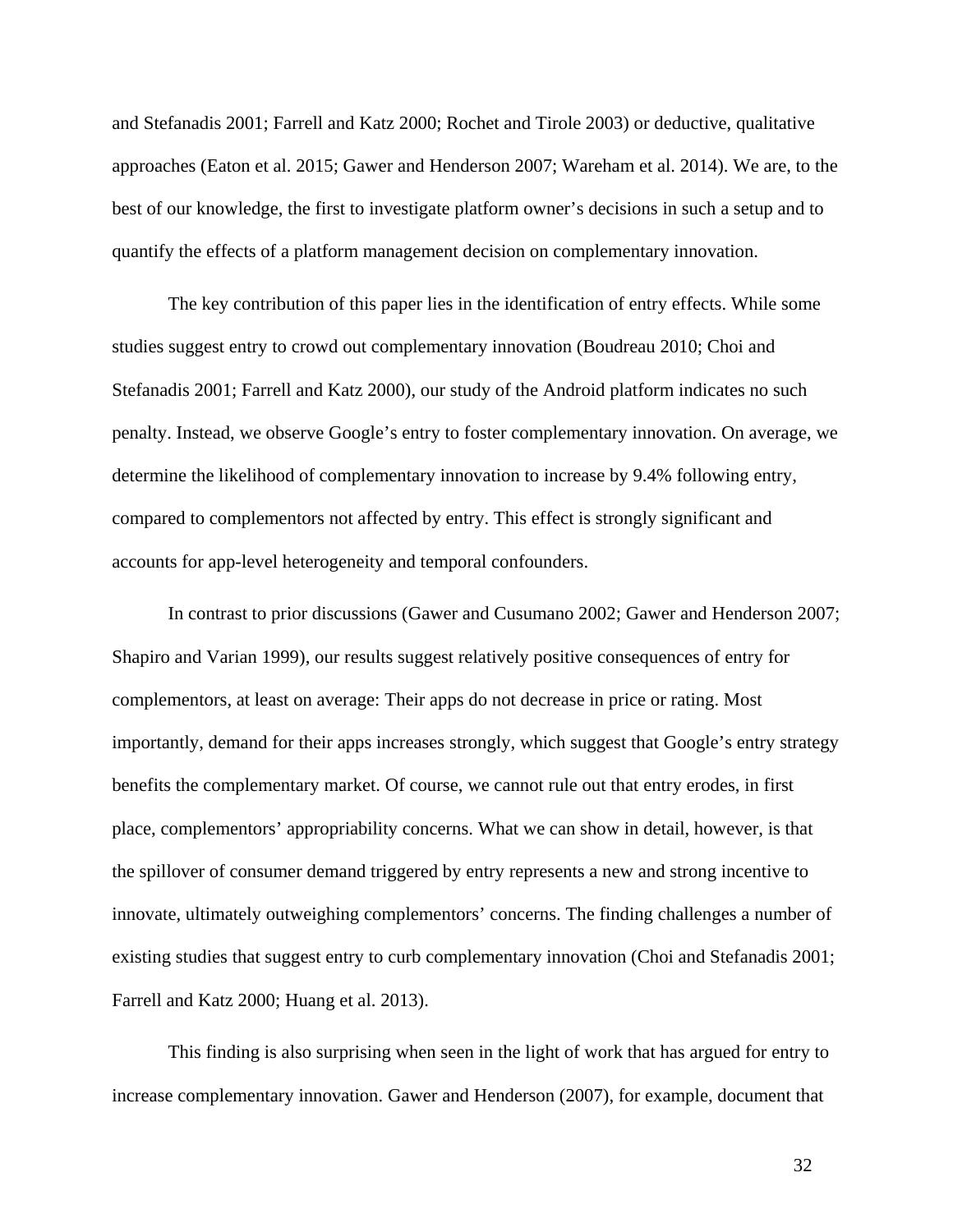Intel entered complementary markets to stimulate complementary innovation. In particular, Intel assumed entry to trigger racing mechanisms, which ultimately increase complementors' innovation outputs. We do not find evidence for such racing effects in our setting using various model specifications. A possible explanation for the absence of racing effects is that complementors deliberately avoid getting involved in active competition with the platform owner. In platform settings such as ours, complementors find themselves in a power imbalance to platform owners in terms of size and resources. It seems likely that complementors refrain from retaliation when they suffer performance decreases. Building on our results, we would expect to encounter racing effects in platforms where power is more equally distributed between platform owners and complementors.

Our findings provide one answer to the enduring question in organizational research of whether competition spurs or stifles innovation. Prior work in economics suggests that there is a tension, some arguing for positive effects (Porter 1990), others for negative ones (Blundell et al. 1999). While economists often look at competition between platform owners (e.g., Eisenmann et al. 2011; Rochet and Tirole 2003), we particularly focus on competition between platform owners and complementors. With such an intraplatform perspective, we do not find evidence that competition would explain differences in complementary innovation.

This paper relates to an extensive literature examining whether and when platform owners' decisions are successful. Several models predicted consequences of platform owners' actions but either focused a pricing perspective (e.g., Choi and Stefanadis 2001; Farrell and Katz 2000) or did not investigate consequences for complementary innovation (e.g., Anderson et al. 2014; Boudreau 2010; Huang et al. 2013). Our study is the first take an in-depth perspective on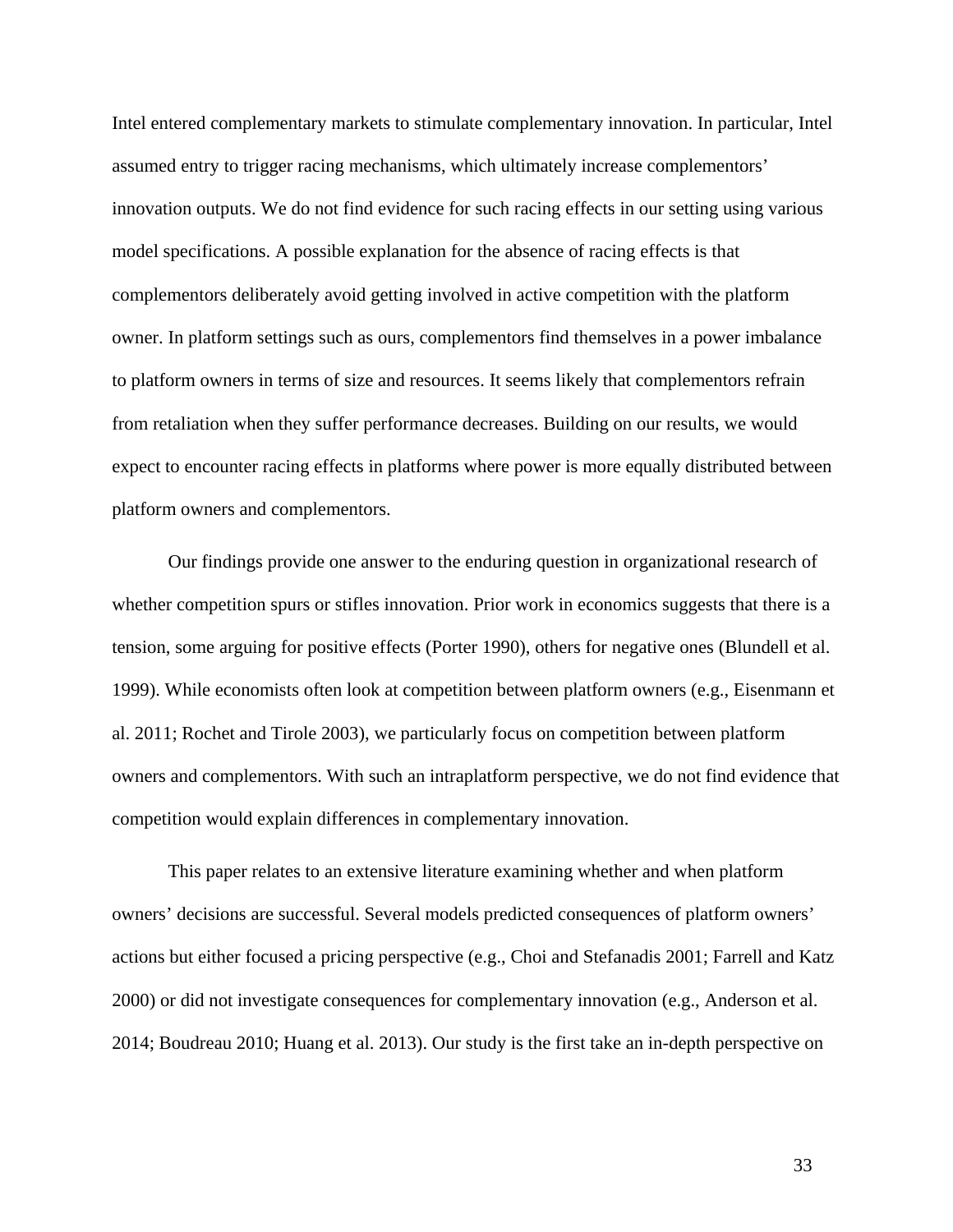one popular decision of platform owners, entry, and examine its consequences for complementary innovation.

In particular, we are able to theoretically and empirically untangle the effects of entry on complementary innovation. The observation that two fundamentally different economic mechanisms were set in motion by entry documents the complexity characteristic to platforms, and two-sided markets in general. Whereas platform owners' actions might erode the incentives of one market side to commit to the platform in the first place, platform owners' actions might compensate or even outweigh such erosions by excessively stimulating commitment by the other market side.

In this stream of literature, some studies have argued that platform owners, if excessively intervening their complementary markets, might hurt complementary innovation in the end (Tiwana et al. 2010; Wareham et al. 2014). We document a situation where a platform owner, by excessively intervening in its complementary market, creates a win-win-win situation for themselves, complementors, and consumers.

Our final contribution is methodological and we are the first to use the unique platform setting for a quasi-experimental design. Platform products represent complex micro economies that confront researchers with unique opportunities to design research but also issues concerning collecting and analyzing data. We offer an interesting avenue on how to exploit platform owners' management decisions as policy changes for identifying causal inferences. In addition, we emphasize the role of software updates as a proxy of innovation (Kemerer and Slaughter 1999), and our analyses relied on computational linguistics, which offers rich insights in textual data. Innovation in software markets largely takes place in the form of updates, and we encourage future research to build on this notion.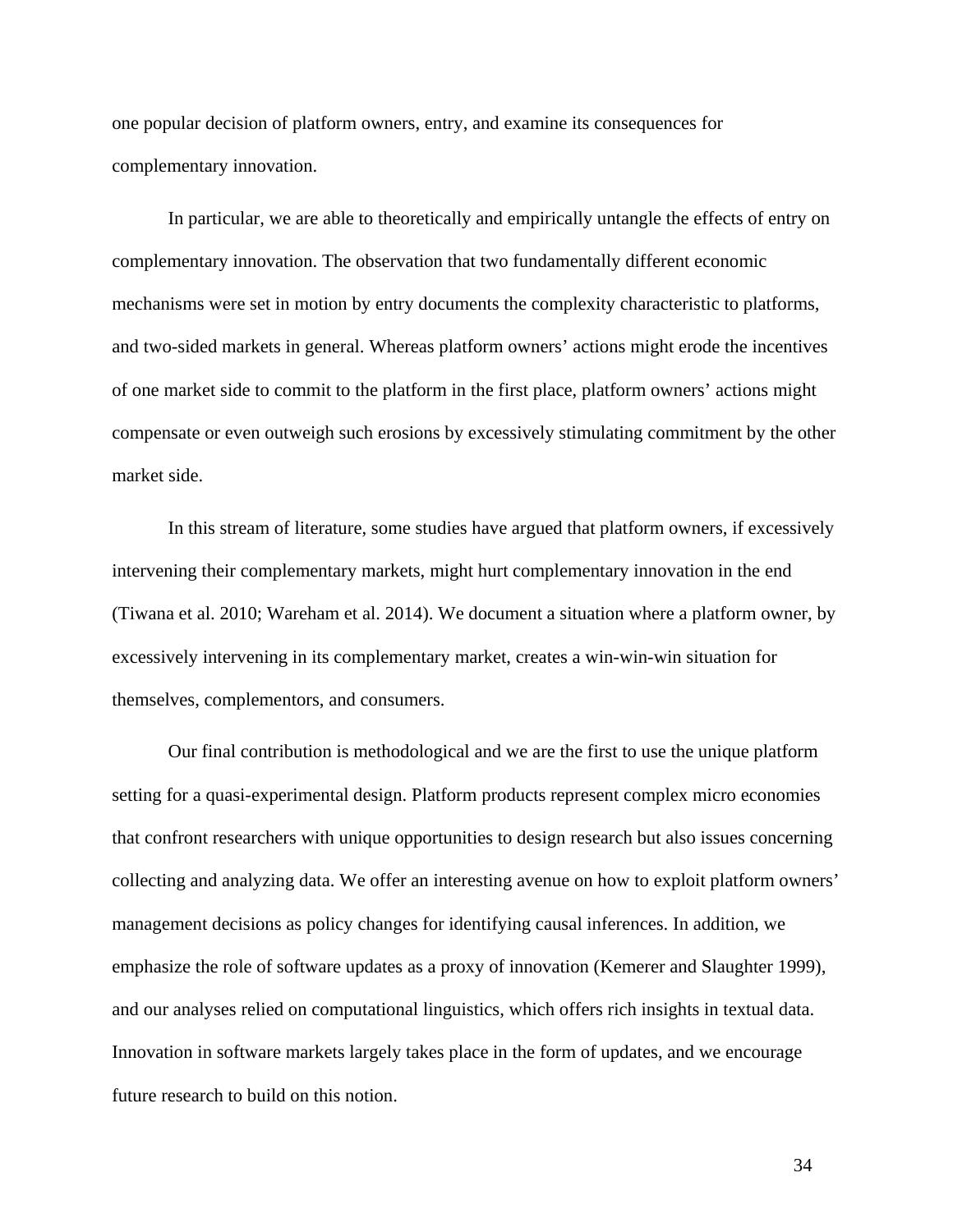Whereas our setup allows insights in how complementors altered innovation of their apps affected by entry, we can only speculate how complementors altered their app portfolios following the release of Photos. From our data we can conclude that, on average, complementors have a portfolio of 1.2 apps. While complementors could publish apps in any category, we observe them to focus their innovation efforts in one or few categories. In our dataset, for example, 85% of complementors are active in one category, 91% in two or fewer categories, and 98% in three or fewer categories.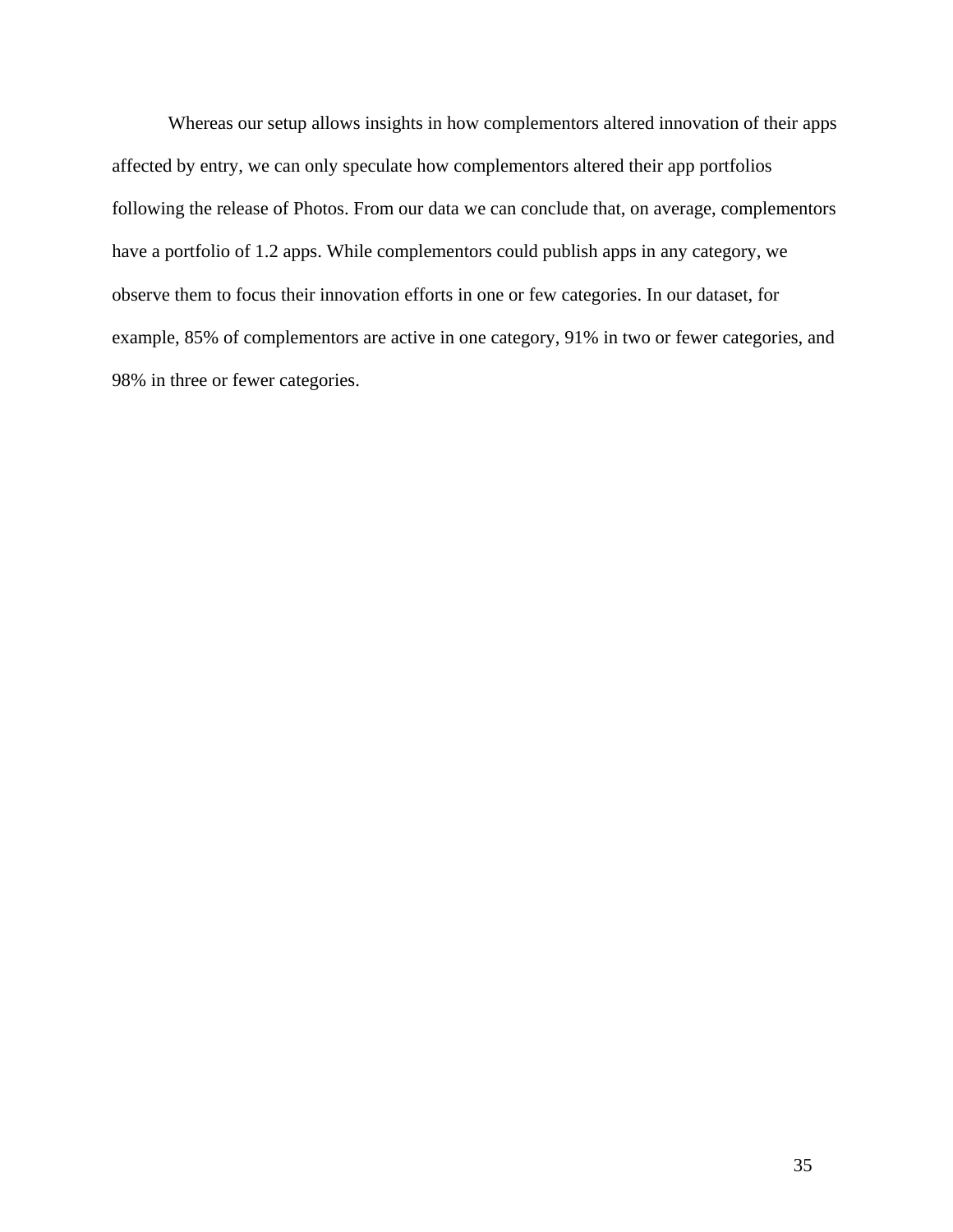## **REFERENCES**

Anderson, E. G., Parker, G. G., and Tan, B. 2014. "Platform Performance Investment in the Presence of Network Externalities," *Information Systems Research* (forthcoming).

Angrist, J. D., and Pischke, J.-S. 2009. *Mostly Harmless Econometrics: An Empiricist's Companion*, Princeton, NJ: Princeton Press.

AppAnnie 2015. *App Annie Index: Market Q2 2015*. Retrieved 2. October, 2015, from http://blog.appannie.com/app-annie-index-market-q2-2015/.

Bao, Y., and Datta, A. 2014. "Simultaneously Discovering and Quantifying Risk Types from Textual Risk Disclosures," *Management Science* (60:6), pp. 1371–1391.

Barnett, W. P., and Hansen, M. T. 1996. "The Red Queen in Organizational Evolution," *Strategic Management Journal* (17:1), pp. 139–157.

Barnett, W. P., and Pontikes, E. G. 2008. "The Red Queen, Success Bias, and Organizational Inertia," *Management Science* (54:7), pp. 1237–1251.

Baron, R. M., and Kenny, D. A. 1986. "The Moderator–Mediator Variable Distinction in Social Psychological Research: Conceptual, Strategic, and Statistical Considerations," *Journal of Personality and Social Psychology* (51:6), pp. 1173–1182.

Benbya, H., and Van Alstyne, M. 2011. "How to find answers within your company," *MIT Sloan Management Review* (52:2), pp. 65-76.

Bertrand, M., Duflo, E., and Mullainathan, S. 2004. "How Much Should We Trust Differencesin-Differences Estimates?," *The Quarterly Journal of Economics* (119:1), pp. 249–275.

Blundell, R., Griffith, R., and van Reenen, J. 1999. "Market Share, Market Value and Innovation in a Panel of British Manufacturing Firms," *The Review of Economic Studies* (66:3), pp. 529– 554.

Boudreau, K. 2010. "Open Platform Strategies and Innovation: Granting Access vs. Devolving Control," *Management Science* (56:10), pp. 1849–1872.

Boudreau, K. J. 2012. "Let a Thousand Flowers Bloom? An Early Look at Large Numbers of Software App Developers and Patterns of Innovation," *Organization Science* (23:5), pp. 1409– 1427.

Brown, S. L., and Eisenhardt, K. M. 1995. "Product Development: Past Research, Present Findings, and Future Directions," *The Academy of Management Review* (20:2), pp. 343–378.

Business Insider 2015. *How Often Should I Update My App? Businesses Should Consider The Benefits Of Frequent App Updates*. Retrieved 20. June, 2016, from http://www.businessinsider.de/app-update-strategy-and-statistics-2015-1?r=US&IR=T.

Ceccagnoli, M., Forman, C., Huang, P., and Wu, D. J. 2012. "Cocreation of Value in a Platform Ecosystem: The Case of Enterprise Software," *MIS Quarterly* (36:1), pp. 263–290.

Cennamo, C., and Santalo, J. 2013. "Platform Competition: Strategic Trade-Offs in Platform Markets," *Strategic Management Journal* (34:11), pp. 1331–1350.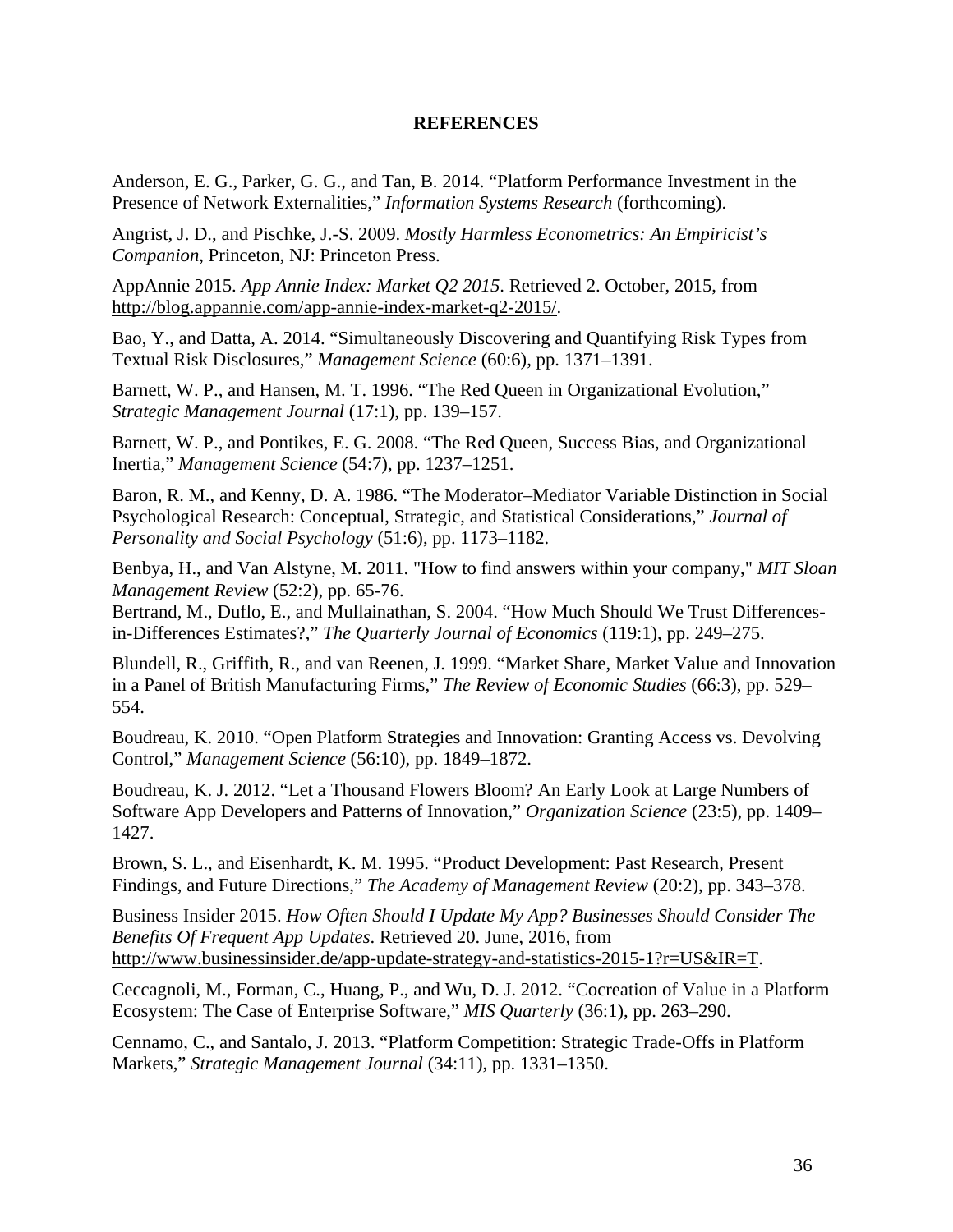Chen, M.-J., and Miller, D. 2012. "Competitive Dynamics: Themes, Trends, and a Prospective Research Platform," *The Academy of Management Annals* (6:1), pp. 135–210.

Choi, J. P., and Stefanadis, C. 2001. "Tying, Investment, and the Dynamic Leverage Theory," *RAND Journal of Economics* (21:1), pp. 52–71.

Eaton, B., Elaluf-Calderwood, S., Sorenson, C., and Yoo, Y. 2015. "Distributed Tuning of Boundary Resources The Case of Apple's iOS Service System," *MIS Quarterly* (39:1), pp. 217– 243.

Eisenmann, T., Parker, G., and Van Alstyne, M. 2011. "Platform Envelopment," *Strategic Management Journal* (32:12), pp. 1270–1285.

El Sawy, O. A., Kraemmergaard, P., Amsinck, H., and Vinther, A. L. 2015. "Building the foundations and enterprise capabilities for digital leadership: The Lego experience," in: *Working Paper, University of Southern California Marshall School of Business*. pp. 1-48. Evans, D. S., Hagiu, A., and Schmalensee, R. 2006. *Invisible Engines: How software platforms drive innovation and transform industries*. Cambridge, Massachusetts: MIT Press

Farrell, J., and Katz, M. L. 2000. "Innovation, Rent Extraction, and Integration in Systems Markets," *The Journal of Industrial Economics* (48:4), pp. 413–432.

Gawer, A., and Cusumano, M. A. 2002. *Platform Leadership: How Intel, Microsoft, and Cisco Drive Industry Innovation*, Boston, MA: Harvard Business School Press.

Gawer, A., and Henderson, R. 2007. "Platform Owner Entry and Innovation in Complementary Markets: Evidence from Intel," *Journal of Economics & Management Strategy* (16:1), pp. 1–34.

Ghazawneh, A., and Henfridsson, O. 2013. "Balancing platform control and external contribution in third-party development: the boundary resources model," *Information Systems Journal* (23), pp. 173-192.

Ghose, A., and Han, S. P. 2011. "An Empirical Analysis of User Content Generation and Usage Behavior on the Mobile Internet," *Management Science* (57:9), p. 16711691.

Gilbert, R. J., and Katz, M. L. 2001. "An Economist's Guide to US v. Microsoft," *The Journal of Economic Perspectives* (15:2), pp. 25–44.

Google 2015. *11 Things to Know About Google Photos*. Retrieved 21. January, 2016, from https://googleblog.blogspot.de/2015/10/11-things-to-know-about-google-photos.html.

Hagiu, A., and Spulber, D. 2013. "First-Party Content and Coordination in Two-Sided Markets," *Management Science* (59:4), pp. 933–949.

Hoberg, G., and Phillips, G. 2010. "Product Market Synergies and Competition in Mergers and Acquisitions: A Text-Based Analysis," *Review of Financial Studies* (23:10), pp. 3773–3811.

Hoberg, G., Phillips, G., and Prabhala, N. 2014. "Product Market Threats, Payouts, and Financial Flexibility," *The Journal of Finance* (69:1), pp. 293–324.

Horrace, W. C., and Oaxaca, R. L. 2006. "Results on the Bias and Inconsistency of Ordinary Least Squares for the Linear Probability Model," *Economics Letters* (90:3), pp. 321–327.

Huang, P., Ceccagnoli, M., Forman, C., and Wu, D. J. 2013. "Appropriability Mechanisms and the Platform Partnership Decision: Evidence from Enterprise Software," *Management Science* (59:1), pp. 102–121.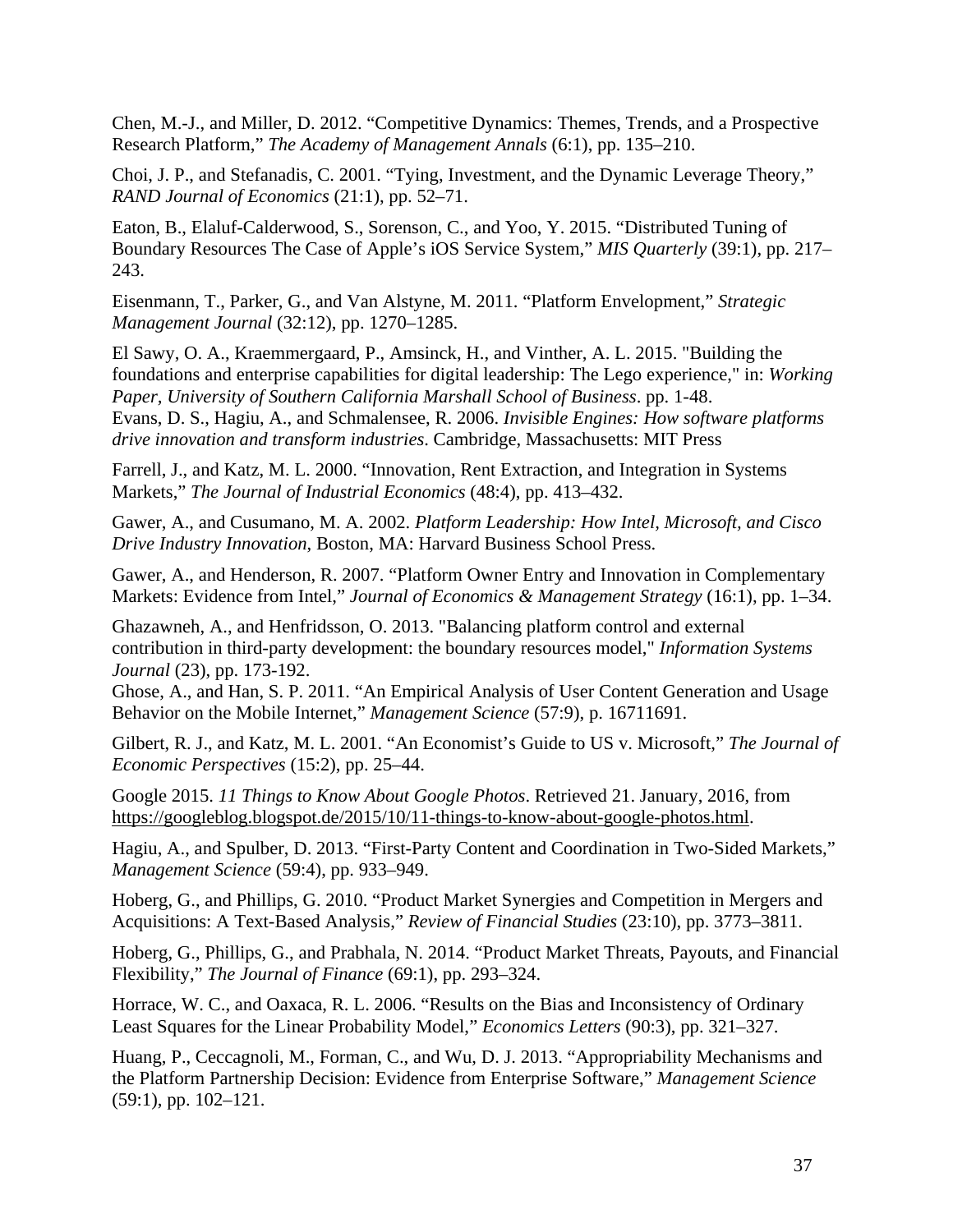Iansiti, M., and Lakhani, K. 2009. "SAP AG: Orchestrating the Ecosystem."

Imbens, G. W. 2004. "Nonparametric Estimation of Average Treatment Effects Under Exogeneity: A Review," *Review of Economics and Statistics* (86:1), pp. 4–29.

Kemerer, C. F., and Slaughter, S. 1999. "An Empirical Approach to Studying Software Evolution," *IEEE Transactions on Software Engineering* (25:4), pp. 493–509.

Kovács, B., and Sharkey, A. J. 2014. "The Paradox of Publicity How Awards Can Negatively Affect the Evaluation of Quality," *Administrative Science Quarterly* (59:1), pp. 1–33.

Leonard-Barton, D. 1995. *Wellsprings of Knowledge: Building and Sustaining the Sources of Innovation*, Boston, MA: Harvard Business Press.

Levy, S. 2015. *Bradley Horowitz Says That Google Photos is Gmail for Your Images. And That Google Plus Is Not Dead*. Retrieved 20. January, 2016, from https://medium.com/backchannel/bradley-horowitz-says-that-google-photos-is-gmail-for-yourimages-and-that-google-plus-is-not-dead-54be1d641526#.azxrr3isx.

Li, Z., and Agarwal, A. forthcoming. "The Impact of Platform Integration on Consumer Demand in Complementary Markets: Evidence from Facebook's Integration of Instagram," *Management Science*.

Liu, Q., Steenburgh, T. J., and Gupta, S. 2014. "The Cross Attributes Flexible Substitution Logit: Uncovering Category Expansion and Share Impacts of Marketing Instruments," *Marketing Science* (34:1), pp. 144–159.

MacCormack, A., Verganti, R., and Iansiti, M. 2001. "Developing Products on 'internet Time': The Anatomy of a Flexible Development Process," *Management Science* (47:1), pp. 133–150.

March, J. G. 1991. "Exploration and Exploitation in Organizational Learning," *Organization Science* (2:1), pp. 71–87.

Miller, D. A. 2008. "Invention Under Uncertainty and the Threat of Ex Post Entry," *European Economic Review* (52:3), pp. 387–412.

Mossberg, W. 2015. *The New Google Photos: Free at Last, and Very Smart*. Retrieved 19. January, 2016, from http://recode.net/2015/06/02/the-new-google-photos-free-at-last-and-verysmart/.

NY Times 2015. *Upload the Pictures, and Let Google Photos Do the Rest*. Retrieved 19. January, 2016, from http://www.nytimes.com/2015/06/04/technology/personaltech/upload-thepictures-and-let-google-photos-do-the-rest.html.

Parker, G. G., and Van Alstyne, M. W. 2005. "Two-Sided Network Effects: A Theory of Information Product Design," *Management Science* (51:10), pp. 1494–1504.

Parker, G. G., Van Alstyne, M. W., and Choudary, S. P. 2016. *Platform Revolution: How networked markets are transforming the economy and how to make them work for you*. New York: Norton

Porter, M. E. 1990. "The Competitive Advantage of Nations," *Harvard Business Review* (68:2), pp. 73–93.

Reuters 2016. *EU Hits Google with Second Antitrust Charge*. Retrieved 21. June, 2016, from http://www.reuters.com/article/us-eu-google-antitrust-idUSKCN0XH0VX.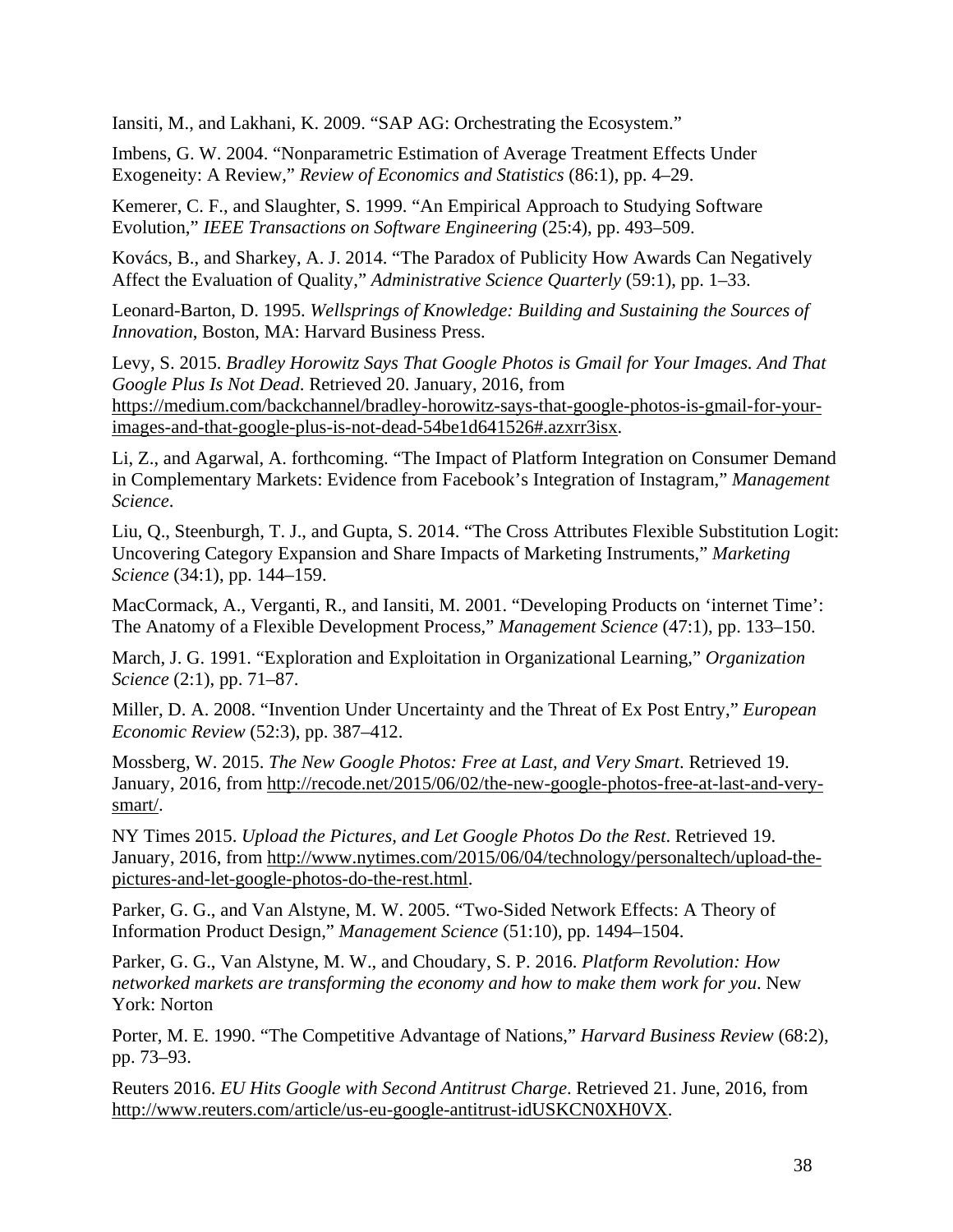Rochet, J.-C., and Tirole, J. 2003. "Platform Competition in Two-Sided Markets," *Journal of the European Economic Association* (1:4), pp. 990–1029.

Sahni, N. S. forthcoming. "Advertising Spillovers: Evidence from Online Field-Experiments and Implications for Returns on Advertising," *Journal of Marketing Research*.

Salz, P.-A. 2014. *Apponomics: An Insider's Guide to a Billion Dollar App Industry*, Chester, UK: Tyson Press.

Shadish, W. R., Cook, T. D., and Campbell, D. T. 2002. *Experimental and Quasi-Experimental Designs for Generalized Causal Inference*, Boston, USA: Houghton Mifflin Company.

Shapiro, C., and Varian, H. 1999. *Information Rules: A Strategic Guide to the Network Economy*, Boston, MA: Harvard Business Press.

Teece, D. J. 1986. "Profiting from Technological Innovation: Implications for Integration, Collaboration, Licensing and Public Policy," *Research Policy* (15:6), pp. 285–305.

The Wall Street Journal 2015. *Google Says Android Has 1.4 Billion Active Users*. Retrieved 1. October, 2015, from http://www.wsj.com/articles/google-says-android-has-1-4-billion-activeusers-1443546856.

Tiwana, A. 2015. "Evolutionary Competition in Platform Ecosystems," *Information Systems Research* (26:2), pp. 266–281.

Tiwana, A., Konsynski, B., and Bush, A. A. 2010. "Platform Evolution: Coevolution of Platform Architecture, Governance, and Environmental Dynamics," *Information Systems Research* (21:4), pp. 675–687.

Wansink, B. 1994. "Advertising's Impact on Category Substitution," *Journal of Marketing Research* (31:4), pp. 505–515.

Wareham, J., Fox, P. B., and Cano Giner, J. L. 2014. "Technology Ecosystem Governance," *Organization Science* (25:4), pp. 1195–1215.

Yin, P.-L., Davis, J. P., and Muzyrya, Y. 2014. "Entrepreneurial Innovation: Killer Apps in the iPhone Ecosystem," *American Economic Review* (104:5), pp. 255–59.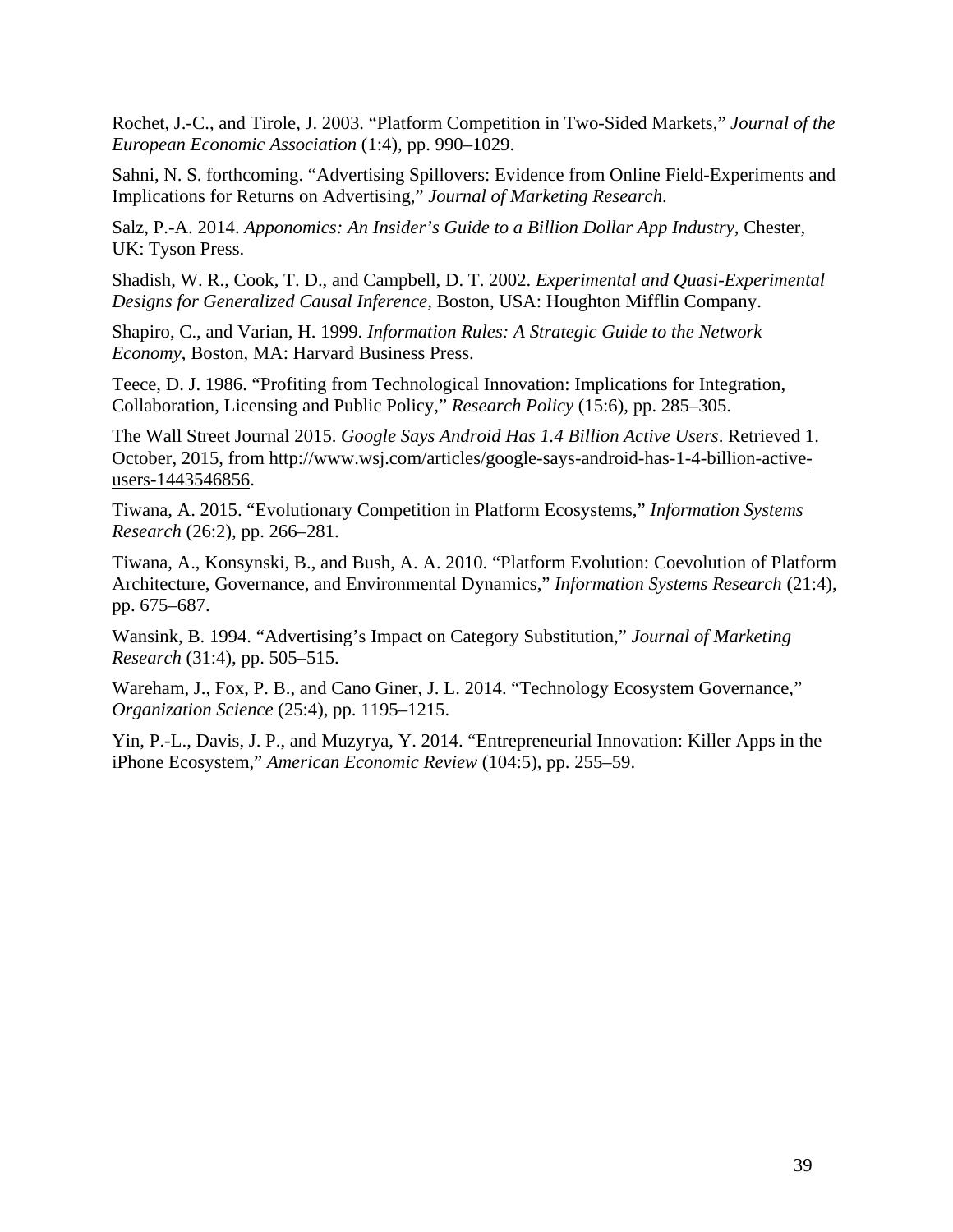# **APPENDIX**

# **Coding of Minor and Major Updates**

## **Table A1: Exemplary Data on the Coding of Minor and Major Updates**

| Release note                                                                                                                                                                                                                                                                                                                                                                                                                                                                               | Code  |
|--------------------------------------------------------------------------------------------------------------------------------------------------------------------------------------------------------------------------------------------------------------------------------------------------------------------------------------------------------------------------------------------------------------------------------------------------------------------------------------------|-------|
| With springtime comes bugs, and we've squashed quite a few! In particular,<br>we've improved all-day events and the appearance of the splash screen as well as<br>added some fun capabilities to the app bar.                                                                                                                                                                                                                                                                              | Minor |
| Sorry to rush this new version out so quickly, but it fixes several crashes that<br>were occurring after the release of version 8.1. Version 8.1 contains a redesign of<br>[B]. It also allows you to login with your twitter account now. Enjoy and make<br>sure you let us know if there are anything you want to see on the app.                                                                                                                                                        | Minor |
| The new horizons mission is reaching Pluto! Celebrate this historic occasion with<br>your own space voyage—a brand new episode based on our corner of the<br>universe—the solar system! 15 new levels: visit planets, comet, satellites and<br>more. Watch unique videos directly from NASA experts. Learn about the solar<br>system with fascinating trivia tidbits. Harness the power of s.p.a.r.k., literally a<br>smart bomb, drops knowledge and destruction. Keep tapping for Pluto! | Major |
| New features! Native quizzes supporting 6 questions types. Bookmarks allow you<br>to navigate somewhere with as little as one click. Inbox has been redesigned and<br>makes communication so much easier. Colors now sync between your android<br>device and canvas.                                                                                                                                                                                                                       | Major |

## **Robustness A: Falsification Test**

The identifying assumption of our research design is that the release of Photos affects photography apps only. We observed that entry did not affect our control group of entertainment apps, which gives confidence that the reaction to the treatment is as expected, in terms of affecting photography apps. If we observe, in addition, that entry did not alter complementors' decision to update their apps in all categories of the Android ecosystem besides photography, then this should provide substantial evidence for the identifying assumption of our research design.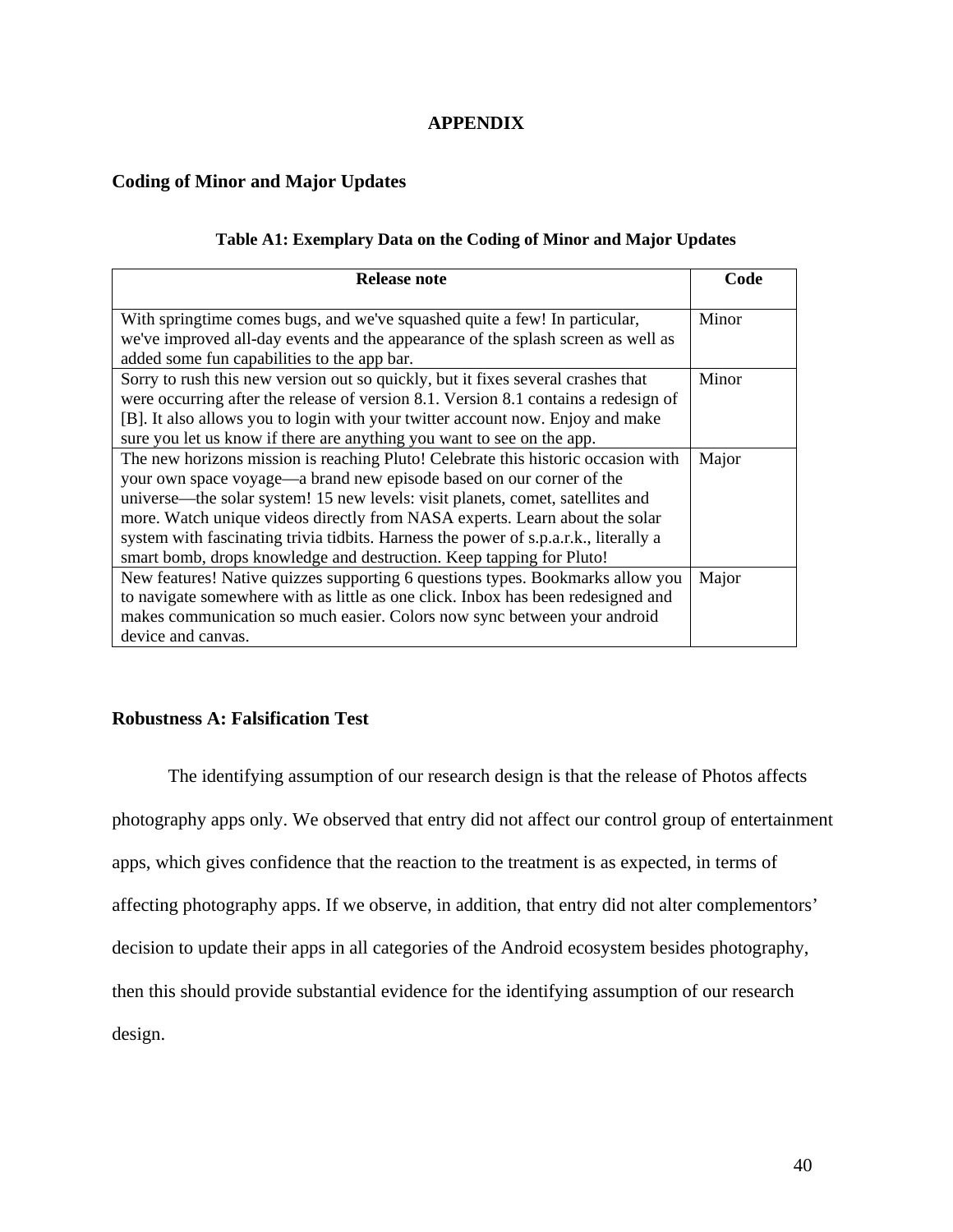To investigate this possibility we reestimated our core regression predicting the likelihood of *MAJOR UPDATE*, Model 1, for each app category in our sample. Table A1 summarizes these reestimations using the apps within each category as a subsample. The coefficient of *AFTER ENTRY* captures the difference in the likelihood of *MAJOR UPDATE* before and after the entry. If the identifying assumption holds, we should observe the coefficient of *AFTER ENTRY* to be insignificant for all other categories in our sample besides "Photography". Table A2 shows that the coefficient of *AFTER ENTRY* is statistically insignificant for all other categories in our sample, providing strong support for our identification strategy<sup>[7](#page-40-0)</sup>.

 $\overline{a}$ 

<span id="page-40-0"></span><sup>7</sup> Note that the coefficient for *AFTER ENTRY* in the category "Travel and Local" is significant but the model itself is not.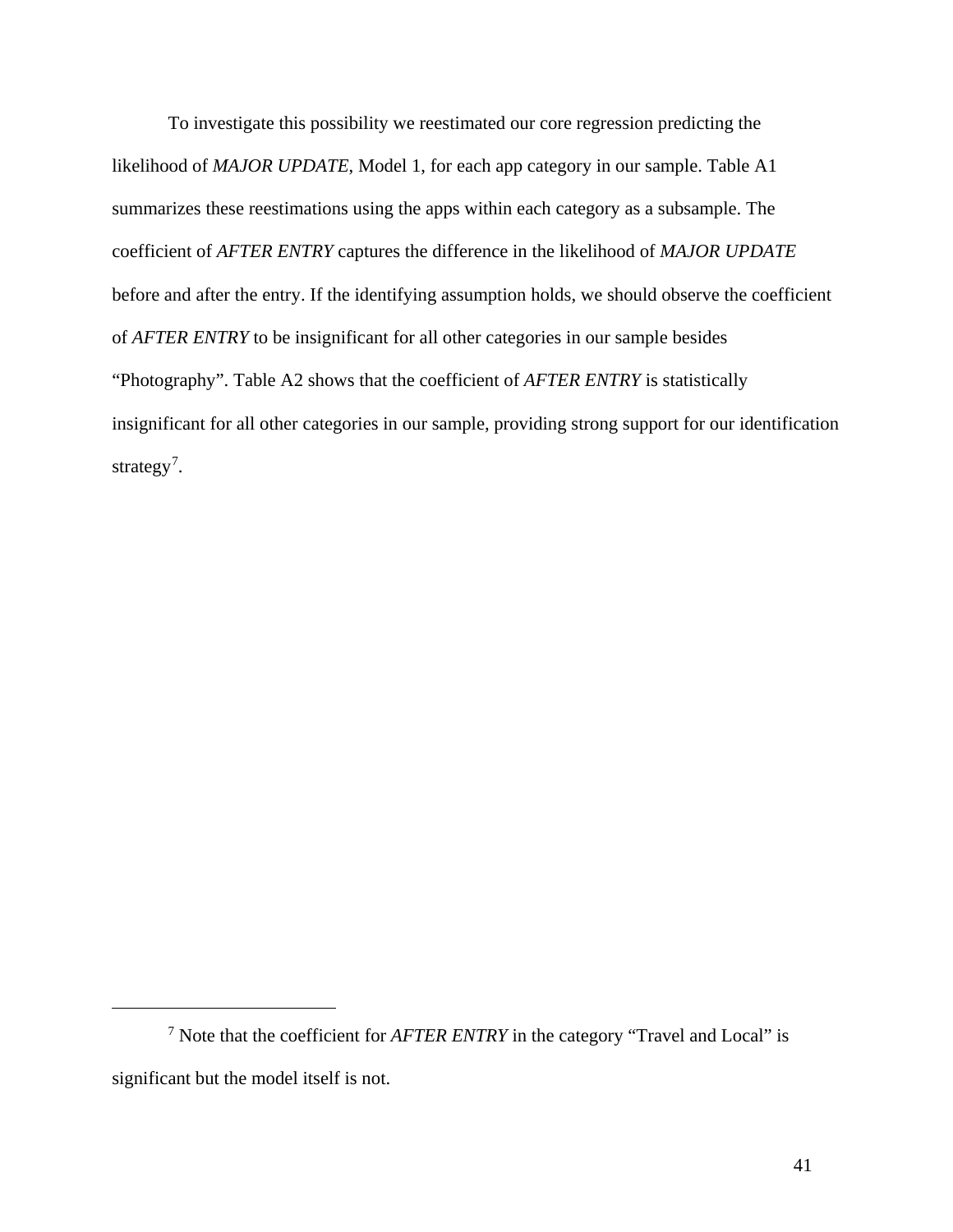# **Table A2**

# **Robustness: Effect of Entry on Non-Photography Apps\***

|                   | (1)                                                                                                                                                                                                                                                                                                                                         | (2)          | (3)          | (4)          | (5)           | (6)          | (7)          | (8)          | (9)          |
|-------------------|---------------------------------------------------------------------------------------------------------------------------------------------------------------------------------------------------------------------------------------------------------------------------------------------------------------------------------------------|--------------|--------------|--------------|---------------|--------------|--------------|--------------|--------------|
|                   | <b>Major</b>                                                                                                                                                                                                                                                                                                                                | <b>Major</b> | <b>Major</b> | <b>Major</b> | <b>Major</b>  | <b>Major</b> | <b>Major</b> | <b>Major</b> | <b>Major</b> |
|                   | update                                                                                                                                                                                                                                                                                                                                      | update       | update       | update       | update        | update       | update       | update       | update       |
| Panel A           |                                                                                                                                                                                                                                                                                                                                             |              |              |              |               |              |              |              |              |
| Category /        |                                                                                                                                                                                                                                                                                                                                             | Comm-        | Education    | Finance      | Health        | Lifestyle    | Media        | Medical      | Music        |
| Subsample         | <b>Business</b>                                                                                                                                                                                                                                                                                                                             | unication    |              |              | and           |              | and Video    |              | and          |
|                   |                                                                                                                                                                                                                                                                                                                                             |              |              |              | Fitness       |              |              |              | Audio        |
| After entry       | .013                                                                                                                                                                                                                                                                                                                                        | .010         | .002         | .011         | .000          | .006         | .015         | .011         | .010         |
|                   | (.009)                                                                                                                                                                                                                                                                                                                                      | (.008)       | .004)        | (.008)       | (.007)        | (.005)       | (.008)       | (.010)       | (.006)       |
| Constant          | $-.002$                                                                                                                                                                                                                                                                                                                                     | .001         | .003         | .002         | $-.003$       | .002         | .006         | $-.002$      | $.012$ ***   |
|                   | (.006)                                                                                                                                                                                                                                                                                                                                      | (.005)       | (.002)       | (.005)       | (.004)        | (.003)       | (.005)       | (.006)       | (.004)       |
| App fixed effects | Yes                                                                                                                                                                                                                                                                                                                                         | Yes          | Yes          | Yes          | Yes           | Yes          | Yes          | Yes          | Yes          |
| Specification     | <b>LPM</b>                                                                                                                                                                                                                                                                                                                                  | <b>LPM</b>   | <b>LPM</b>   | <b>LPM</b>   | <b>LPM</b>    | <b>LPM</b>   | <b>LPM</b>   | <b>LPM</b>   | <b>LPM</b>   |
| ${\bf N}$         | 9,750                                                                                                                                                                                                                                                                                                                                       | 9,510        | 28,086       | 11,532       | 10,824        | 22,290       | 6,630        | 4,620        | 13,638       |
| Panel B           |                                                                                                                                                                                                                                                                                                                                             |              |              |              |               |              |              |              |              |
|                   | (10)                                                                                                                                                                                                                                                                                                                                        | (11)         | (12)         | (13)         | (14)          | (15)         | (16)         | (17)         | (18)         |
|                   | <b>Major</b>                                                                                                                                                                                                                                                                                                                                | <b>Major</b> | <b>Major</b> | <b>Major</b> | <b>Major</b>  | <b>Major</b> | <b>Major</b> | <b>Major</b> | <b>Major</b> |
|                   | update                                                                                                                                                                                                                                                                                                                                      | update       | update       | update       | update        | update       | update       | update       | update       |
| Category /        | Personal-                                                                                                                                                                                                                                                                                                                                   | Productivity | Shopping     | Social       | <b>Sports</b> | <b>Tools</b> | Transp-      | Travel       | Weather      |
| Subsample         | ization                                                                                                                                                                                                                                                                                                                                     |              |              |              |               |              | ortation     | and Local    |              |
| After entry       | $-.003$                                                                                                                                                                                                                                                                                                                                     | .003         | .000         | .013         | .004          | .004         | .008         | $.014*$      | .005         |
|                   | (.005)                                                                                                                                                                                                                                                                                                                                      | (.007)       | (.013)       | (.008)       | 006           | (.003)       | (.010)       | (.007)       | (.017)       |
| Constant          | $-.003$                                                                                                                                                                                                                                                                                                                                     | .001         | $-.005$      | .001         | $-0.000$      | $.005*$      | $-000 -$     | $-.004$      | .011         |
|                   | (.003)                                                                                                                                                                                                                                                                                                                                      | (.004)       | (.008)       | (.006)       | (.004)        | (.002)       | (.006)       | (.004)       | (.008)       |
| App fixed effects | Yes                                                                                                                                                                                                                                                                                                                                         | Yes          | Yes          | Yes          | Yes           | Yes          | Yes          | Yes          | Yes          |
| Specification     | <b>LPM</b>                                                                                                                                                                                                                                                                                                                                  | <b>LPM</b>   | <b>LPM</b>   | <b>LPM</b>   | <b>LPM</b>    | <b>LPM</b>   | <b>LPM</b>   | <b>LPM</b>   | <b>LPM</b>   |
| ${\bf N}$         | 24,486                                                                                                                                                                                                                                                                                                                                      | 13,224       | 6,222        | 6,828        | 11,598        | 35,220       | 7,104        | 15,984       | 2,436        |
|                   | $p < .05,$ ** $p < .01,$ *** $p < .001$<br>$\mathbf{M}$ and $\mathbf{M}$ and $\mathbf{M}$ and $\mathbf{M}$ and $\mathbf{M}$ and $\mathbf{M}$ and $\mathbf{M}$ and $\mathbf{M}$ and $\mathbf{M}$ and $\mathbf{M}$ and $\mathbf{M}$ and $\mathbf{M}$ and $\mathbf{M}$ and $\mathbf{M}$ and $\mathbf{M}$ and $\mathbf{M}$ and $\mathbf{M}$ and |              |              |              |               |              |              |              |              |

Note: Heteroskedasticity-robust, clustered standard errors are in parentheses. N is given in app months.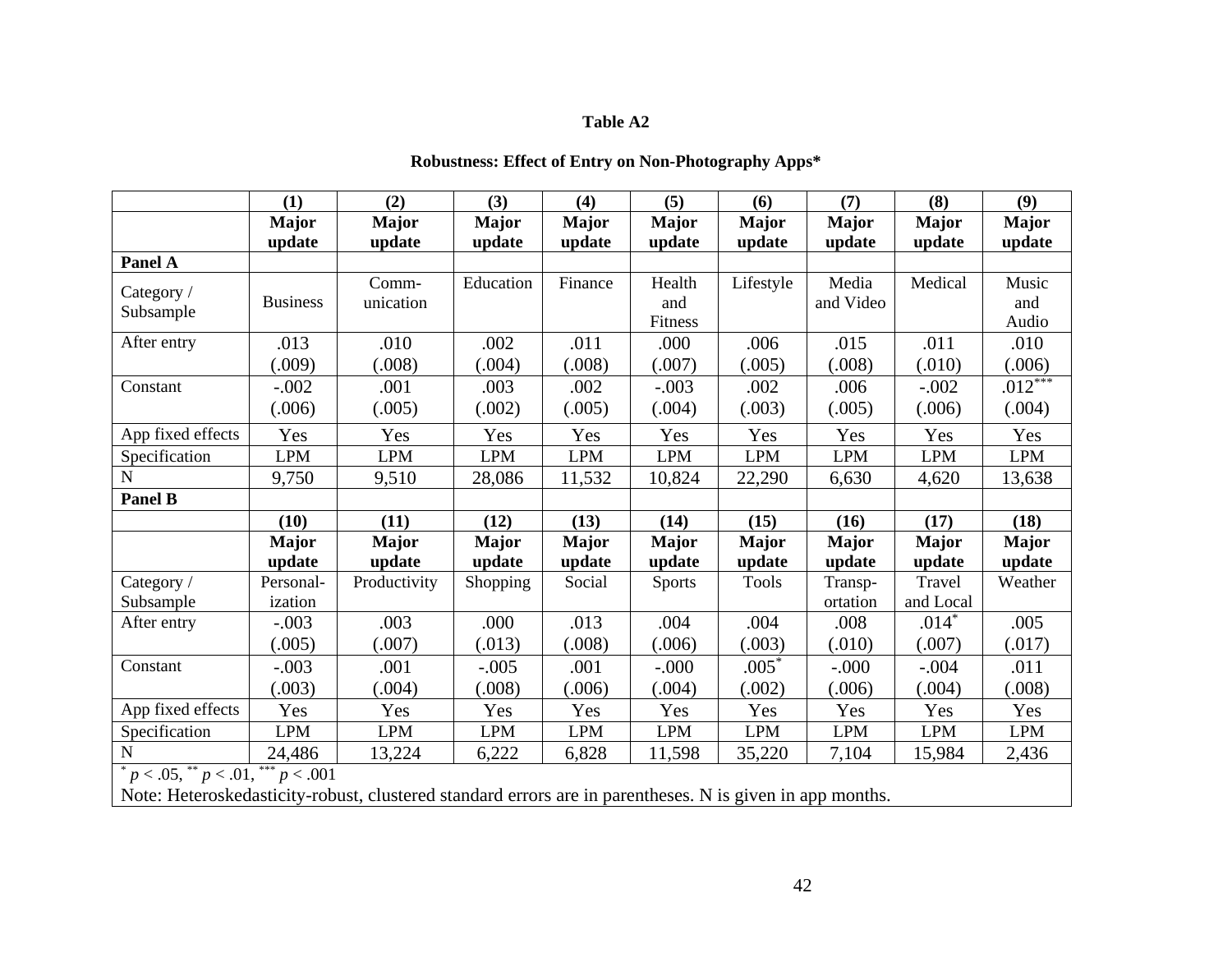#### **Robustness B: Varying Treatment Intensity**

Another empirical concern is the identification of treatment apps in our sample. In particular, even within the photography category some apps may be more similar to Photos than others. For example, even within the set of photography apps, some apps may offer functionality identical to Photos, whereas other apps may only share a subset of functionality with Photos. One may thus argue that our identification of the treatment requires further granularity, in that Google's entry may have affected photography apps with different intensity. To ensure the robustness of our findings toward within-category heterogeneity, we constructed a continuous treatment measure of app similarity.

An intuitive measure of app similarity is given by the similarity of product descriptions between the apps in our sample and Photos. More specifically, we measure app similarity by computing the cosine similarity of the descriptions of apps to the description of Photos (Hoberg and Phillips 2010). Cosine similarity is a measure of similarity between two vectors of an inner product space that measures the cosine of the angle between them. As a measure of text similarity, the cosine similarity has been widely applied outside the management and information systems disciplines (Hoberg et al. 2014; e.g., Hoberg and Phillips 2010).

To construct the similarity measure, we use computational linguistics to obtain a vector of unique words in the product descriptions of the apps in our sample. Our first step was to remove filler words, punctuation, and stop words from the app descriptions. We then lemmatize the descriptions and represent each app as a vector summarizing its usage of unique words. The vector is based on the "term frequency-inverse document frequency" measure, which represents the normalized (relative) frequency of a term in a document in order to avoid biased estimates due to varying description lengths (Hoberg and Phillips 2010).